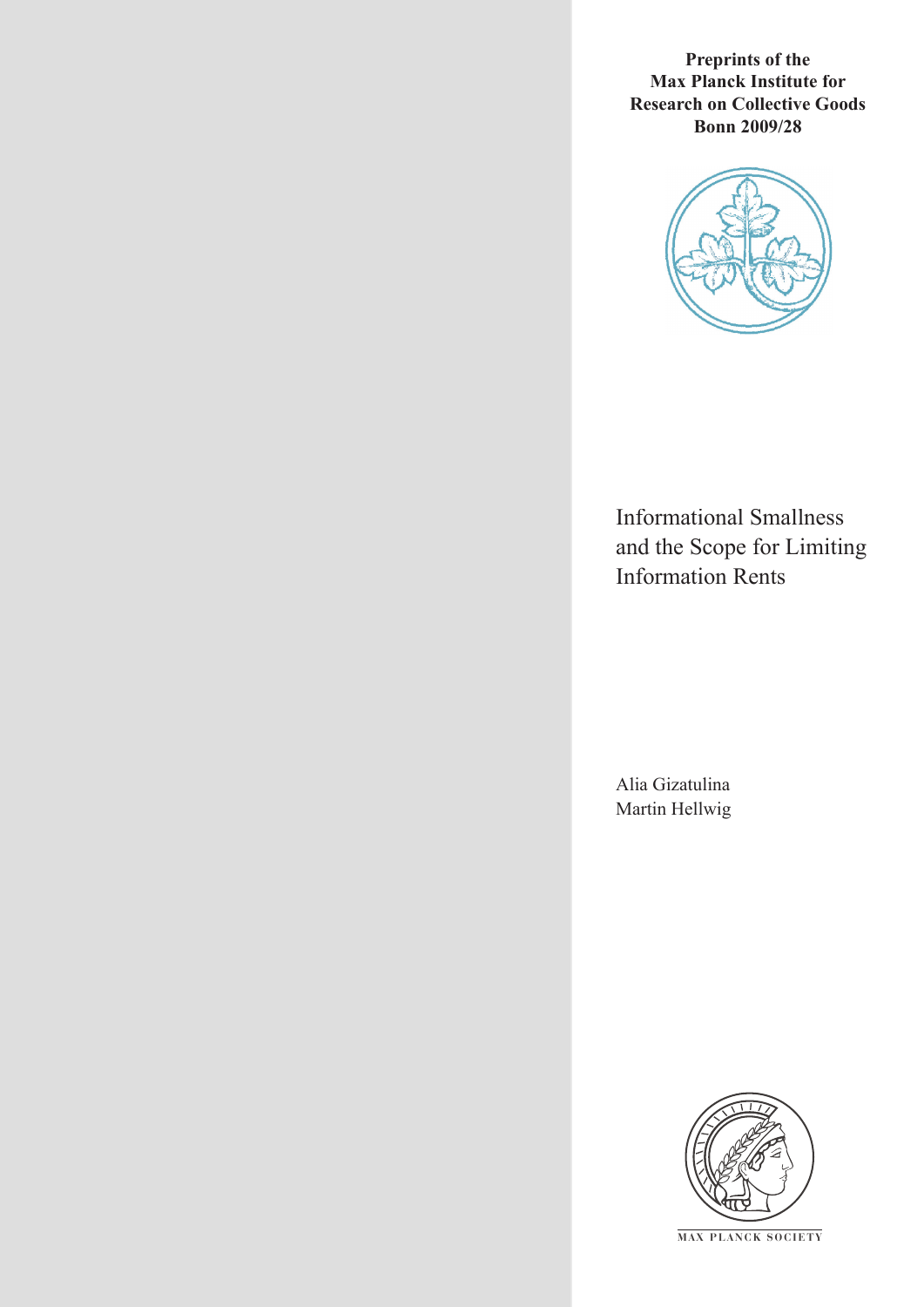

# **Informational Smallness and the Scope for Limiting Information Rents**

Alia Gizatulina / Martin Hellwig

August 2009

Max Planck Institute for Research on Collective Goods, Kurt-Schumacher-Str. 10, D-53113 Bonn http://www.coll.mpg.de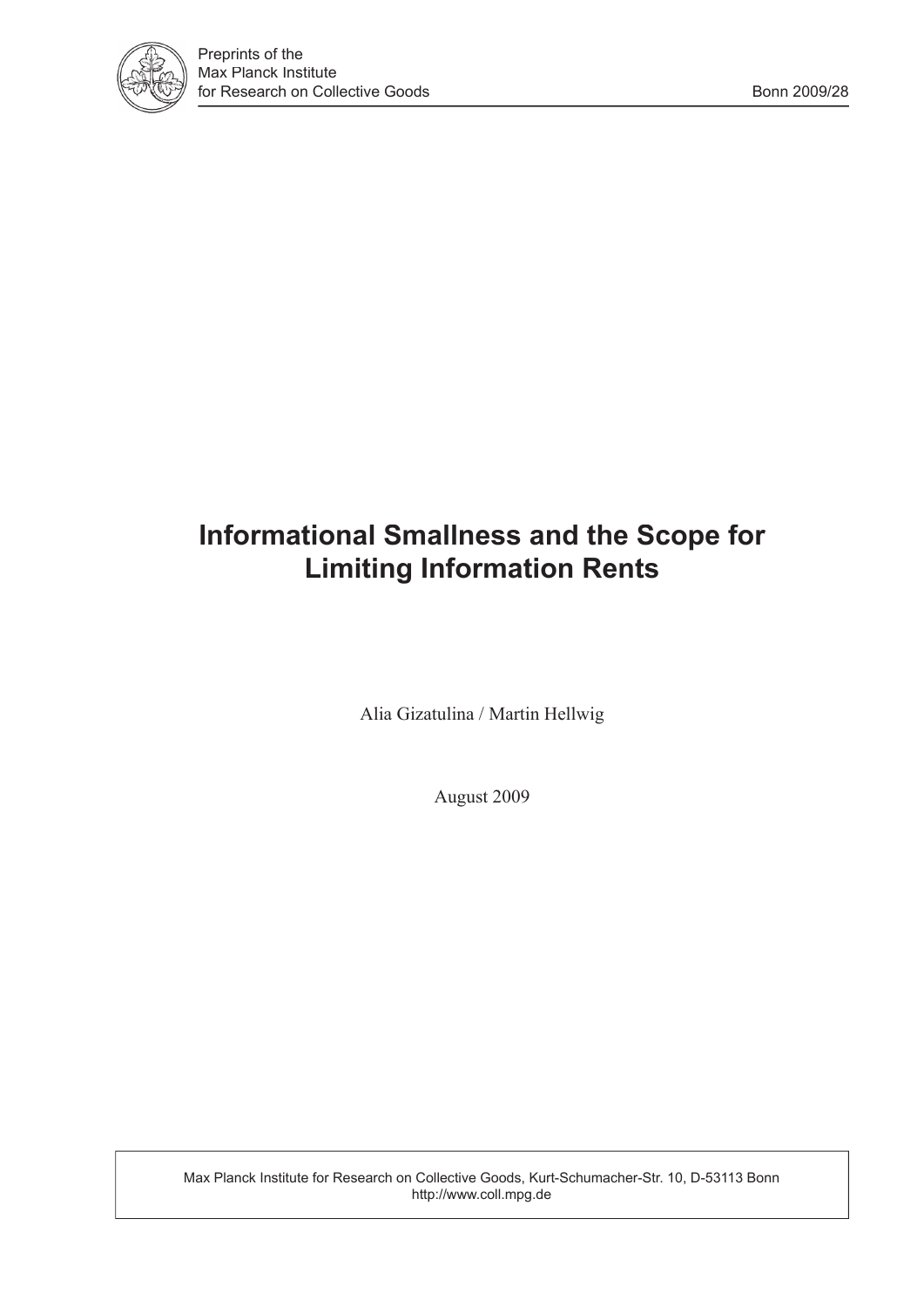# Informational Smallness and the Scope for Limiting Information Rents<sup>1</sup>

Alia Gizatulina<sup>2</sup> and Martin Hellwig<sup>3</sup> Max Planck Institute for Research on Collective Goods Kurt-Schumacher-Str. 10 D - 53113 Bonn, Germany tel: -49-228-9141620 fax: -49-228-9141621

August 22, 2009

<sup>1</sup>Without implicating them, we thank Felix Bierbrauer, Christoph Engel, Bruno Jullien, Stephen Morris and Michael Vogt for helpful discussions and comments. <sup>2</sup> gizatulina@coll.mpg.de <sup>3</sup>hellwig@coll.mpg.de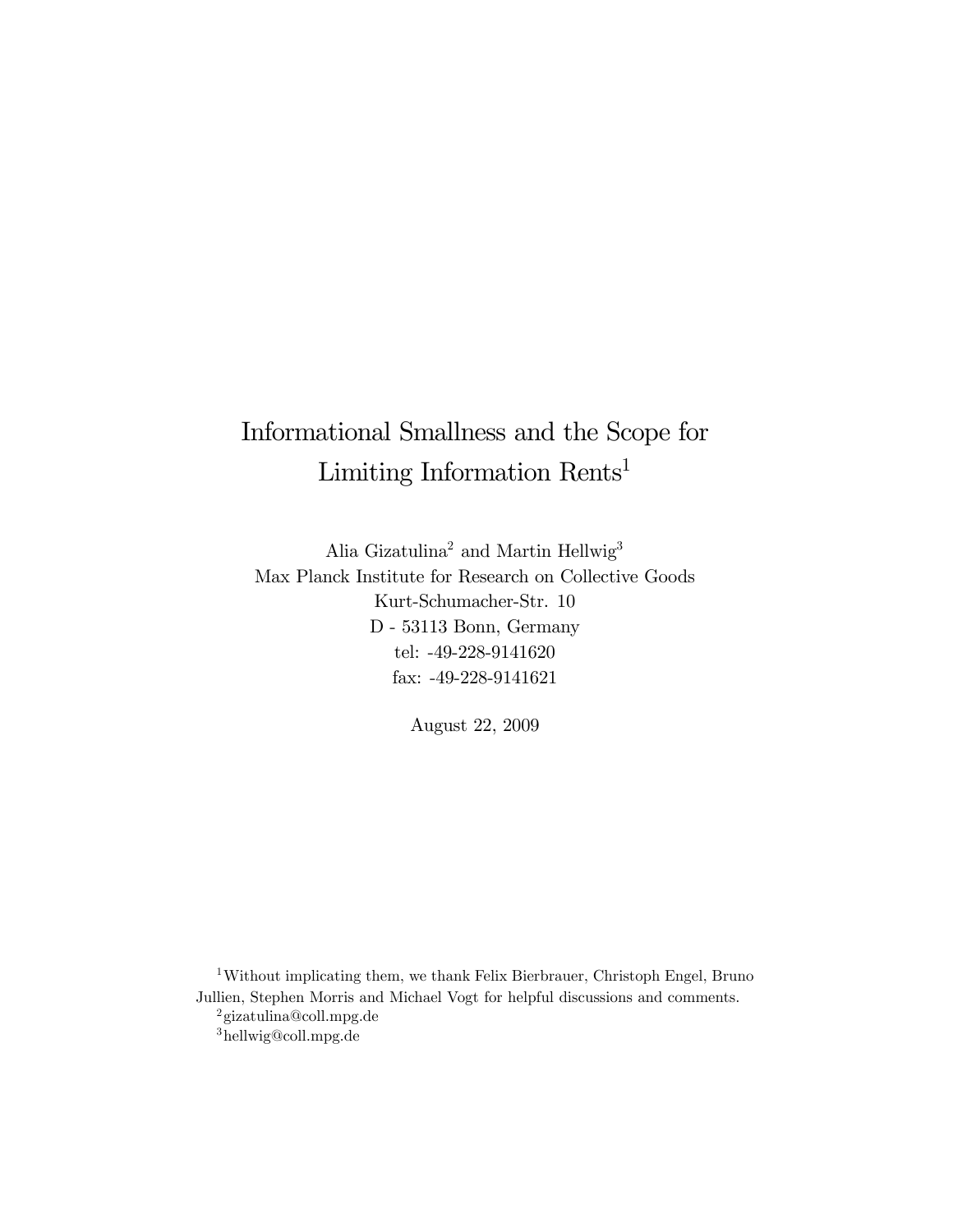#### Abstract

For an incomplete-information model of public-good provision with interim participation constraints, we show that efficient outcomes can be approximated, with approximately full surplus extraction, when there are many agents and each agent is informationally small. The result holds even if agents' payoffs cannot be unambiguously inferred from their beliefs, i.e., even if the so-called BDP property ("Beliefs Determine Preferences") of Neeman (2004) does not hold. The contrary result of Neeman (2004) rests on an implicit uniformity requirement that is incompatible with the notion that agents are informationally small because there are many other agents who have information about them.

JEL Classification: D40, D44, D80, D82

Keywords: surplus extraction, mechanism design, BDP, informational smallness, correlated information.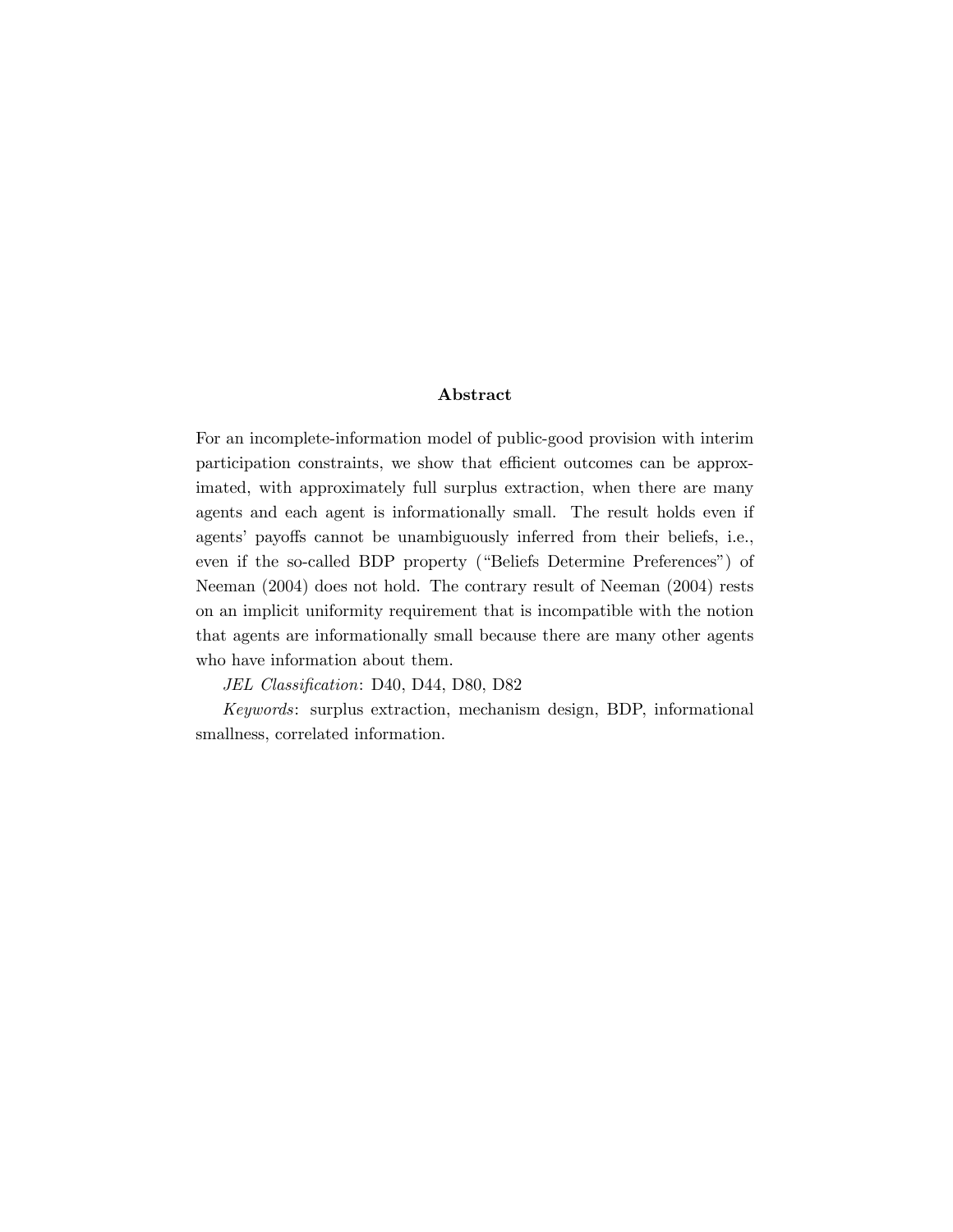## 1 Introduction

A central theme of the economics of information concerns the ability of agents to earn rents because they have private information that cannot be exploited unless they are given an information rent. Thus, a seller cannot appropriate the entire surplus from a sale if the potential buyers have independent private values.

However, Crémer and McLean (1988) have shown that, in models with correlated private values, information rents can be made to disappear so that, if there are two or more potential buyers, the seller can extract all surplus. Crémer and McLean (1988) assumed finite type sets, but McAfee and Reny (1992) have extended their result to models with a continuum of types.

The analysis of Crémer and McLean (1988) has been challenged by Neeman (2004) and Heifetz and Neeman (2006). They show that the conclusions of CrÈmer and McLean (1988) depend on a peculiar property of their specification of information. Under this property, which they summarize by the phrase "beliefs determine preferences" (BDP), any agent's payoff can be precisely inferred from his beliefs about the rest of the world. Thus, if there are two states of the world in which an agent has different payoffs, then, in these two states, he must also have different beliefs about the rest of the world. Heifetz and Neeman (2006) show that, without this property, full surplus extraction is impossible. They also suggest that failures of BDP are generic.

Neeman (2004) goes one step further and argues that, with certain failures of BDP, it may not even be possible to extract any significant surplus at all. Thus, for a model of voluntary public-good provision with interim participation constraints, he shows that, for certain failures of BDP, feasible and incentive-compatible public-good provision levels are close to zero when there are many agents. His version of public-good provision with correlated private values thus behaves like the independent-private-values model of Mailath and Postlewaite (1990).

We want to take issue with this claim. In a world with correlated types, some information about a given agent's payoff can be obtained from the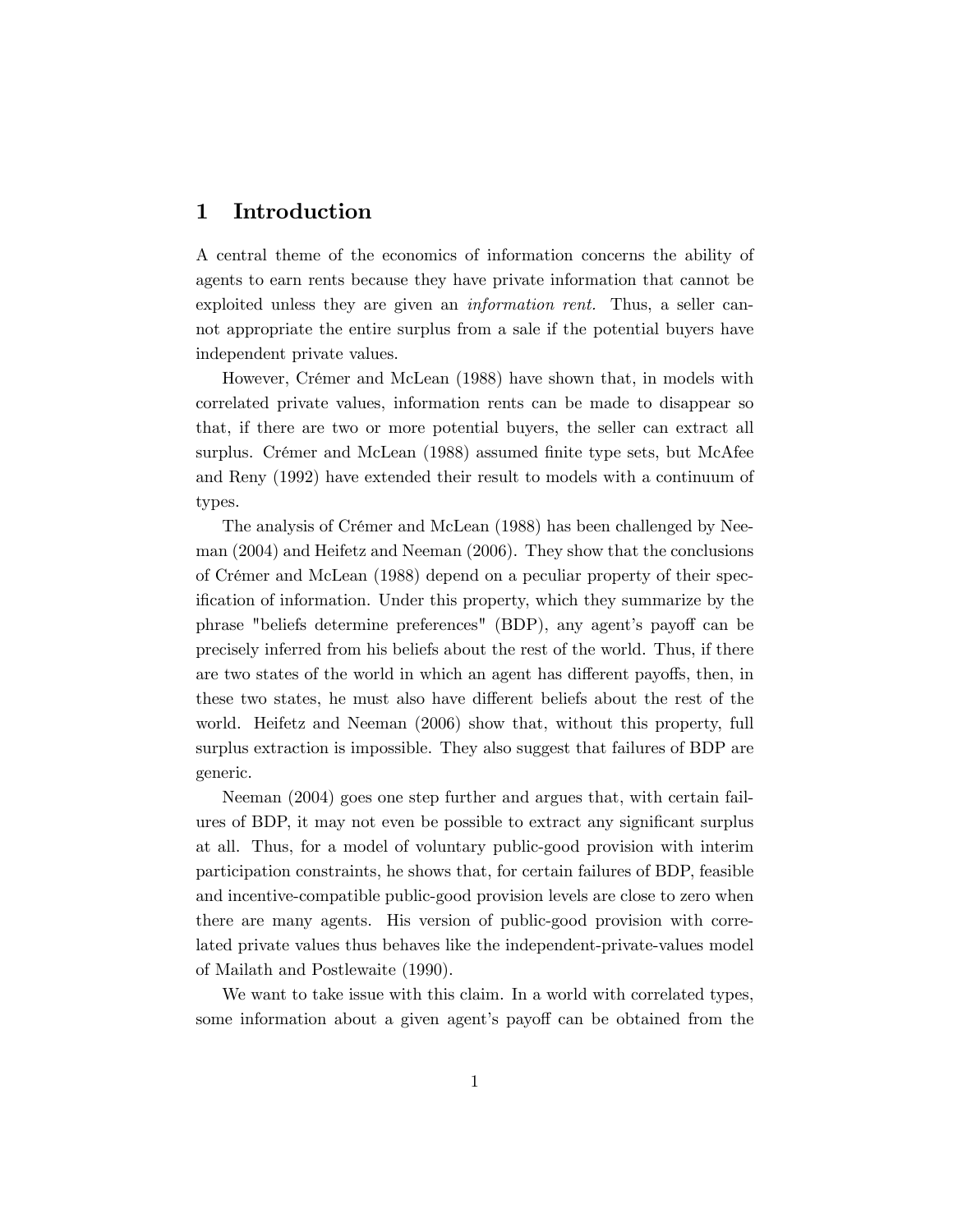messages that are sent by other agents. This information may be used to discipline the agent and to limit his information rent. In particular, therefore, an agent's ability to extract information rents is small if the agent is informationally small, i.e. if the agent's information does not add much to the information that can be obtained from other agents. This is likely to be the case when there are many agents and the aggregate information of all agents but one provides a fairly precise estimate of the remaining agentís information. Neeman (2004) neglects the possibility that such additional information may reduce the individual agents' ability to extract information rents.

To substantiate our criticism, we study a version of the public-good provision problem in which all agents have information about all other agents, and we show that the information effects of having more participants outweigh the free-rider effects that drive the results of Mailath and Postlewaite  $(1990)$  or Neeman  $(2004)$ . If the number of participants is sufficiently large, it is possible to implement an approximately efficient, individually rational allocation with a positive level of public-good provision.

Our criticism should *not* be read as saying that Neeman's theorem is invalid. His theorem is valid, but his specification of failures of BDP involves an implicit additional assumption that we find problematic. In Neeman's analysis, BDP fails in such a way that, for each agent and each state of the world in which the agent gets a positive payoff from the public good, there is another state of the world in which the agent has the same beliefs, but the payoff he draws from the public good is zero. Indeed, he assumes that the conditional probability of the zero-payoff state given the agent's beliefs is bounded away from zero, regardless of what the agent's beliefs might be and regardless of how many other agents there are in the economy.

The assumption that failures of BDP are independent of the number of participants is problematic. This requirement excludes models in which each agent has a vector of noisy signals about the other agents so that, if the number of agents is large, the *aggregate* of all agents' noisy signals provides very precise information about any one agent's payoff parameters. In such models, the agent's beliefs about the average of the other agents' noisy signals about his own payoff parameter reflect the value of the payoff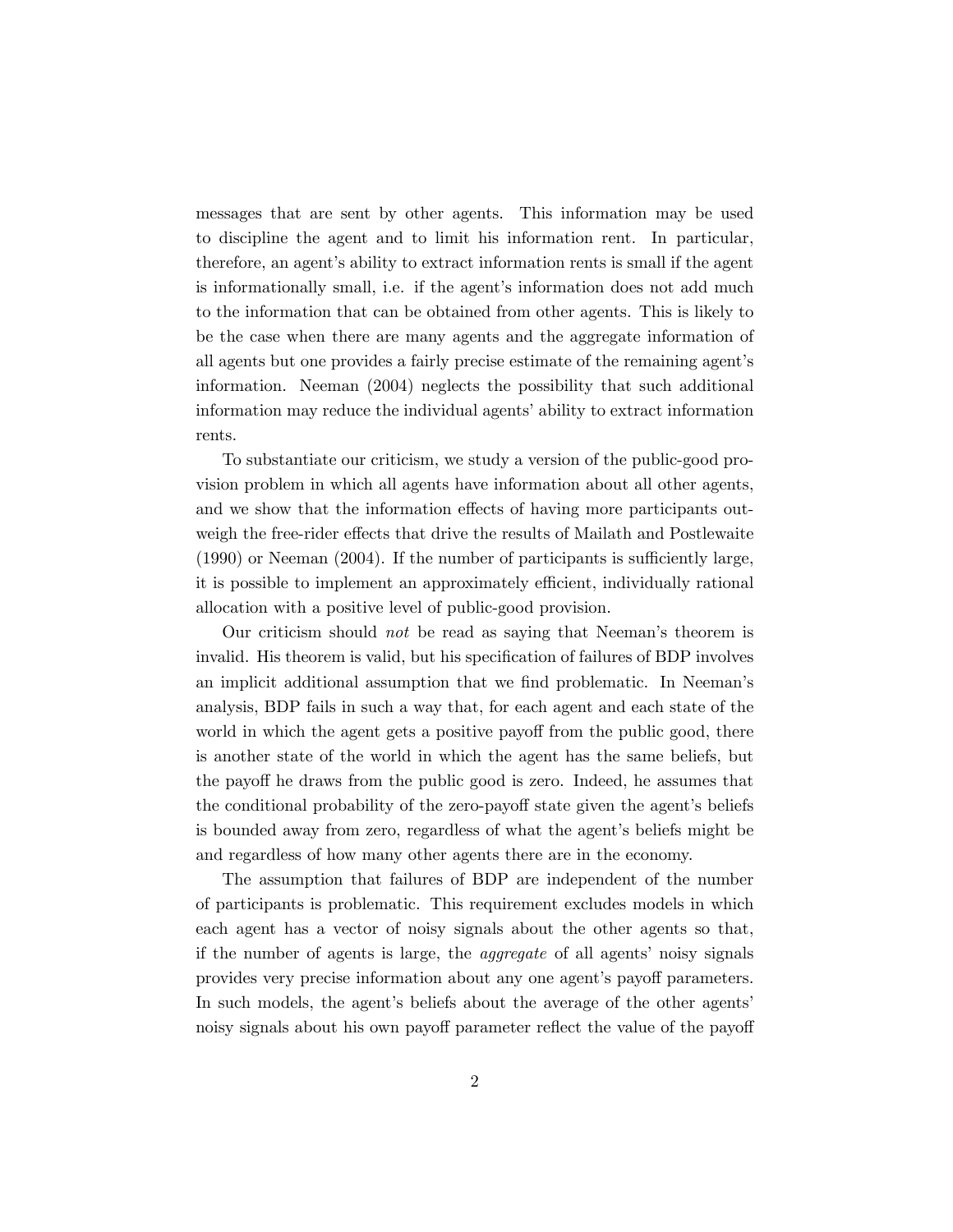parameter itself. If the agent also has information about the noise in the other agents' signals, BDP may still fail because a given set of beliefs may be compatible with multiple combinations of payoffs parameters and additional information. However, the extent of the failure depends on how many other agents there are: If there are many of them and the noise in their signals is independent, the association of the agent's beliefs about the average of the other agents' noisy signals about his own payoff parameter with the value of the payoff parameter itself will be very close, and the conditional probabilities of his payoff parameter given his beliefs will be close to degenerate. Failures of BDP are less and less important when the number of participants becomes large.

Our analysis is inspired by the literature on *informational smallness*.<sup>1</sup> Heuristically, an agent is *informationally small* if, even without the agent's private information, it is possible to implement at least approximately efficient outcomes. In the literature, this concept of informational smallness is related to the role played by the individual agent's private information in determining aggregate outcomes. Thus, in a model of public-good provision, an agent is informationally small in this sense if his influence on the decision to provide the public good or not is small, e.g., because his information has not much of an effect on the aggregate valuation for the public good. In our analysis, by contrast, informational smallness also concerns the role played by the individual agent's private information in determining the amount that he can be made to contribute to the public good. Without informational smallness, information rents might be such that, under the given participation constraints, it would be impossible to raise any significant funds for public-good provision at all.

The mechanisms that we use to implement approximately efficient, individually rational allocations are different from the mechanisms used by Crémer and McLean (1988) or, for that matter, McLean and Postlewaite  $(2002)$ . In Crémer and McLean  $(1988)$ , differences in beliefs induce differences in attitudes towards bets or, more generally, state-contingent payment schemes. These differences in attitudes towards state-contingent payment

<sup>1</sup>Palfrey and Srivastava (1986), Gul and Postlewaite (1992), McLean and Postlewaite (2002).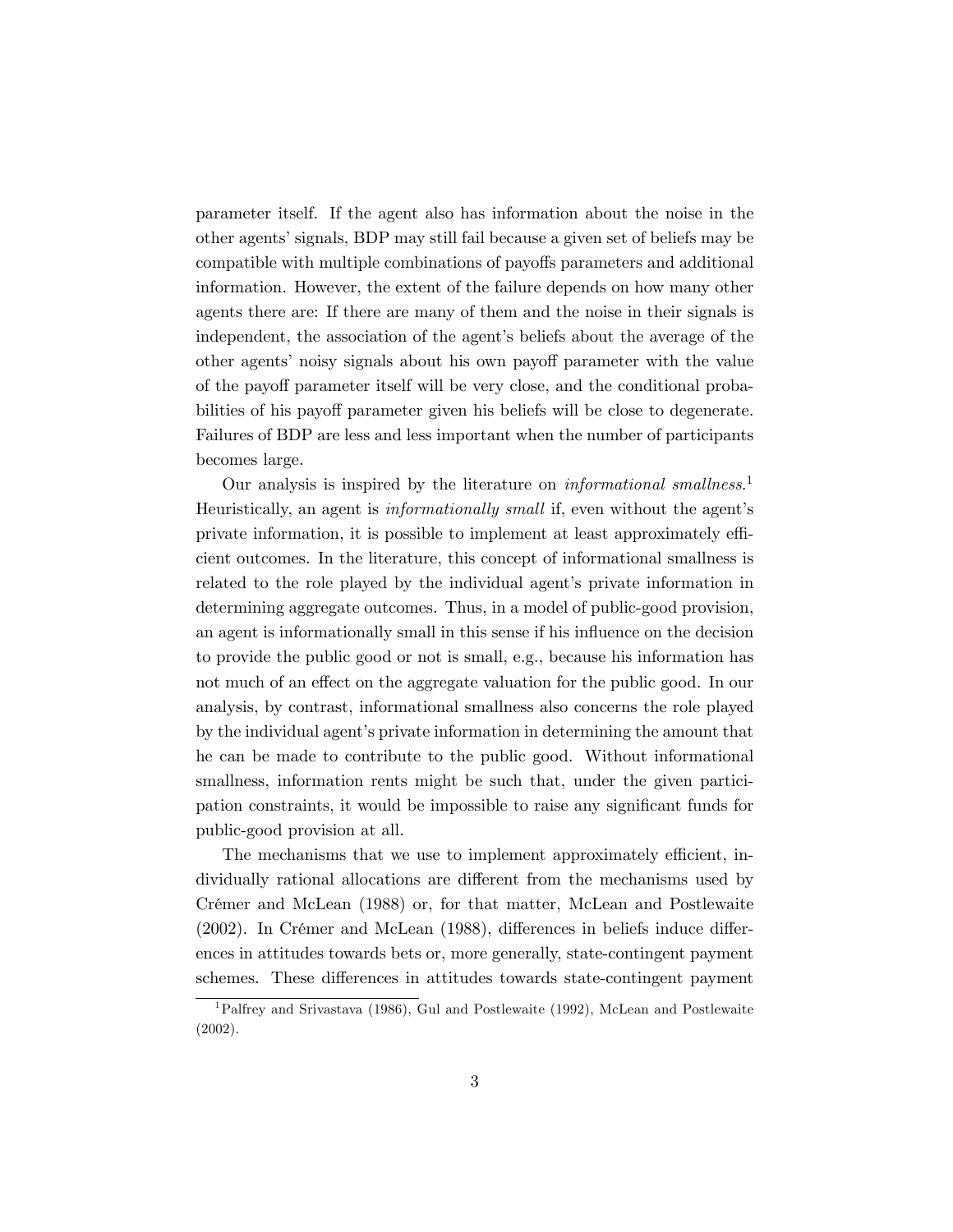schemes are used to alleviate incentive constraints. If differences in payoff parameters are aligned with differences in beliefs, it is possible to extract rents, at least in expected-value terms, by providing agents with type-dependent state-contingent payment schemes that are designed in such a way that any one type's expected payment reflects this type's willingness to pay and incentive compatibility is ensured by tailoring the state-contingencies of payments to the different beliefs of the different types.<sup>2</sup>

By contrast, we rely on scoring rules that directly penalize agents if their reports about their own payoffs differ too widely from the average reports of other agents about their payoffs. As discussed by Miller, Pratt, Zeckhauser, and Johnson (2007) such scoring rules induce agents to be approximately honest in reporting their payoffs if the weights given to the scoring components in payment rules are large. In principle, such large weights given to scoring components in payment rules are inefficient because they induce agents to suffer penalties if the other agents' information about them is noisy. However, when there are many other agents and the noise terms in their signals are conditionally independent, the law of large numbers implies that an average of these signals involves little noise. In this case, the efficiency loss from having a large weight given to scoring components in payment rules will be negligible.

Our analysis should not be interpreted as saying that informational smallness is of practical importance in dealing with problems of private information. Our sole objective is to clarify the relation between the different concepts, informational smallness and failures of BDP, and their implications for the ability of agents to obtain information rents.

In the following, Section 2 lays out the basic framework of our analysis, the underlying economic model, as well as the specification of information and beliefs. Section 3 provides our main result, showing that first-best implementation can be approximated if the economy is large and each agent is informationally small. In the concluding remarks in Section 4, we consider

<sup>&</sup>lt;sup>2</sup>The BDP property is needed for such a scheme to eliminate all information rents: If there are two states of the world in an agent has different payoffs and the same beliefs about the rest of the world, there is no way to prevent the agent from earning an information rent corresponding to the difference between his payoffs in these two states of the world.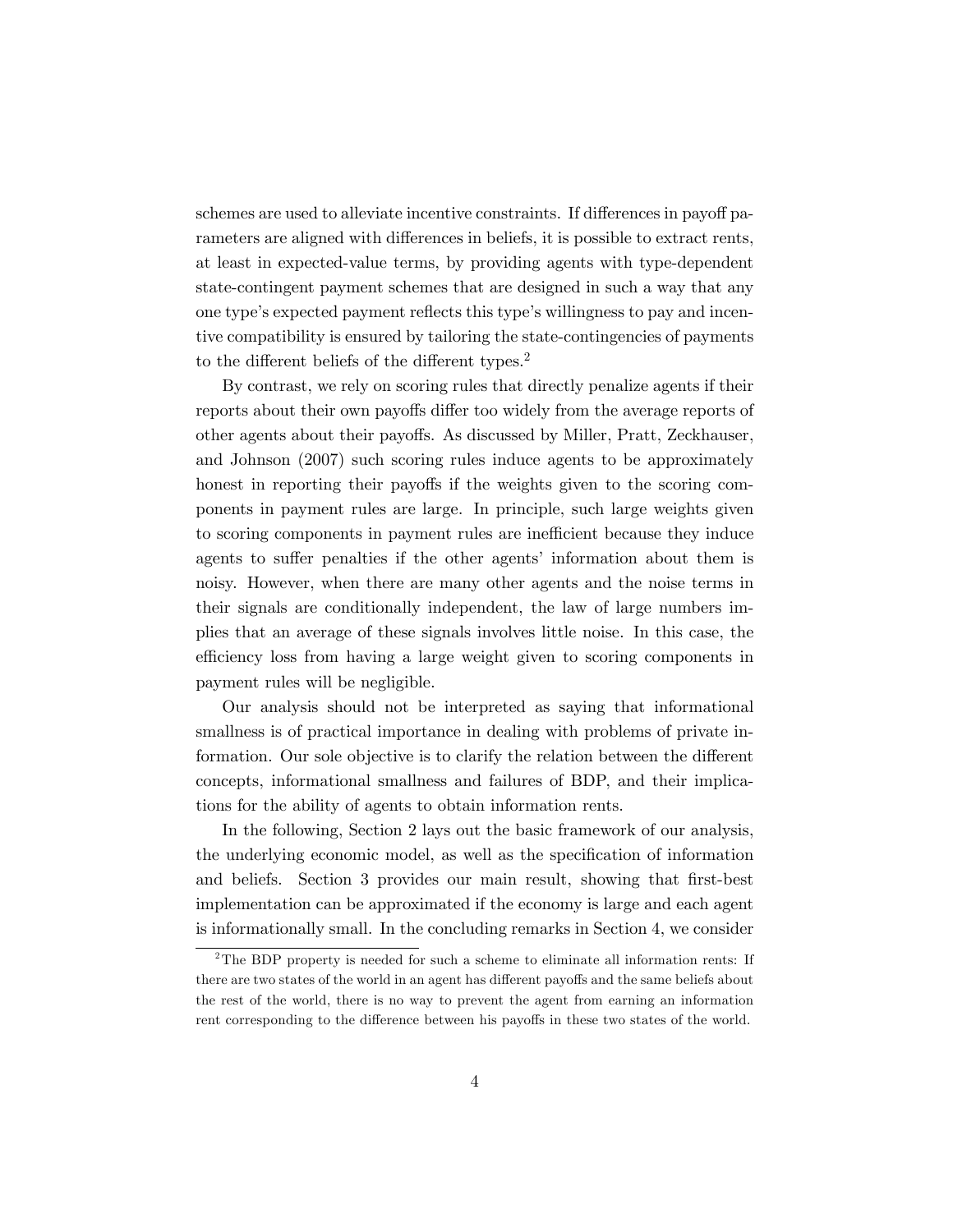the relation between our result and the literature on informational smallness. In this section, we also return to the question of what precisely is the relation between informational smallness and BDP.

### 2 The Basic Framework

#### 2.1 The Underlying Economic Model

We consider a model with one private good and one public good. The public good comes as a single indivisible unit. Installing it involves a per capita cost equal to  $K > 0$  units of the private good. There are n agents  $i = 1, ..., n$ . Agent i has a quasi-linear utility function

$$
U_i(Q, \theta_i, m_i) = \theta_i \ Q + m_i,\tag{1}
$$

where  $Q \in \{0, 1\}$  is the level of public-good provision,  $m_i$  is the amount of private-good consumption, and  $\theta_i$  is a payoff parameter. Feasibility considerations impose the constraint

$$
nK Q + \sum_{i=1}^{n} m_i \le nY,\tag{2}
$$

where  $nY$  is an exogenously given measure of aggregate resource availability. If the allocation  $(Q, m_1, ... m_I)$  is to be ex post Pareto efficient, one must therefore have

$$
Q = 1 \quad \text{if} \quad \sum_{i=1}^{n} \theta_i > nK,\tag{3}
$$

and

$$
Q = 0 \quad \text{if} \quad \sum_{i=1}^{n} \theta_i < nK,\tag{4}
$$

To implement an allocation that is  $ex$  post efficient, one needs to know  $\sum_{i=1}^{n} \theta_i$ . However, for each i, the preference parameter  $\theta_i$  is private information of agent i: The question is to what extent this information can be extracted and used to determine public-good provision.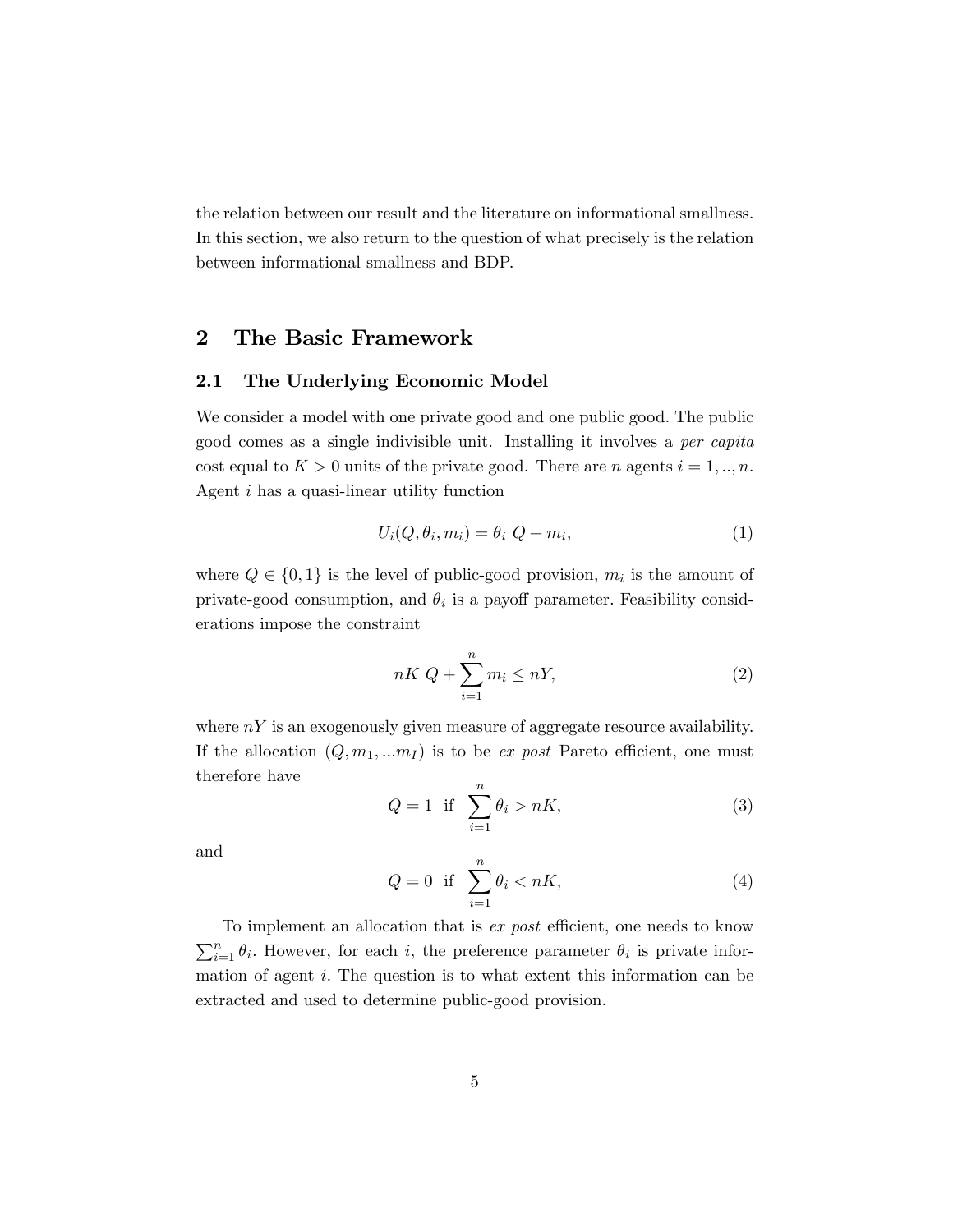#### 2.2 Information and Beliefs

To model information, we assume that there is some underlying space  $\Omega$  of possible states of the world, and that all beliefs are derived from a common prior F on this space. The payoff parameter  $\theta_i$  of agent i is the realization of a random variable  $\tilde{\theta}_i$  on  $\Omega$ . The agent also observes two sets of signals, first-order signals  $s_j^i, j \neq i$ , and second-order signals  $\sigma_j^i, j \neq i$ , with the interpretation that the first-order signals contain information about the other agents' payoff parameters, and the second-order signals contain information about the other agents' first-order signals about his own payoff parameter. The  $s_j^i$ ,  $\sigma_j^i$  are the realizations of random variables  $\tilde{s}_j^i$ ,  $\tilde{\sigma}_j^i$  such that, for  $j \neq i$ 

$$
\tilde{s}_j^i = \tilde{\theta}_j + \tilde{\varepsilon}_j^i \tag{5}
$$

and

$$
\tilde{\sigma}_j^i = \tilde{s}_i^j + \tilde{\eta}_j^i. \tag{6}
$$

We assume that the random variables  $\tilde{\theta}_1, ..., \tilde{\theta}_n$  take values in a compact subset  $\Theta \subset \mathbb{R}$ . They are independent and identically distributed, and the mean  $E\theta_i$  exceeds the per-capita public-good provision cost K. We also assume that the random variables  $\tilde{s}_j^i$ ,  $i = 1, ..., n, j \neq i$ , take values in a compact set  $S \subset \mathbb{R}$ . Conditional on  $\tilde{\theta}_1, ..., \tilde{\theta}_n$ , the random variables  $\tilde{\varepsilon}_j^i$  and  $\tilde{\eta}_j^i, i = 1, ..., n, j \neq i$ , are independent, with means  $E\left[\tilde{\varepsilon}_j^i | \tilde{\theta}_1, ..., \tilde{\theta}_n\right] = 0$  and  $E\left[\tilde{\eta}^i_j|\tilde{\theta}_1,...,\tilde{\theta}_n\right]=0. \text{ Thus, } E\left[\tilde{s}^i_j|\tilde{\theta}_i\right]=\tilde{\theta}_i \text{ and } E\left[\tilde{\sigma}^i_j|\tilde{s}^j_i\right]$ i  $\Big] = \tilde{s}_i^j$  $\frac{j}{i}$  for all i and all  $i \neq i$ <sup>3</sup>

In this setting, one can think of the type of agent  $i$  as a vector

$$
t_i = (\theta_i, s_1^i, \dots s_n^i, \sigma_1^i, \dots, \sigma_n^i), \tag{7}
$$

of payoff parameters and signal observations. Given the information that the  $\text{random variables } \tilde{\theta}_i, \tilde{s}_1^i,..., \tilde{s}_n^i, \tilde{\sigma}_1^i,..., \tilde{\sigma}_n^i \text{ take the values } \theta_i, s_1^i,...s_n^i, \sigma_1^i,..., \sigma_n^i,$ the agent updates his expectations, replacing the prior  $F$  by a regular conditional distribution on  $\Omega$  given this information. Denote this conditional

<sup>&</sup>lt;sup>3</sup>We might actually replace (5) and (6) by the assumption that  $E\left[\tilde{s}_j^i|\tilde{\theta}_i\right] = \tilde{\theta}_i$  and  $E\left[\tilde{\sigma}_j^i|\tilde{s}_i^j\right] = \tilde{s}_i^j$  for all i and all  $j \neq i$  and that the disturbance terms  $\tilde{s}_j^i - E\left[\tilde{s}_j^i|\tilde{\theta}_i\right], j \neq i$ , are independent.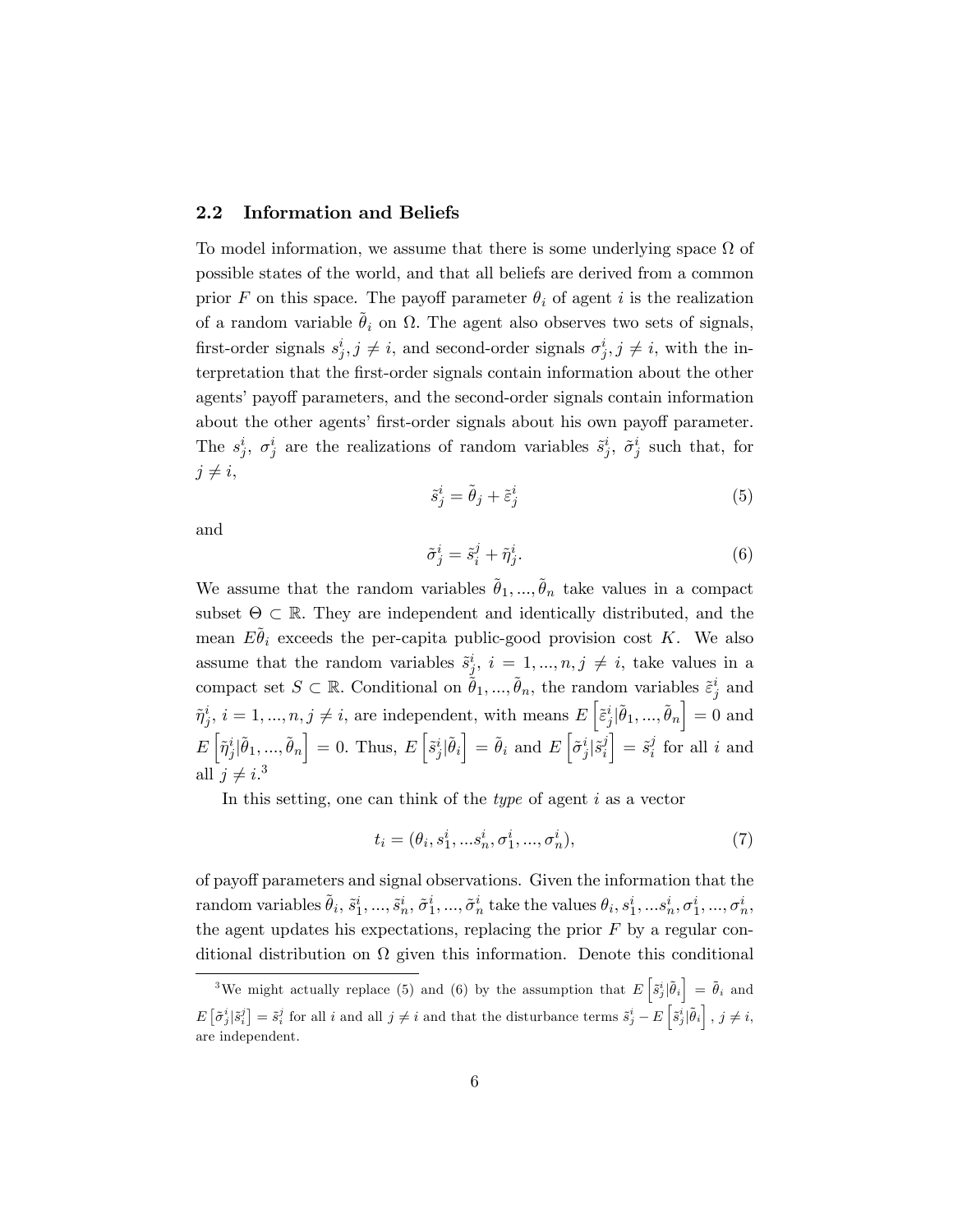distribution as  $B_i(t_i)$ . The agent's conditional beliefs about the other agents are then given by the joint distribution of the random variables  $t_j, j \neq i$ , that is induced by the distribution  $B_i(t_i)$ . We denote this conditional joint distribution of the random variables  $t_j, j \neq i$ , as  $b_i(t_i)$ .

#### 2.3 The BDP Property

As mentioned in the introduction, the analysis of Crémer and McLean (1988) rests on the observation that people's willingness to accept bets depends on their beliefs. Such bets can be used to extract the belief  $b_i(t_i)$  of agent i. If this information can be used to infer the agent's payoff type  $\theta_i$ , there is no need to provide agent *i* with a rent for divulging  $\theta_i$ . Neeman (2004) has referred to this feature of the Crémer and McLean (1988) model as the *BDP* property ("beliefs determine preferences"). In our setting, with a common prior on the underlying probability space, the BDP property is a property of the prior F and the random variables  $\tilde{t}_1, \dots, \tilde{t}_n$ . We say that F and  $\tilde{t}_1, \dots, \tilde{t}_n$ exhibit the *BDP property* if, for  $i = 1, ..., n$ , one has

$$
E[\tilde{\theta}_i(\cdot)|b_i(\tilde{t}_i)] = \tilde{\theta}_i,\tag{8}
$$

and

$$
Var[\tilde{\theta}_i(\cdot)|b_i(\tilde{t}_i)] = E\left[ (\tilde{\theta}_i - E[\tilde{\theta}_i(\cdot)|b_i(\tilde{t}_i)])^2 | b_i(\tilde{t}_i) \right] = 0. \tag{9}
$$

F-almost surely, so that, the distribution of  $\theta_i(\cdot)$  conditional on the event  $b(\tilde{t}_i) = b_i$  is degenerate and assigns all mass to a single value  $\theta_i$ ; thus,  $\tilde{\theta}_i(\omega) = \theta_i$  for any  $\omega$  such that  $b(\tilde{t}_i(\omega)) = b_i$ .

In our model, BDP does not generally hold. Specifically, under our independence assumptions, we find that for each  $\tilde{t}_j = (\tilde{\theta}_j, \tilde{s}_1^j)$  $j_1, ..., \tilde{s}_n^j$ :

- Agent *i*'s conditional beliefs about  $\tilde{\theta}_j$  are determined by  $\tilde{s}^i_j$ ; they have nothing to do with  $\tilde{\theta}_i$ .
- Agent *i*'s conditional beliefs about  $\tilde{s}_i^j$  $i$  are determined by  $\tilde{\theta}_i$  and  $\tilde{\sigma}_j^i$ ; it is not generally possible to disentangle the influence of  $\tilde{\theta}_i$  and  $\tilde{\sigma}^i_j$  and to infer  $\tilde{\theta}_i$  from the agent's beliefs about  $\tilde{s}_i^j$  $\frac{j}{i}$ .
- Agent *i*'s conditional beliefs about  $\tilde{s}_k^j$  $\lambda_k^j$ , for  $k \neq i$ , are equal to his prior beliefs; they have nothing to do with  $\tilde{\theta}_i$ .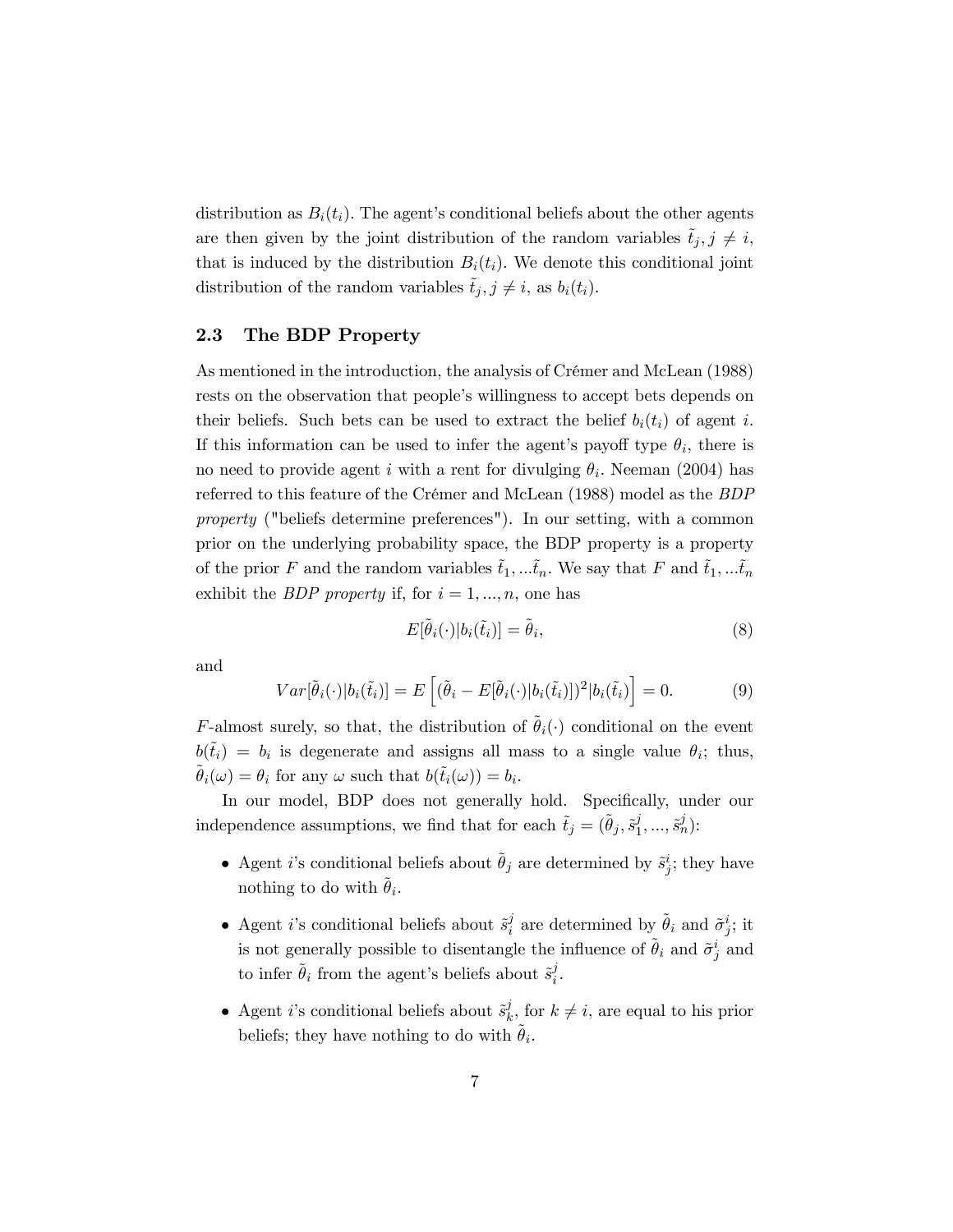• Agent *i*'s conditional beliefs about  $\tilde{\sigma}_k^j$  $\kappa_k^j$ , for any k, are equal to his prior beliefs; in particular, they have nothing to do with  $\tilde{\theta}_i$ .

## 3 An Implementation Theorem

Because  $\tilde{\theta}_1,...,\tilde{\theta}_n$  are independent and identically distributed, with  $E\tilde{\theta}_i > K,$ we know that, if  $n$  is large, then, with a probability close to one, it is efficient for the public to be provided. In the following, we show that this efficient outcome can be approximately achieved if  $n$  is large. Moreover, under the mechanism we consider, each agent's interim expectation of the benefits from participating is strictly positive. These findings will stand in contrast to the result in Neeman (2004), where, in the absence of BDP, participation constraints preclude a positive level of public-good provision.

We consider direct mechanisms that do not induce truthtelling but only  $\varepsilon$ -truthtelling. We consider a class of such mechanisms parametrized by two parameters  $\delta > 0$  and  $w > 0$ , as well as the number of participants n. Each participant i is asked to submit a report

$$
\hat{t}_i=(\hat{\theta}_i,\hat{s}_1^i,...\hat{s}_n^i,\hat{\sigma}_1^i,...,\hat{\sigma}_n^i)
$$

about his type. Given the reports  $\hat{t}_1, ..., \hat{t}_n$ , the probability of public-good provision is fixed at

$$
q(\hat{t}_1, ..., \hat{t}_n | \delta, w, n) = g\left(\frac{1}{\delta} \left(\frac{1}{n} \sum_k \hat{\theta}_k - K\right)\right),\tag{10}
$$

where  $g(\cdot)$  is a twice continuously differentiable nondecreasing function satisfying

$$
g(x) = 0
$$
 if  $x \le 0$  and  $g(x) = 1$  if  $x \ge 1$ . (11)

Payments are conditioned on whether the public good is provided or not. If the public good is not provided, agent  $i$  pays

$$
p_i^0(\hat{t}_1, ..., \hat{t}_n | \delta, w, n) = \frac{w}{2} \left( \hat{\theta}_i - \frac{1}{n-2} \sum_{j \neq i, i+1} \hat{s}_i^j \right)^2 - \frac{w}{2} \left( \hat{\theta}_{i-1} - \frac{1}{n-2} \sum_{j \neq i-1, i} \hat{s}_{i-1}^j \right)^2,
$$
\n(12)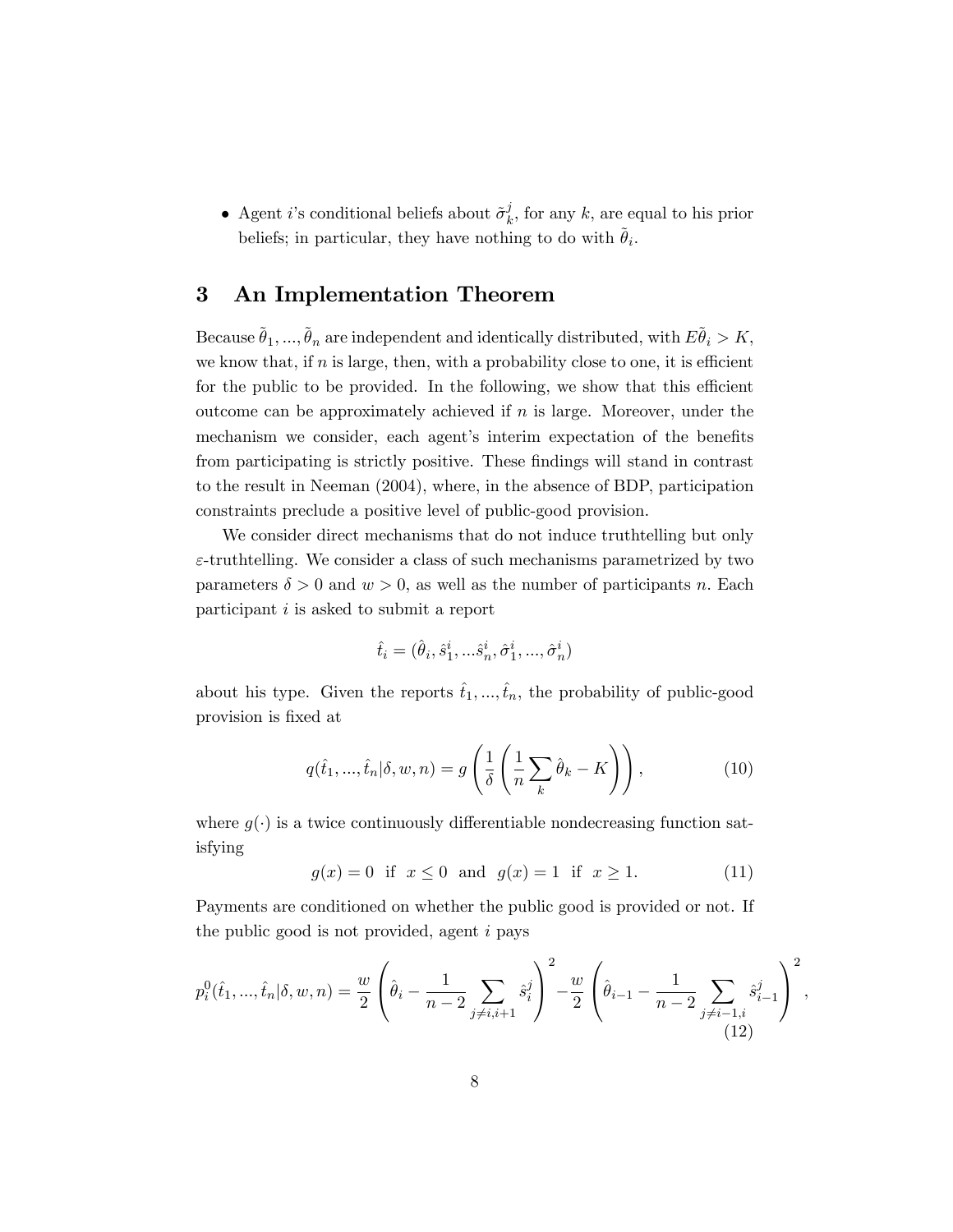where, as usual, the indices  $i - 1$  and  $i + 1$  are to be understood modulo n, with  $n + 1 := 1$ , and  $1 - 1 := n$ . If the public good is provided, the agent pays

$$
p_i^1(\hat{t}_1, ..., \hat{t}_n | \delta, w, n) = p_i^0(\hat{t}_1, ..., \hat{t}_n | \delta, w, n) + \hat{\theta}_i - \left(\frac{1}{n} \sum_{j=1}^n \hat{\theta}_j - K\right).
$$
 (13)

Before we proceed with the analysis, we make a few comments to explain the mechanism.

 The mechanism makes public-good provision depend only on the reports  $\theta_i$  that agents send about their own payoff parameters. From (10) and (11), one infers that

$$
q(\hat{t}_1, ..., \hat{t}_n | \delta, w, n) = 0 \text{ if } \frac{1}{n} \sum_{k} \hat{\theta}_k \le K \tag{14}
$$

and

$$
q(\hat{t}_1, ..., \hat{t}_n | \delta, w, n) = 1 \text{ if } \frac{1}{n} \sum_{k} \hat{\theta}_k \ge K + \delta. \tag{15}
$$

The public good is provided for sure if the average of the reports  $\hat{\theta}_1, ..., \hat{\theta}_n$  exceeds  $K + \delta$ ; it is for sure not provided if the average of these reports is less than  $K$ . Upon comparing  $(14)$  and  $(15)$  with  $(3)$ and (4), one sees that the provision rule (10) comes close to implementing first-best if  $\delta$  is close to zero and if the participants' reports about their payoffs are close to their actual payoffs. The function  $g(\cdot)$ is introduced to ensure that the public-good provision rule and the payment functions are twice continuously differentiable.

- Each payment function has a *public-good component* and a *scoring component*. The parameter  $w$  indicates the weight of the scoring component. Each of the two components of the payment function has a targeted part and a budget-balancing part.
- The targeted part of the public-good component requires agent i to pay  $\hat{\theta}_i$ , his reported benefit from the public good, if the public good is provided. The budget-balancing part provides the agent with a share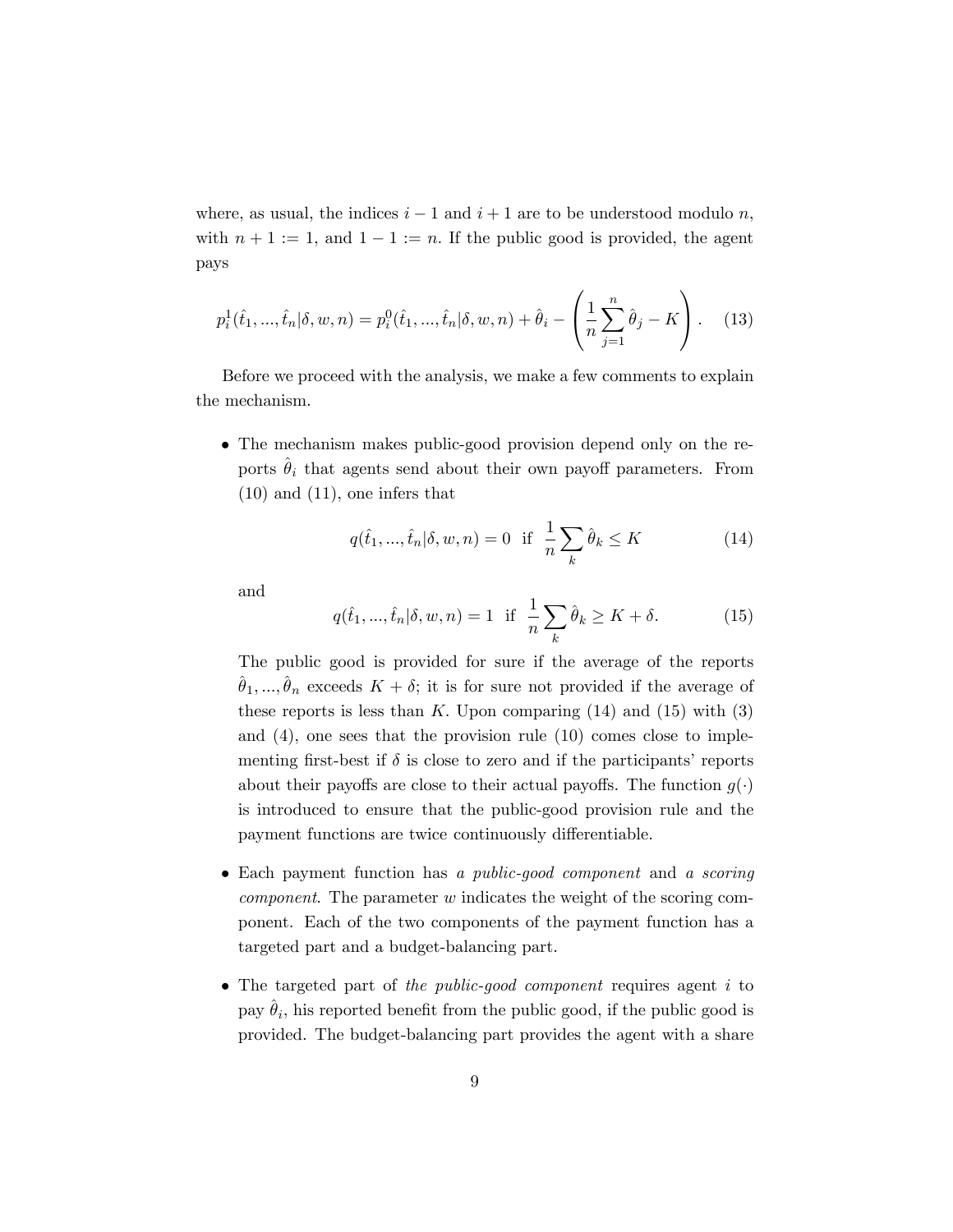1  $\frac{1}{n}$  of the surplus  $\sum_{j=1}^{n} \hat{\theta}_{j} - nK$  of the sum of targeted payments over provision costs if the public good is provided. If the public good is not provided, the public-good component of the payment function is zero.

- The targeted part of the scoring component of the payment function requires agent *i* to pay  $\frac{w}{2}$  times  $(\hat{\theta}_i - \frac{1}{n-1})$  $\frac{1}{n-2}\sum_{j\neq i,i+1} \hat{s}^j_i$ i  $\int_0^2$ , the squared deviation of his report  $\hat{\theta}_i$  about his payoff parameter from the crosssection average of the reports of agents other than i and  $i+1$  about the signals they have received about his payoff parameter. The budgetbalancing part makes agent  $i$  the recipient of the targeted part of the scoring component of agent  $i - 1$ 's payment.
- The mechanism makes no use of the messages  $\hat{\sigma}^i_j$  that agents send about the signals they have received about the signals that other agents have about them. Efficiency could presumably be improved if this information was also used.

Turning to the actual analysis, we first note that, for any  $\delta, w$ , and n, regardless of what the reports  $t_1, ..., t_n$  may be, the mechanism that is determined by  $\delta, w$ , and n has a balanced budget.

LEMMA 3.1 For any  $\delta, w$ , and n, the payment functions  $p_i^0(\cdot | \delta, w, n), p_i^1(\cdot | \delta, w, n)$ ,  $i = 1, \ldots, n$ , satisfy

$$
\sum_{i} p_i^0(\hat{t}_1, ..., \hat{t}_n | \delta, w, n) = 0
$$
\n(16)

and

$$
\sum_{i} p_i^1(\hat{t}_1, ..., \hat{t}_n | \delta, w, n) = nK
$$
\n(17)

for all  $\hat{t}_1, ..., \hat{t}_n$ .

**Proof.** (16) follows immediately from (12). From (13) and (16), we also have

$$
\sum_{i} p_i^1(\hat{t}_1, ..., \hat{t}_n | \delta, w, n) = \sum_{i} \hat{\theta}_i - \sum_{j} \hat{\theta}_j + nK = nK.
$$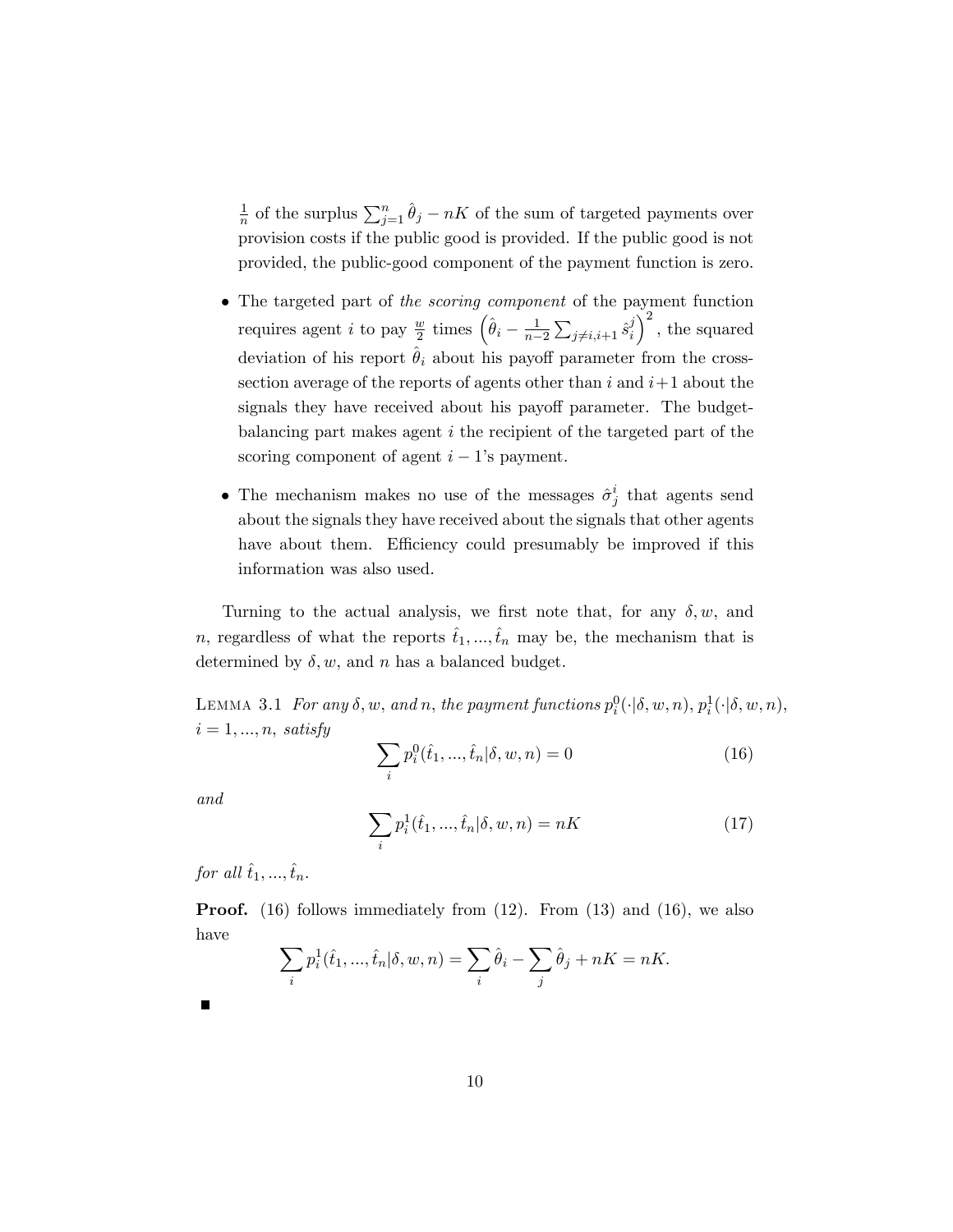Turning to agents' payoffs, we assume that each agent has an initial endowment Y: If a mechanism for public-good provision requires the agent to pay the amount  $p_i$ , his private-good consumption is reduced from Y to  $m_i = Y - p_i$ . His utility is then  $\theta_i Q + Y - p_i$ , his net payoff relative to the situation without a mechanism for public-good provision is  $\theta_i Q - p_i$ . Thus, under the mechanisms that we are considering, agent  $i$ 's net payoff function is given by the equation

$$
u_i(\hat{t}_1, ..., \hat{t}_n | t_i, \delta, w, n) = q(\hat{t}_1, ..., \hat{t}_n | \delta, w, n) \theta_i - p_i(\hat{t}_1, ..., \hat{t}_n | \delta, w, n), \quad (18)
$$

where

$$
p_i(\hat{t}_1, ..., \hat{t}_n | \delta, w, n) = (1 - q(\hat{t}_1, ..., \hat{t}_n | \delta, w, n)) p_i^0(\hat{t}_1, ..., \hat{t}_n | \delta, w, n) (19) +q(\hat{t}_1, ..., \hat{t}_n | \delta, w, n) p_i^1(\hat{t}_1, ..., \hat{t}_n | \delta, w, n)
$$

is the agent's expected payment. Using  $(10)$  and  $(19)$ , we compute

$$
u_i(\hat{t}_1, ..., \hat{t}_n | t_i, \delta, w, n)
$$
  
=  $g\left(\frac{1}{\delta}\left(\frac{1}{n}\sum_j \hat{\theta}_j - K\right)\right)\left(\theta_i - \hat{\theta}_i + \frac{1}{n}\sum_j \hat{\theta}_j - K\right)$   

$$
-\frac{w}{2}\left(\hat{\theta}_i - \frac{1}{n-2}\sum_{j \neq i, i+1} \hat{s}_i^j\right)^2 + \frac{w}{2}\left(\hat{\theta}_{i-1} - \frac{1}{n-2}\sum_{j \neq i-1, i} \hat{s}_{i-1}^j\right)^2 (20)
$$

We can think of  $u_i(\cdot | t_i, \delta, w, n)$  as agent is payoff function in a game of imperfect information in which nature chooses the realizations  $t_1, ..., t_n$ of the random variables  $\tilde{t}_1, ..., \tilde{t}_n$ , each agent i observes his own type  $t_i$ , and then the different agents simultaneously and independently choose their reports  $\hat{t}_1(t_i), ..., \hat{t}_n(t_n)$ . A constellation  $(\hat{t}_1(\cdot), ..., \hat{t}_n(\cdot))$  of reporting strategies corresponds to a Bayes-Nash equilibrium of this game with parameters  $\delta, w$ , and n if and only if, for each i, the strategy  $\hat{t}_i(\cdot)$  is a best response to the strategies  $t_j(\cdot)$  of agents other than i; this requires that

$$
E\left[u_i(\hat{t}_1(\tilde{t}_1),..., \hat{t}_{i-1}(\tilde{t}_{-1}), \hat{t}_i(t_i), \hat{t}_{i+1}(\tilde{t}_{i+1}),..., \hat{t}_n(\tilde{t}_n)|t_i, \delta, w, n)\right]\tilde{t}_i = t_i\right]
$$
  
\n
$$
\geq E\left[u_i(\hat{t}_1(\tilde{t}_1),...\hat{t}_{i-1}(\tilde{t}_{-1}), \hat{t}'_i,\hat{t}_{i+1}(\tilde{t}_{i+1}),...,\hat{t}_n(\tilde{t}_n)|t_i, \delta, w, n)\right]\tilde{t}_i = t_i\right]
$$
 (21)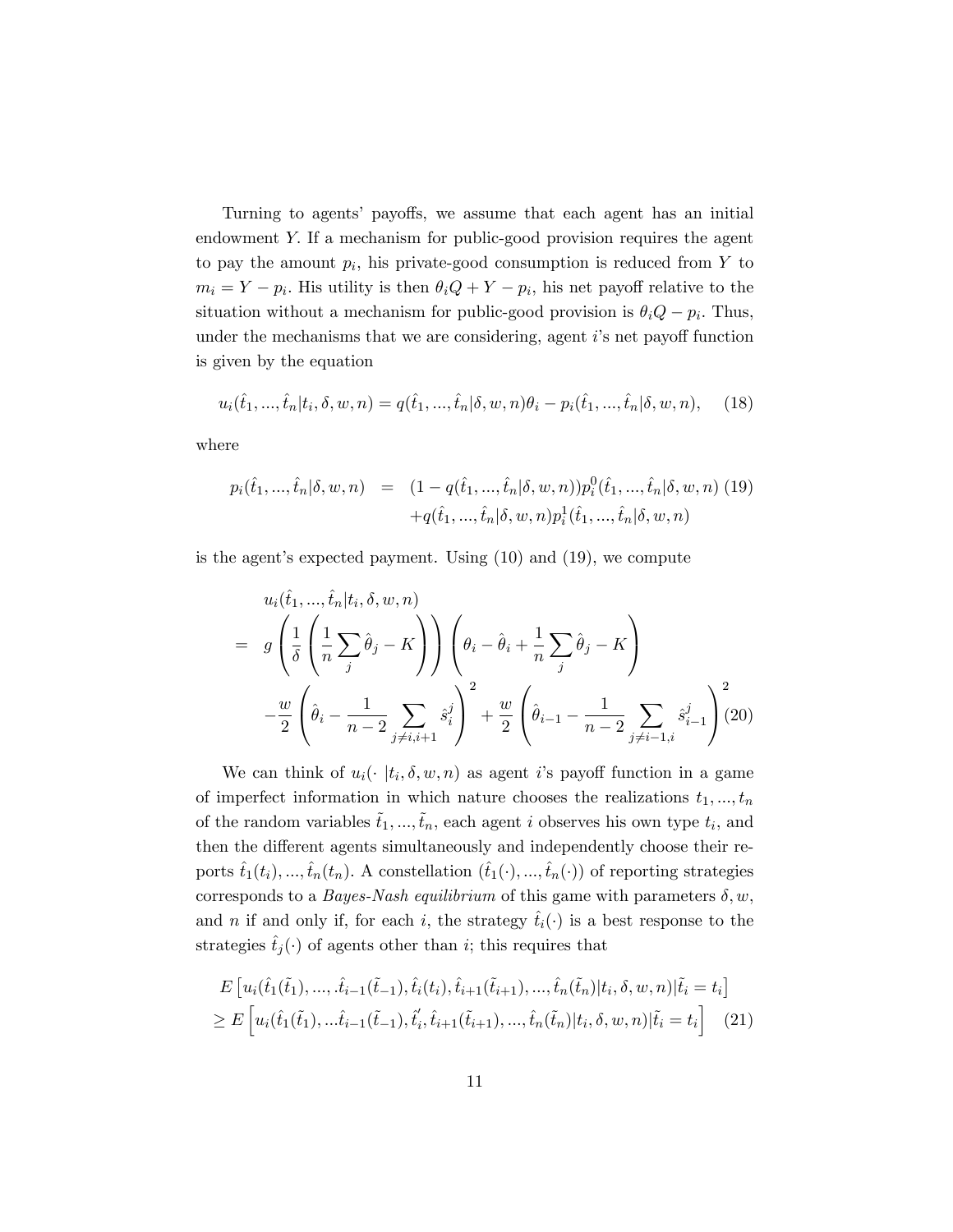for (almost) all  $t_i$  and all reports  $\hat{t}'_i$ .

Proposition 3.2 below shows that, for any  $\delta$  and n, a Bayes-Nash equilibrium of the game with parameters  $\delta, w$ , and n exists if w is sufficiently large. Moreover, this equilibrium involves truthtelling in the reports  $\hat{s}^i_j(t_i), \hat{\sigma}^i_j(t_i), j \neq 0$  $i$ , that agent  $i$  sends about the signals  $s_j^i, \sigma_j^i, j \neq i$ , that he has received about other agents. If w and n are large, the equilibrium also involves approximate truthtelling in the report  $\hat{\theta}_i(t_i)$  that the agent sends about his own payoff parameter  $\theta_i$ .

Truthtelling in  $\hat{s}^i_j(t_i)$ ,  $\hat{\sigma}^i_j(t_i)$ ,  $j \neq i$ , is trivially obtained from the observation that the payoff  $u_i(\hat{t}_1, ..., \hat{t}_n | t_i, \delta, w)$  of agent i does not, in fact, depend on the messages  $\hat{s}_j^i, \hat{\sigma}_j^i, j \neq i$ . Approximate truthtelling in  $\hat{\theta}_i(t_i)$  is obtained from the consideration that, if w is sufficiently large, the report  $\theta_i(t_i)$  is largely determined by the desire to keep the scoring component of the payment  $p_i(\hat{t}_1, \ldots, \hat{t}_n|\delta, w, n)$  as low as possible. For this purpose,  $\hat{\theta}_i(t_i)$  is chosen to be close to the agent's expectation of the average  $\frac{1}{n-2} \sum_{j \neq i, i+1} s_i^j$  $i$  of other agents' reports about the signals they have received about  $\theta_i$ . If n is large, then, by the law of large numbers, this expectation is close to  $\theta_i$ . Whereas the information that the agent has from observing the additional signals  $\sigma_j^i$  $j \neq i$ , is important when he forms his expectations about any one of the other agents' signals  $s_i^j$  $i<sub>i</sub>$ , this additional information is unimportant, and only  $\theta_i$ matters when he is forming expectations about the average  $\frac{1}{n-2} \sum_{j \neq i, i+1} s_i^j$  $\frac{j}{i}$ , when  $n$  is large.

To make these ideas precise, we need some additional notation. Recalling that the range  $\Theta$  of the random variables  $\tilde{\theta}_i, i = 1, ..., n$ , is compact, let  $\bar{\theta} > 0$ be such that  $|\theta| \leq \bar{\theta}$  for all  $\theta \in \Theta$ . Similarly, let  $\bar{s} > 0$  be such that  $|s| \leq \bar{s}$  for all s belonging to the range S of the random variables  $\tilde{s}_j^i$ ,  $i = 1, ..., n, j \neq i$ . Further, we specify  $G^1$  and  $G^2$  so that the derivatives of the function  $g(\cdot)$ satisfy

$$
0 \le g'(x) \le G^1 \quad \text{and} \quad |g''(x)| \le G^2 \tag{22}
$$

for all  $x \in \mathbb{R}$ . By (11),

$$
G^1 > 1. \tag{23}
$$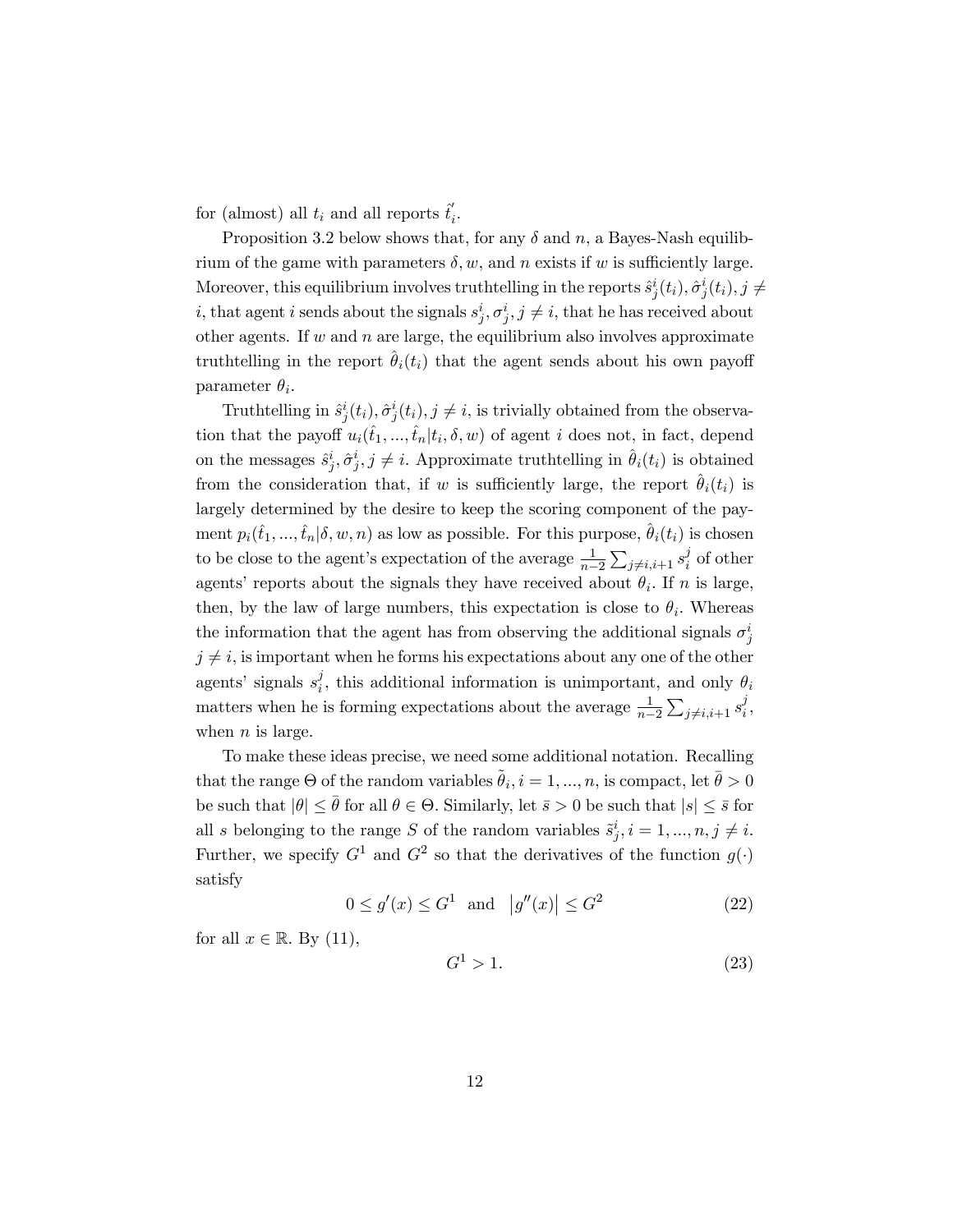PROPOSITION 3.2 Suppose that

$$
w\delta^2 > G^2(\bar{\theta} + \bar{s} + 2\delta + \frac{G^1}{w}) + 2G^1\delta.
$$
 (24)

Then the game with parameters  $\delta, w$ , and n has a Bayes-Nash equilibrium  $(\hat{t}_1(\cdot|\delta, w, n), ..., \hat{t}_n(\cdot|\delta, w, n))$  with the following properties:

(a) For all agents i and all types  $t_i = (\theta_i, s_1^i, \dots s_n^i, \sigma_1^i, \dots, \sigma_n^i)$  of agent i,  $\hat{s}^i_j(t_i | \delta, w, n) = s^i_j$  and  $\hat{\sigma}^i_j(t_i | \delta, w, n) = \sigma^i_j$  for all  $j \neq i$ .

(b) For all agents i and all types  $t_i = (\theta_i, s_1^i, \dots s_n^i, \sigma_1^i, \dots, \sigma_n^i)$  of agent i, the report  $\hat{\theta}_i(t_i)$  satisfies the equation

$$
E\left[\left(\theta_i - \frac{n-1}{n}\hat{\theta}_i(t_i) + \frac{1}{n}\sum_{k\neq i}\hat{\theta}_k(\tilde{t}_k) - K\right)\frac{g'}{n\delta}|\tilde{t}_i = t_i\right]
$$

$$
-\frac{n-1}{n}E\left[g|\tilde{t}_i = t_i\right] - w\left(\hat{\theta}_i(t_i) - \frac{1}{n-2}\sum_{j\neq i,i+1}E\left[\tilde{s}_i^j|\tilde{t}_i = t_i\right]\right) = 0, \quad (25)
$$

where both  $g'$  and  $g$  are evaluated at  $\frac{1}{\delta}$  $\sqrt{1}$  $\frac{1}{n}(\hat{\theta}_i(t_i) + \sum_{k \neq i} \hat{\theta}_k(\tilde{t}_k)) - K$ .

The proof of this proposition is somewhat involved and is given in the appendix. Because each agentís strategy is a function indicating how his report depends on his type, we need a fixed-point argument in a suitable function space. In a similar analysis, Miller, Pratt, Zeckhauser, and Johnson (2007) give such an argument. However, in their setting, strategies can be presumed to be continuous, and they can use Schauder's fixed-point theorem on a space of continuous functions. In the absence of any assumptions about conditional expectations, we cannot presume that strategies are continuous. Therefore, we work with bounded measurable functions and use Banachís fixed-point theorem for contraction mappings. The argument exploits the special structure resulting from our distinction between the payoff parameters and the different kinds of signals. As indicated by the characterization of equilibrium strategies in  $(25)$ , if the weight w of the scoring component is large, the major determinant of the report  $\hat{\theta}_i(t_i)$  is the conditional expectation  $\frac{1}{n-2} \sum_{j \neq i, i+1} E\left[\tilde{s}_i^j\right]$  $\tilde{t}_i^j | \tilde{t}_i = t_i$  that agent i has concerning the cross-section mean of the reports  $\tilde{s}_i^j$  which is independent of the strategies  $\hat{\theta}_j(\cdot)$  of the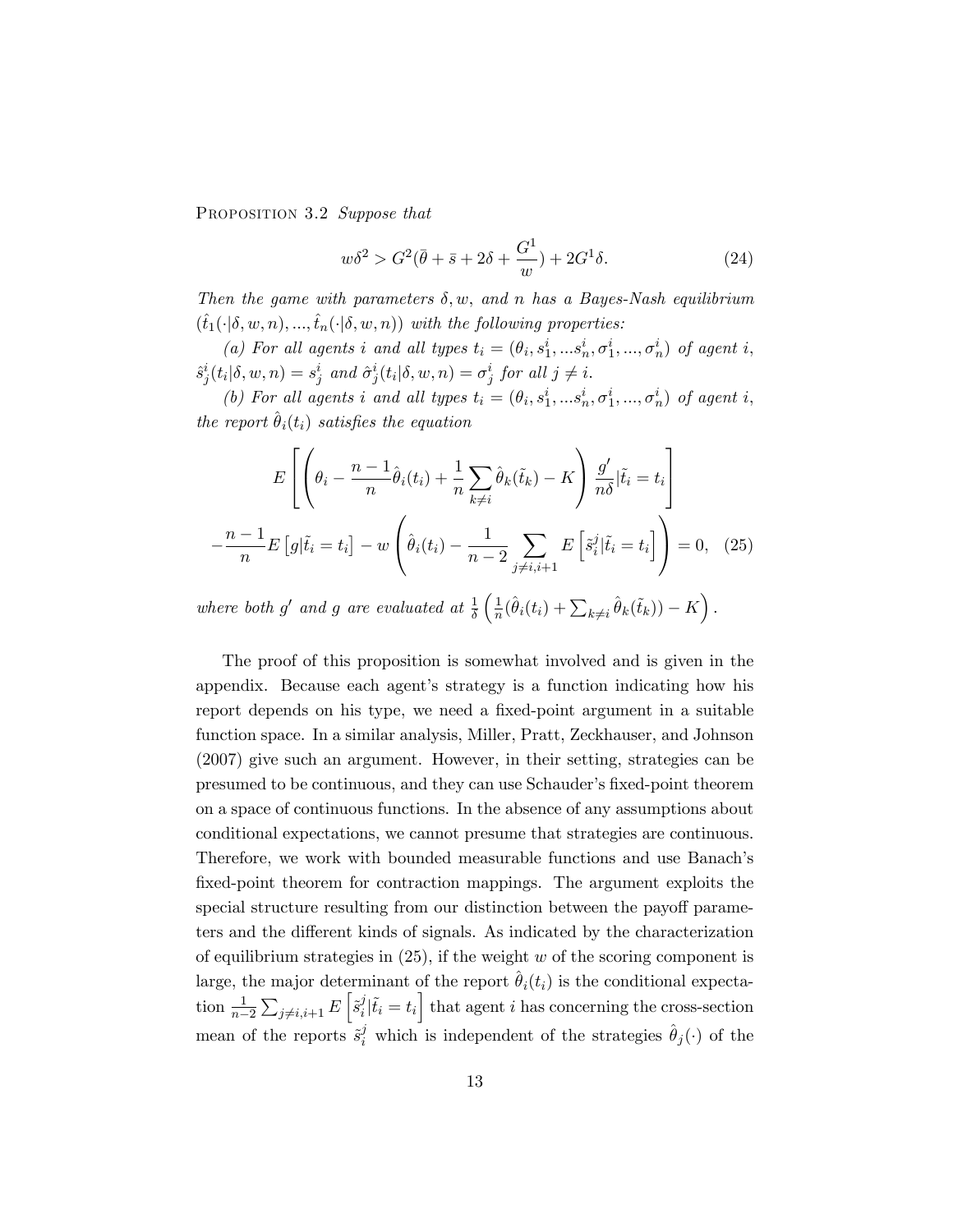other agents. Thus, if  $w$  is large, strategic interdependence plays only a minor role in determining reports about payoff parameters.

The following theorem exploits this structure in order to give a characterization of equilibrium strategies and equilibrium outcomes when the number of participants is large.

THEOREM 3.3 Let  $\delta > 0$  be such that

$$
E\tilde{\theta}_i - K > \delta. \tag{26}
$$

Also, for any n, let

$$
w_n := \ln n. \tag{27}
$$

Then, for any sufficiently large n, the game with parameters  $\delta, w_n$ , and n has a Bayes-Nash equilibrium  $(\hat{t}_1(\cdot|\delta, w_n, n), ..., \hat{t}_n(\cdot|\delta, w_n, n))$  with the properties specified in Proposition 3.2. As n goes out of bounds,

$$
\hat{\theta}_i(\tilde{t}_i|\delta, w_n, n) - \tilde{\theta}_i \to 0, \text{ almost surely, for all } i;
$$
\n(28)

$$
q(\hat{t}_1(\tilde{t}_1),...,\hat{t}_n(\tilde{t}_n)|\delta,w_n,n) \to 1, \text{ almost surely, } (29)
$$

and

$$
E\left[u_i(\hat{t}_1(\tilde{t}_1|\delta, w_n, n), ..., \hat{t}_n(\tilde{t}_n|\delta, w_n, n)|t_i, \delta, w_n, n)|\tilde{t}_i\right] \to E\tilde{\theta}_i - K,
$$
  
almost surely, for all i. (30)

Before we give the proof of this theorem, we briefly discuss the intuition. If the weight  $w$  of the scoring components of payment rules is large, then, as discussed before, agents attune their reports about their payoff parameters above all to their expectations  $\frac{1}{n-2} \sum_{j \neq i, i+1} E\left[\tilde{s}_i^j\right]$  $i_i^j | \tilde{t}_i = t_i \overline{\Big]}$  about the crosssection means of the reports  $\tilde{s}_i^j$  $\mu_i^j$ . By the law of large numbers, for the given specification of signals  $\tilde{s}_i^j$  $\sum_{i=1}^{j}$ , the cross-section means  $\frac{1}{n-2} \sum_{j \neq i, i+1} E\left[\tilde{s}_i^j\right]$  $i^j|\tilde{t}_i = t_i\Big]$ must converge to the true  $\tilde{\theta}_i$  when n becomes large regardless of the information contained in the signals  $\sigma_j^i$ ,  $j \neq i$ . The specification (27) is chosen so that the weights of the scoring components of payment rules are going out of bounds and all other terms in  $(25)$  are becoming unimportant as n becomes large. However, the weights of the scoring components go out of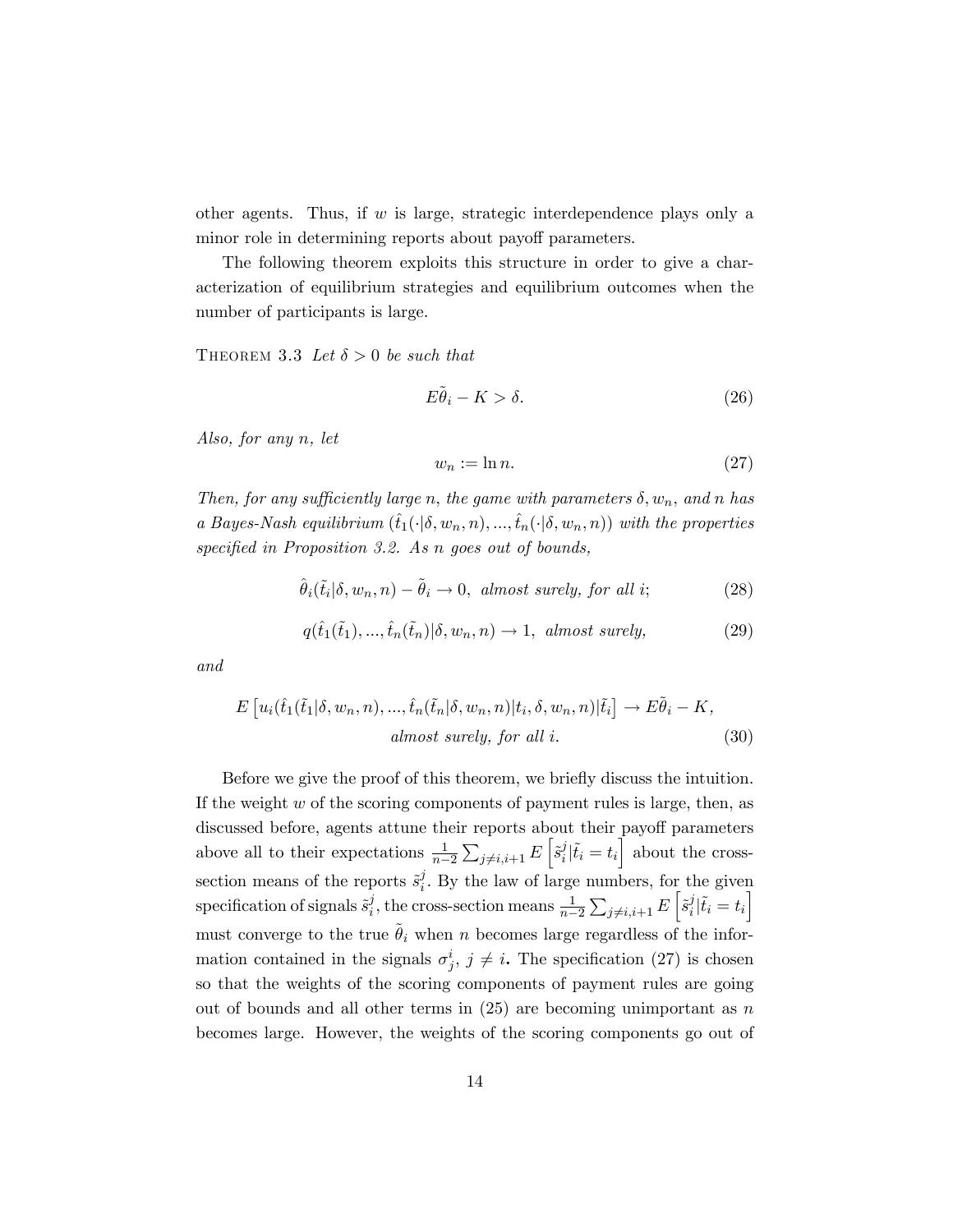bounds slowly enough so that expected payments due to errors in the other agents' signals go to zero. This argument explains the convergence claim in (28). Given this convergence to truthtelling, the rest of the theorem is straightforward.

**Proof.** Because  $\lim_{n\to\infty} w_n = \infty$ , we have

$$
w_n\delta^2 > G^2(\bar\theta+\bar s+2\delta+\frac{G^1}{w_n})+2G^1\delta
$$

for any sufficiently large  $n$ . The first statement of the theorem then follows from Proposition 3.2.

From (25) and (5), we further obtain

$$
\hat{\theta}_{i}(\tilde{t}_{i}|\delta, w_{n}, n) - \tilde{\theta}_{i} = \frac{1}{n-2} E \sum_{j \neq i, i+1} \left[ \tilde{\varepsilon}_{i}^{j} | \tilde{t}_{i} \right] \n+ \frac{1}{w_{n}} E \left[ \left( \tilde{\theta}_{i} - \hat{\theta}_{i}(\tilde{t}_{i}) + \frac{1}{n} \sum_{k} \hat{\theta}_{k}(\tilde{t}_{k}|\delta, w_{n}, n) - K \right) \frac{g'}{n\delta} | \tilde{t}_{i} \right] \n- \frac{1}{w_{n}} \frac{n-1}{n} E \left[ g | \tilde{t}_{i} \right],
$$

hence

$$
\left| \hat{\theta}_{i}(\tilde{t}_{i}|\delta, w_{n}, n) - \tilde{\theta}_{i} \right| \leq \left| \frac{1}{n-2} E \sum_{j \neq i, i+1} \left[ \tilde{\varepsilon}_{i}^{j} |\tilde{t}_{i} \right] \right| + \frac{1}{w_{n}} \left| \hat{\theta}_{i}(\tilde{t}_{i}|\delta, w_{n}, n) - \tilde{\theta}_{i} \right| \frac{G^{1}}{n\delta} + \frac{1}{w_{n}} \delta \frac{G^{1}}{n\delta} + \frac{1}{w_{n}}.
$$
\n(31)

By the strong law of large numbers for strictly stationary stochastic processes  $(Doob (1953), p. 464 ff.),$  we have

$$
\frac{1}{n-2} \sum_{j \neq i, i+1} \tilde{\varepsilon}_i^j \to 0,
$$

almost surely, as n becomes large. Therefore, also

$$
\left|\frac{1}{n-2}E\sum_{j\neq i,i+1}\left[\tilde{\varepsilon}^j_i|\tilde{t}_i\right]\right|\to 0,
$$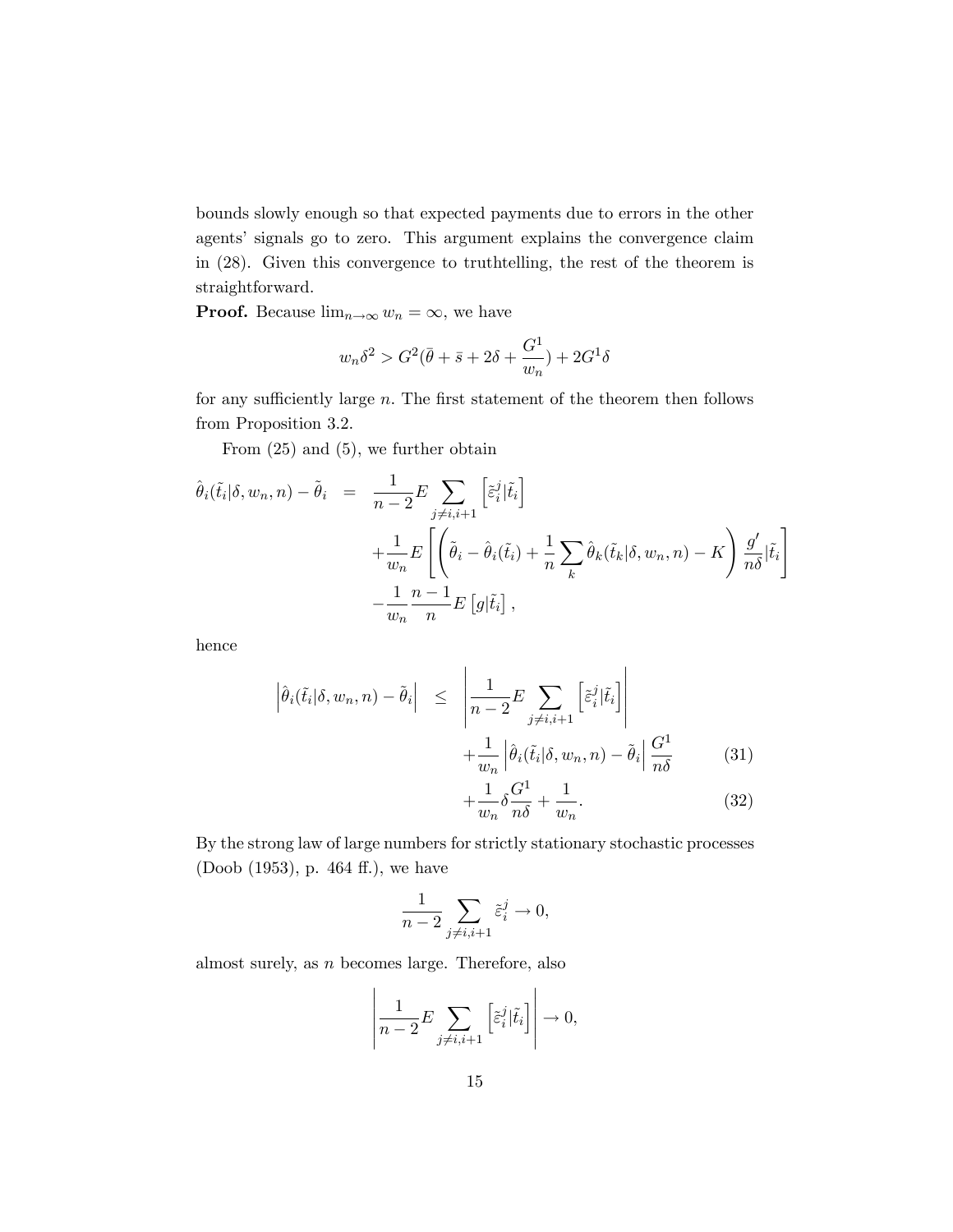almost surely, as  $n$  becomes large. Trivially, we also have

$$
\frac{1}{w_n}\delta\frac{G^1}{n\delta}+\frac{1}{w_n}\to 0
$$

as  $n$  becomes large. (28) follows immediately.

To prove (29), we observe that

$$
q(\hat{t}_1(\tilde{t}_1), ..., \hat{t}_n(\tilde{t}_n)|\delta, w_n, n)
$$
  
=  $g\left(\frac{1}{\delta}\left[\frac{1}{n}\sum_{j=1}^n \hat{\theta}_j(\tilde{t}_j|\delta, w_n, n) - K\right]\right)$   
=  $g\left(\frac{1}{\delta}\left[\frac{1}{n}\sum_{j=1}^n \left(\hat{\theta}_j(\tilde{t}_j|\delta, w_n, n) - \tilde{\theta}_j\right) + \frac{1}{n}\sum_{j=1}^n \tilde{\theta}_j - K\right]\right)$ . (33)

By  $(28)$ , the first term inside the square brackets on the right-hand side of  $(33)$  goes to zero, almost surely, as n becomes large. By the strong law of large numbers, the second term inside the square brackets on the right-hand side of (33) converges to  $E\tilde{\theta}_i - K$ , almost surely, as n becomes large. Since  $E\tilde{\theta}_i - K > \delta$  and, by (11),  $g(\frac{1}{\delta})$  $(\frac{1}{\delta}y) = 1$  if  $y \ge \delta$ , it follows that the right-hand side of  $(33)$  converges to one, almost surely, as n becomes large.

To prove (30), we note that, with truthtelling about the signals  $\tilde{s}_k^j$  $\frac{j}{k}$ , the interim payoff expectation of agent  $i$  can be written as

$$
E\left[u_i(\hat{t}_1(\tilde{t}_1|\delta, w_n, n), ..., \hat{t}_n(\tilde{t}_n|\delta, w_n, n)|t_i, \delta, w_n, n)|\tilde{t}_i = t_i\right]
$$
(34)  
= 
$$
E\left[v_i(\hat{\theta}_1(\tilde{t}_1|\delta, w_n, n), ..., \hat{\theta}_n(\tilde{t}_n|\delta, w_n, n)|\tilde{t}_i = t_i\right]
$$

$$
+\frac{w_n}{2}E\left[\left(\hat{\theta}_{i-1}(\tilde{t}_{i-1}) - \frac{1}{n-2} \sum_{j \neq i-1, i} \tilde{s}_{i-1}^j\right)^2|\tilde{t}_i = t_i\right],
$$

where, for any  $\hat{\theta}_1, ..., \hat{\theta}_n$  and  $t_1, ..., t_n$ ,

$$
v_i(\hat{\theta}_1, ..., \hat{\theta}_n | t_1, ..., t_n, \delta, w_n, n)
$$
  
\n
$$
= g\left(\frac{1}{\delta} \left(\frac{1}{n} \sum_j \hat{\theta}_j - K\right)\right) \times \left(\theta_i - \frac{n-1}{n} \hat{\theta}_i + \frac{1}{n} \sum_{j \neq i} \hat{\theta}_j - K\right)
$$
  
\n
$$
-\frac{w}{2} \left(\hat{\theta}_i - \frac{1}{n-2} \sum_{j \neq i, i+1} s_i^j\right)^2.
$$
\n(35)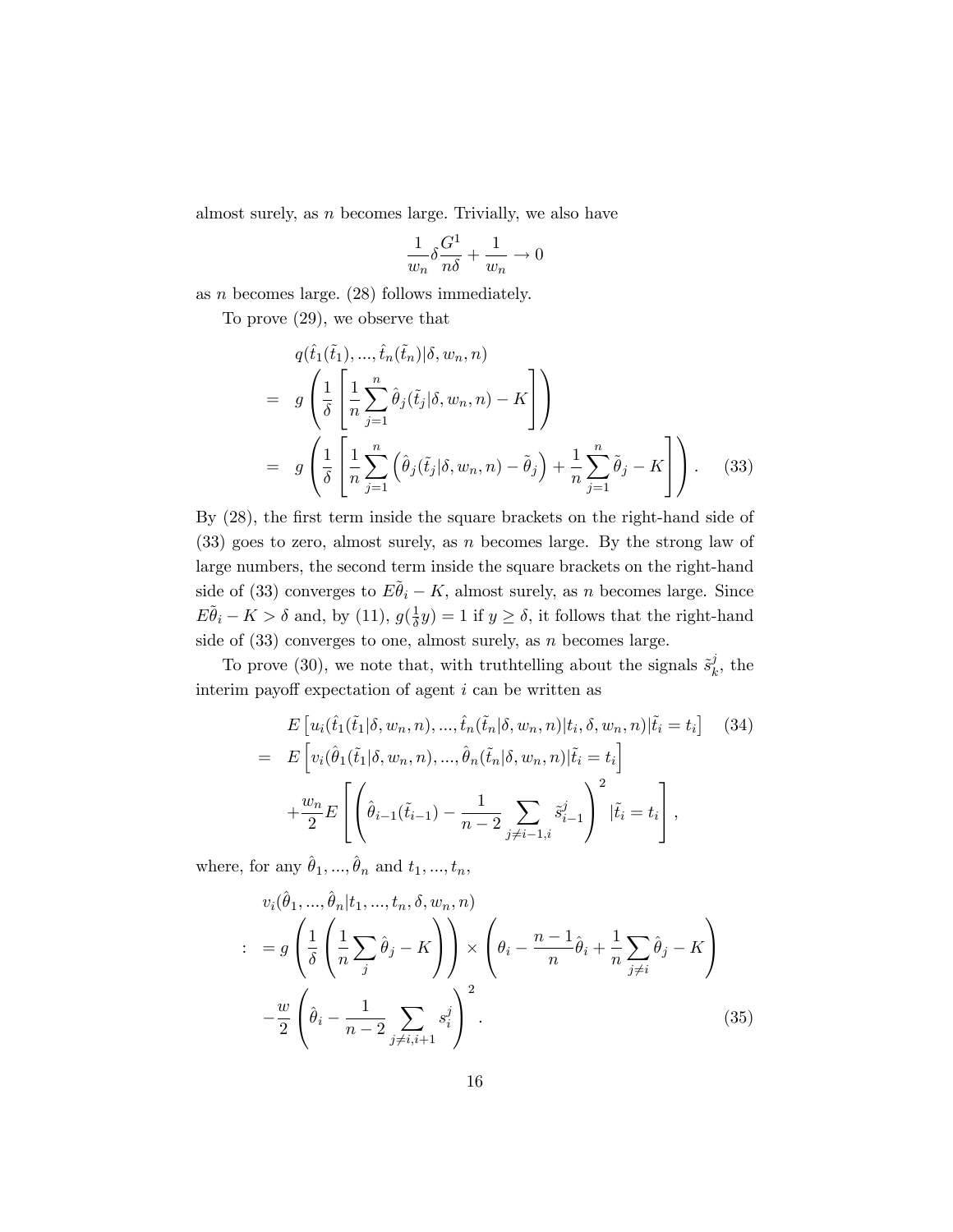From (35), we obtain

$$
E\left[v_i(\hat{\theta}_1(\tilde{t}_1|\delta, w_n, n), ..., \hat{\theta}_n(\tilde{t}_n|\delta, w_n, n)|\tilde{t}_1, ..., \tilde{t}_n, \delta, w_n, n)|\tilde{t}_i\right]
$$

$$
= E\left[g \times \left(\theta_i - \hat{\theta}_i(t_i|\delta, w_n, n) + \frac{1}{n}\sum_j \hat{\theta}_j(\tilde{t}_j|\delta, w_n, n) - K\right)|\tilde{t}_i\right]
$$

$$
-\frac{w_n}{2}E\left[\left(\hat{\theta}_i(\tilde{t}_i) - \frac{1}{n-2}\sum_{j \neq i, i+1} \tilde{s}_i^j\right)^2|\tilde{t}_i = t_i\right],
$$
(36)

where g is evaluated at  $\frac{1}{\delta}$  $\sqrt{1}$  $\frac{1}{n} \sum_j \hat{\theta}_j(\tilde{t}_j | \delta, w_n, n) - K$ .

By (28), (29), and the strong law of large numbers, we have

$$
\lim_{n \to \infty} E\left[g \times \left(\theta_i - \hat{\theta}_i(t_i|\delta, w_n, n) + \frac{1}{n} \sum_j \hat{\theta}_j(\tilde{t}_j|\delta, w_n, n) - K\right) | \tilde{t}_i\right] = E\tilde{\theta}_i - K,
$$
\n(37)

almost surely. The first term on the right-hand side of  $(36)$  thus converges to  $E\tilde{\theta}_i - K$ . Because the second term is nonpositive, it follows that

$$
\lim_{N \to \infty} \sup_{n \ge N} E\left[v_i(\hat{\theta}_1(\tilde{t}_1 | \delta, w_n, n), \dots, \hat{\theta}_n(\tilde{t}_n | \delta, w_n, n)|\tilde{t}_1, \dots, \tilde{t}_n, \delta, w_n, n)|\tilde{t}_i\right] \le E\tilde{\theta}_i - K,
$$
\n(38)

almost surely.

Because the strategy  $\hat{\theta}_i(\cdot | \delta, w_n, n)$  is a best response to the other agents<sup>'</sup> strategies, it must also be the case that, for any  $t_i$ , agent i's expected payoff from the report  $\hat{\theta}_i(t_i|\delta, w_n, n)$  is at least as large as his expected payoff from the alternative report  $\hat{\theta}'_i = \theta_i$ . His expected payoff from the latter report would be

$$
E\left[\bar{g} \times \left(\frac{1}{n}\theta_i + \frac{1}{n}\sum_{j\neq i}\hat{\theta}_j(\tilde{t}_j|\delta, w_n, n) - K\right)|\tilde{t}_i = t_i\right]
$$

$$
-\frac{w_n}{2}E\left[\left(\frac{1}{n-2}\sum_{j\neq i, i+1}\tilde{\varepsilon}_i^j\right)^2|\tilde{t}_i = t_i\right]
$$

$$
+\frac{w_n}{2}E\left[\left(\frac{1}{n-2}\sum_{j\neq i-1, i}\tilde{\varepsilon}_{i-1}^j\right)^2|\tilde{t}_i = t_i\right],
$$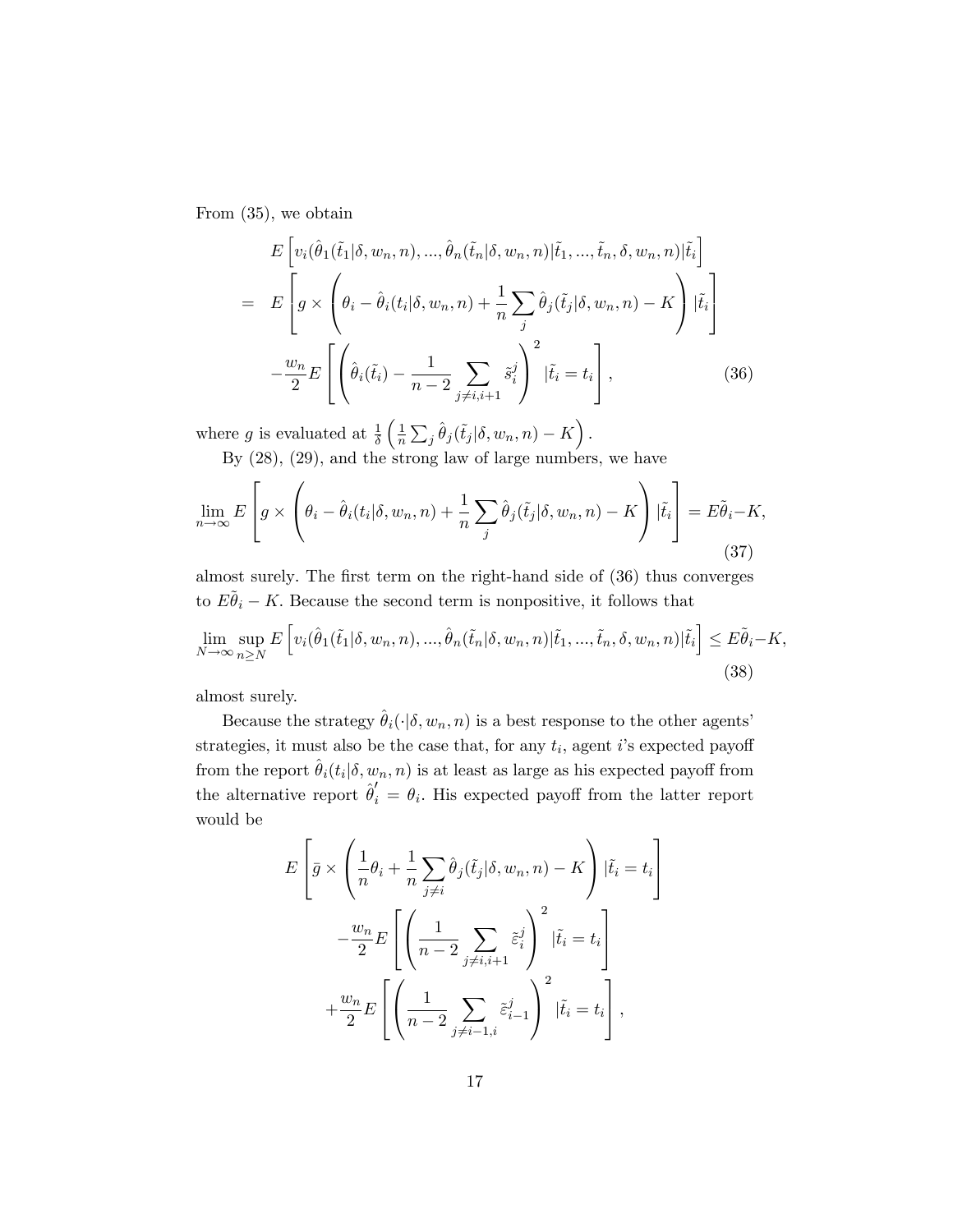where  $\bar{g}$  refers to the value of g at the point  $\frac{1}{\delta}$  $\sqrt{1}$  $\frac{1}{n}\theta_i + \frac{1}{n}$  $\frac{1}{n} \sum_{j \neq i} \hat{\theta}_j(\tilde{t}_j | \delta, w_n, n) - K$ ). By the same argument as before, the first term on the right-hand side converges to  $E\ddot{\theta}_i - K$ , almost surely, as n becomes large. As for the second term, the conditional-independence and symmetry assumptions that we have imposed on  $\tilde{\varepsilon}_i^j$  $i, j \neq i$ , implies that this term is given as

$$
\frac{w_n}{2} E\left[\left(\frac{1}{n-2} \sum_{j \neq i, i+1} \tilde{\varepsilon}_i^j\right)^2 | \tilde{t}_i = t_i\right] = \frac{\ln n}{2(n-2)} Var(\tilde{\varepsilon}_i^j | \tilde{t}_i = t_i),
$$

which goes to zero as  $n$  becomes large. We may therefore conclude that

$$
\lim_{N \to \infty} \inf_{n \ge N} E\left[v_i(\hat{\theta}_1(\tilde{t}_1 | \delta, w_n, n), \dots, \hat{\theta}_n(\tilde{t}_n | \delta, w_n, n)|\tilde{t}_1, \dots, \tilde{t}_n, \delta, w_n, n)|\tilde{t}_i\right] \ge E\tilde{\theta}_i - K,
$$
\n(39)

almost surely. Upon combining (38) and (39), we obtain

$$
\lim_{n \to \infty} E\left[v_i(\hat{\theta}_1(\tilde{t}_1|\delta, w_n, n), ..., \hat{\theta}_n(\tilde{t}_n|\delta, w_n, n)|\tilde{t}_1, ..., \tilde{t}_n, \delta, w_n, n)|\tilde{t}_i\right] = E\tilde{\theta}_i - K.
$$
\n(40)

From (40), in combination with (36) and (37), we further conclude that

$$
\lim_{n \to \infty} \frac{w_n}{2} E\left[ \left( \hat{\theta}_i(\tilde{t}_i) - \frac{1}{n-2} \sum_{j \neq i, i+1} \tilde{s}_i^j \right)^2 | \tilde{t}_i \right] = 0,
$$

almost surely, and hence, that

$$
\lim_{n \to \infty} \frac{w_n}{2} E\left[ \left( \hat{\theta}_i(\tilde{t}_i) - \frac{1}{n-2} \sum_{j \neq i, i+1} \tilde{s}_i^j \right)^2 \right] = 0. \tag{41}
$$

Because we may replace i by  $i - 1$  in (41), we also have

$$
\lim_{n \to \infty} \frac{w_n}{2} E\left[ \left( \hat{\theta}_{i-1}(\tilde{t}_{i-1}) - \frac{1}{n-2} \sum_{j \neq i-1, i} \tilde{s}_{i-1}^j \right)^2 \right] = 0. \tag{42}
$$

Because the term under the expectations operator is everywhere nonnegative, we can also infer that

$$
\lim_{n \to \infty} \frac{w_n}{2} E\left[ \left( \hat{\theta}_{i-1}(\tilde{t}_{i-1}) - \frac{1}{n-2} \sum_{j \neq i-1, i} \tilde{s}_{i-1}^j \right)^2 | \tilde{t}_i \right] = 0, \quad (43)
$$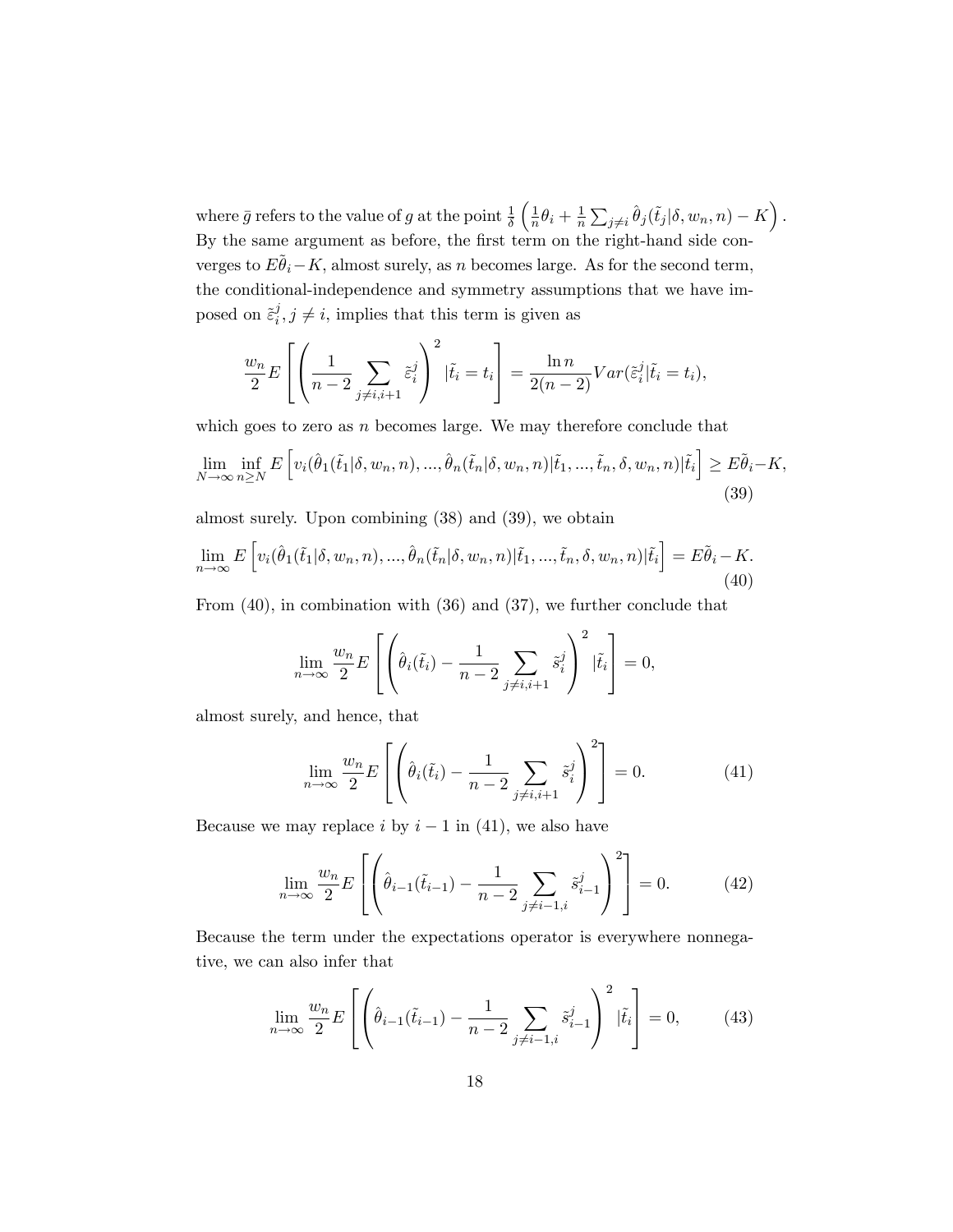almost surely. Now (30) follows from (40) and (43).  $\blacksquare$ 

Theorem 3.3 is the main result of our paper. It shows that, if  $n$  is large, the public good is provided with a probability close to one, as required for efficiency. Interim expected payoffs are approximately equal to the expected per capita surplus. Information rents of individuals are approximately equal to zero. Given that expected per capita surplus is strictly positive, interim individual rationality is not an issue.

These findings run counter to the main result in Neeman (2004). The difference is due to the fact that he imposes a uniformity condition on the failure of BDP that is problematic when there are many agents. His uniformity condition leaves no room for the possibility that, in a large economy, with many other agents providing information about agent  $i$ , agent  $i$  may be informationally small.

### 4 Discussion: Informational Smallness and BDP

To conclude the paper, we return to a general discussion of informational smallness and the BDP property. In contrast to McLean and Postlewaite  $(2002)$ , we have not actually given a formal definition of informational smallness. We have simply worked with a specification in which agents  $2, \ldots, n$ have noisy signals  $\tilde{s}_1^2, ..., \tilde{s}_1^n$  about the payoff parameter  $\tilde{\theta}_1$  of agent 1, so that, if *n* is large, the cross-section average  $\frac{1}{n-2} \sum_{j=3}^{n} \tilde{s}_{1}^{j}$  $\frac{3}{1}$  provides a fairly precise estimate of  $\theta_1$ , so that a scoring rule can provide agent 1 with an incentive to be close to honest in what he reports about  $\tilde{\theta}_1$  without his being exposed to too much of a risk from the noise in the other agents' signals.

In contrast to our approach, which focusses on the extent to which the information available to any one agent can be recovered from the information available to the other agents, the definition of informational smallness in McLean and Postlewaite (2002) is concerned with the conditional probability distribution of the overall state of the economy given the information available to the different participants: An agent is informationally small, if, with a probability close to one, the information available to him has only a small effect on the conditional distribution of the overall state of the econ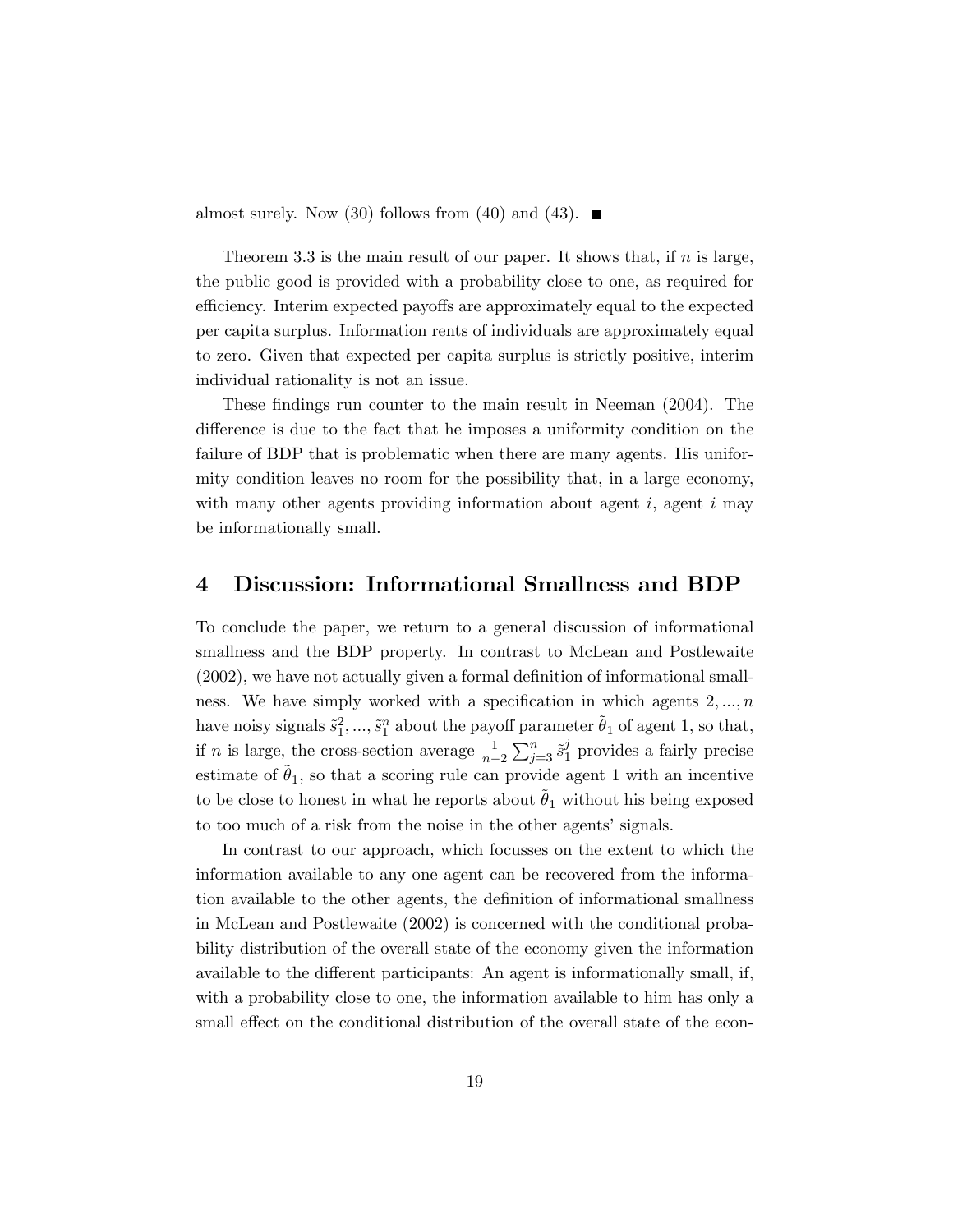omy. In their model of a pure-exchange economy with common values, the overall state of the economy corresponds to the vector of the common-value parameters for the different goods.

In our analysis of public-good provision under participation constraints, the overall state of the economy would correspond to the vector  $(\tilde{\theta}_1, ..., \tilde{\theta}_n)$ of the different agents' payoff parameters.<sup>4</sup> Given that agent i knows  $\tilde{\theta}_i$ , the  $i$ -th element of this vector, and the other agents have only noisy signals about  $\tilde{\theta}_i$ , it is not clear what the precise analogue of the McLean-Postlewaite definition of informational smallness in our setting would be. The issue is compounded by the fact that their definition makes essential use of their assumption that the set of overall states of the economy is finite; in our analysis, the set of possible realizations of the vector  $(\tilde{\theta}_1, ..., \tilde{\theta}_n)$  is only required to be compact. Development of a formal definition of informational smallness that is quite generally applicable in a wide variety of models remains a task of its own. The task is particularly challenging if one wants to go beyond the common-prior abstract type space formulation considered here and to think about the matter in a setting involving a universal type space without a common-prior assumption.

McLean and Postlewaite (2002) actually assume that, within their finitestate model, the BDP property holds,<sup>5</sup> and they use Crémer-McLean-type bets to ensure incentive compatibility. As they present their results, informational smallness ensures that these bets can be small and, therefore, that they do not cause problems with risk aversion and/or wealth constraints. Given their reliance on the BDP property though, their analysis, like that of CrÈmer and McLean (1988) is subject to the criticism of Neeman (2004) or Heifetz and Neeman (2006).

By contrast, we do not assume the BDP property. Indeed, we have introduced the signals  $\tilde{\sigma}_j^i$  that agent *i* receives about the signals  $\tilde{s}_i^j$  $j_i, j \neq i,$ for the sole purpose of ensuring that the value of the payoff parameters  $\tilde{\theta}_i$ 

<sup>&</sup>lt;sup>4</sup>If we were only concerned with the question of whether the public good is to be provided or not, we might restrict our attention to the cross-section average  $\frac{1}{n} \sum \tilde{\theta}_j$ . However, because of participation constraints, we must consider information about each individual's  $\tilde{\theta}_i$ . Otherwise, it would not be possible to obtain the resources needed for public-good provision.

<sup>5</sup>This is implicit in their treatment of what they call "distributional variability".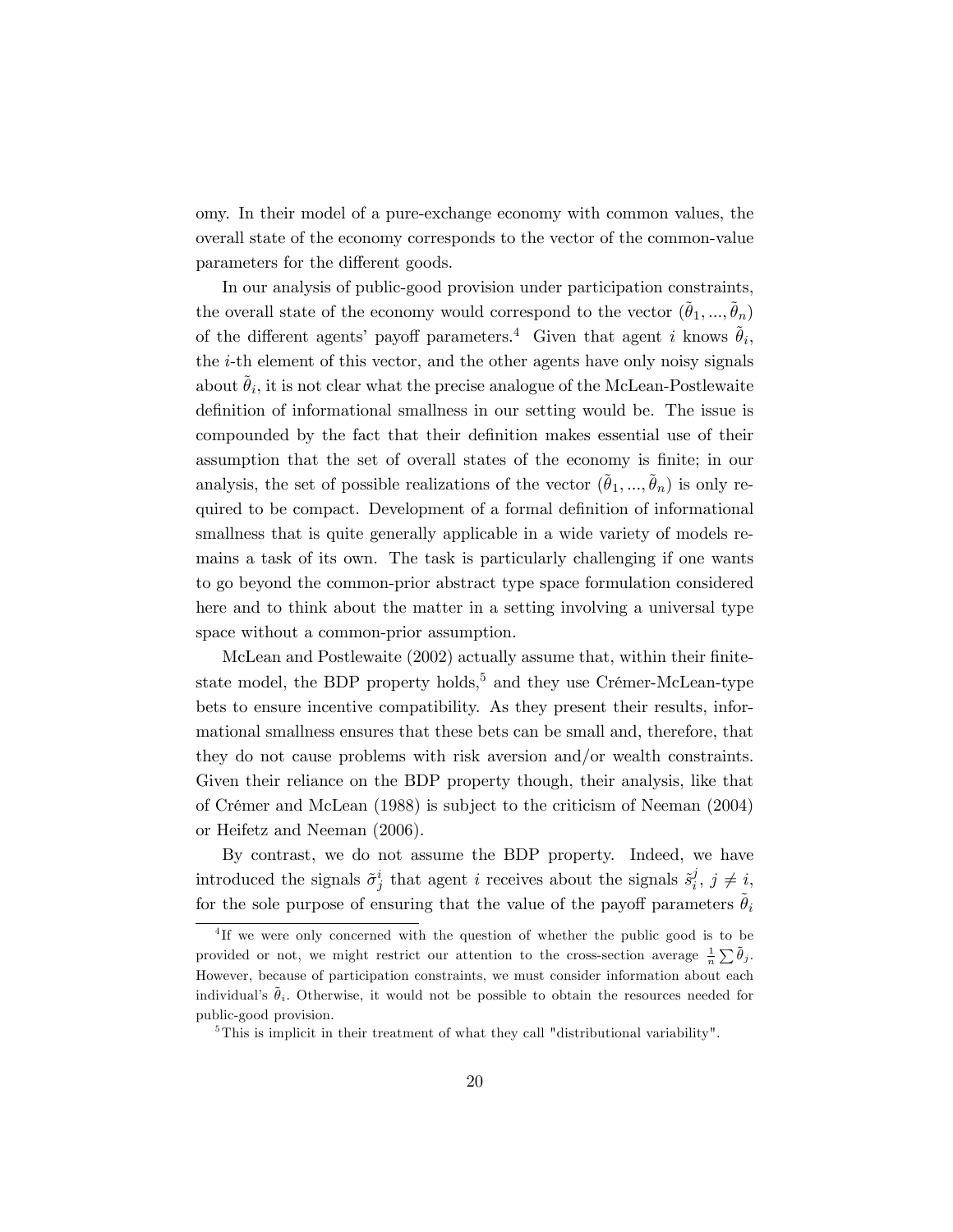cannot be inferred from the agent's beliefs about  $\tilde{s}_i^j$  $i, j \neq i$ . Our analysis thus shows that informational smallness limits information rents even in the absence of BDP. If the number of agents who have information about each other is large, this effect of informational smallness neutralizes the freerider problem of public-good provision even though the free-rider problem is particularly severe when there are many agents.

There is a sense in which informational smallness implies an *approximate* BDP property. In our model, the beliefs of agent  $i$  about the cross-section mean  $\frac{1}{n-1}\sum_{j\neq i}\tilde{s}_i^j$  $i_i$  are given by a weighted average of his payoff parameter  $\tilde{\theta}_i$  and the noisy signals  $\tilde{\sigma}_j^i, j \neq i$ , that he has received about the signals  $\tilde{s}^j_i$  $i, j \neq i$ . The weights depend on the noise terms in  $\tilde{s}_i^j$  $i$  and  $\tilde{\sigma}^i_j$ , but, if *n* is large, the weight given to  $\theta_i$  will be close to one, and the sum of the weights that are given to  $\tilde{\sigma}_j^i, j \neq i$ , will be close to zero. In other words, we may think of the agent's beliefs about the cross-section mean  $\frac{1}{n-1} \sum_{j \neq i} \tilde{s}_i^j$  $\frac{j}{i}$  as a noisy signal about his payoff parameter  $\tilde{\theta}_i$ , where the noise is small if n is large. In this sense, our model exhibits an approximate BDP property when n is large.<sup>6</sup>

Our implementation result suggests that information rents are small if an approximate BDP property holds. We conjecture that this conclusion holds far beyond the simple example that we have studied, i.e., that, quite generally, the amount of surplus that can be extracted from agents with private information varies continuously with the specification of information even as we move from non-BDP to BDP models. If this conjecture turns out to be correct, it will somewhat defuse the question, treated by Heifetz and Neeman (2006), whether the BDP property and full surplus extraction are "generic" or not.<sup>7</sup>

 $6$ The argument is closely related to the observation of Neeman (2004) that the BDP property encompasses what may be called a collective BDP property, i.e., a situation where the vector of beliefs of all agents "determines" the agent's payoff parameters. This would be the case, e.g., if the information available to agent  $i$  is "non-exclusive" in the sense of Postlewaite and Schmeidler (1986), i.e., if this information can be inferred from the information available to all other agents. In such a situation, agent i's beliefs about the best estimate of  $\tilde{\theta}_i$  that can be obtained by pooling the other agents' information must be equal to  $\tilde{\theta}_i$  itself. Thus, BDP must hold.

 $7$ Heifetz and Neeman (2006) suggest that failures of BDP and therefore also failures of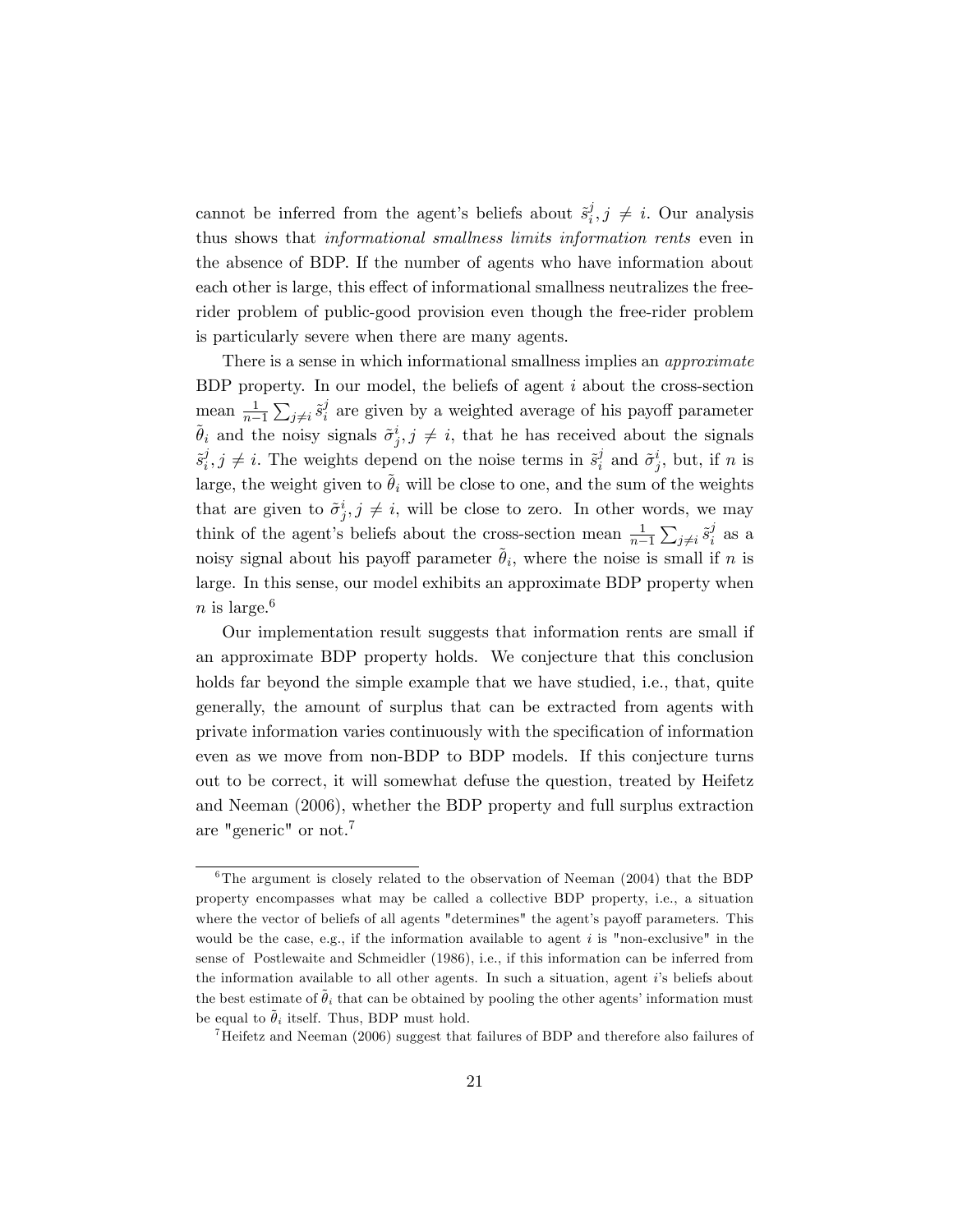# A Appendix: Proof of Proposition 3.2

The proof of Proposition 3.2 proceeds in several steps. To simplify the notation, we drop the reference to  $\delta, w, n$  as parameters of the payoff functions and strategies whenever this can be done without loss of clarity.

LEMMA A.1 *A* strategy constellation  $(\hat{t}_1(\cdot), ..., \hat{t}_n(\cdot))$  with  $\hat{s}_j^i(t_i) = s_j^i$  and  $\hat{\sigma}^i_j(t_i) = \sigma^i_j$  for all i and all  $j \neq i$  is a Bayes-Nash equilibrium if and only if, for all i and all types  $t_i$  of agent i, the report  $\hat{\theta}_i(t_i)$  satisfies the best-response condition

$$
E\left[v_i(\theta_i, \hat{\theta}_1(\tilde{t}_1), ..., \hat{\theta}_{i-1}(\tilde{t}_{-1}), \hat{\theta}_i(t_i), \hat{\theta}_{i+1}(\tilde{t}_{i+1}), ..., \hat{\theta}_n(\tilde{t}_n)) | \tilde{t}_i = t_i\right]
$$
  
\n
$$
\geq E\left[v_i(\theta_i, \hat{\theta}_1(\tilde{t}_1), ... \hat{\theta}_{i-1}(\tilde{t}_{i-1}), \hat{\theta}_i', \hat{\theta}_{i+1}(\tilde{t}_{i+1}), ..., \hat{\theta}_n(\tilde{t}_n)) | \tilde{t}_i = t_i\right]
$$
(44)

for all  $\hat{\theta }_{i}^{'}$  $_i$ , where, as in (35)  $v_i$  is given by the equation

$$
v_i(\hat{\theta}_1, ..., \hat{\theta}_n | t_1, ..., t_n)
$$
  
=  $g\left(\frac{1}{\delta}\left(\frac{1}{n}\sum_j \hat{\theta}_j - K\right)\right) \times \left(\theta_i - \frac{n-1}{n}\hat{\theta}_i + \frac{1}{n}\sum_{j\neq i} \hat{\theta}_j - K\right)$   

$$
-\frac{w}{2}\left(\hat{\theta}_i - \frac{1}{n-2}\sum_{j\neq i, i+1} s_i^j\right)^2.
$$
 (45)

**Proof.** The lemma follows directly from the fact that  $u_i(\hat{t}_1, ..., \hat{t}_n)$  is independent of  $\hat{s}^i_j$  and  $\hat{\sigma}^i_j, j \neq i$ , and that the term  $\frac{w}{2}$  $\Big(\widehat{\boldsymbol{\theta}}_{i-1} - \frac{1}{n-1}$  $\frac{1}{n-2}\sum_{j\neq i-1,i} s_i^j$  $i-1$  $\setminus^2$ in  $u_i(\hat{t}_1, ..., \hat{t}_n)$  is also independent of  $\hat{\theta}_i$ .

full surplus extraction are generic, where genericity is interpreted in a measure-theoretic sense. Gizatulina and Hellwig (2009) argue that their analysis neglects the fact that, if beliefs are interpreted as conditional expectations, given the available information, an agent's payoff parameter, as one piece of information that is available to him, should be one of the conditioning variables. Relying on a topological concept of genericity, Gizatulina and Hellwig (2009) show that the BDP property is generic if the set of variables about which the agent forms expectations is sufficiently rich.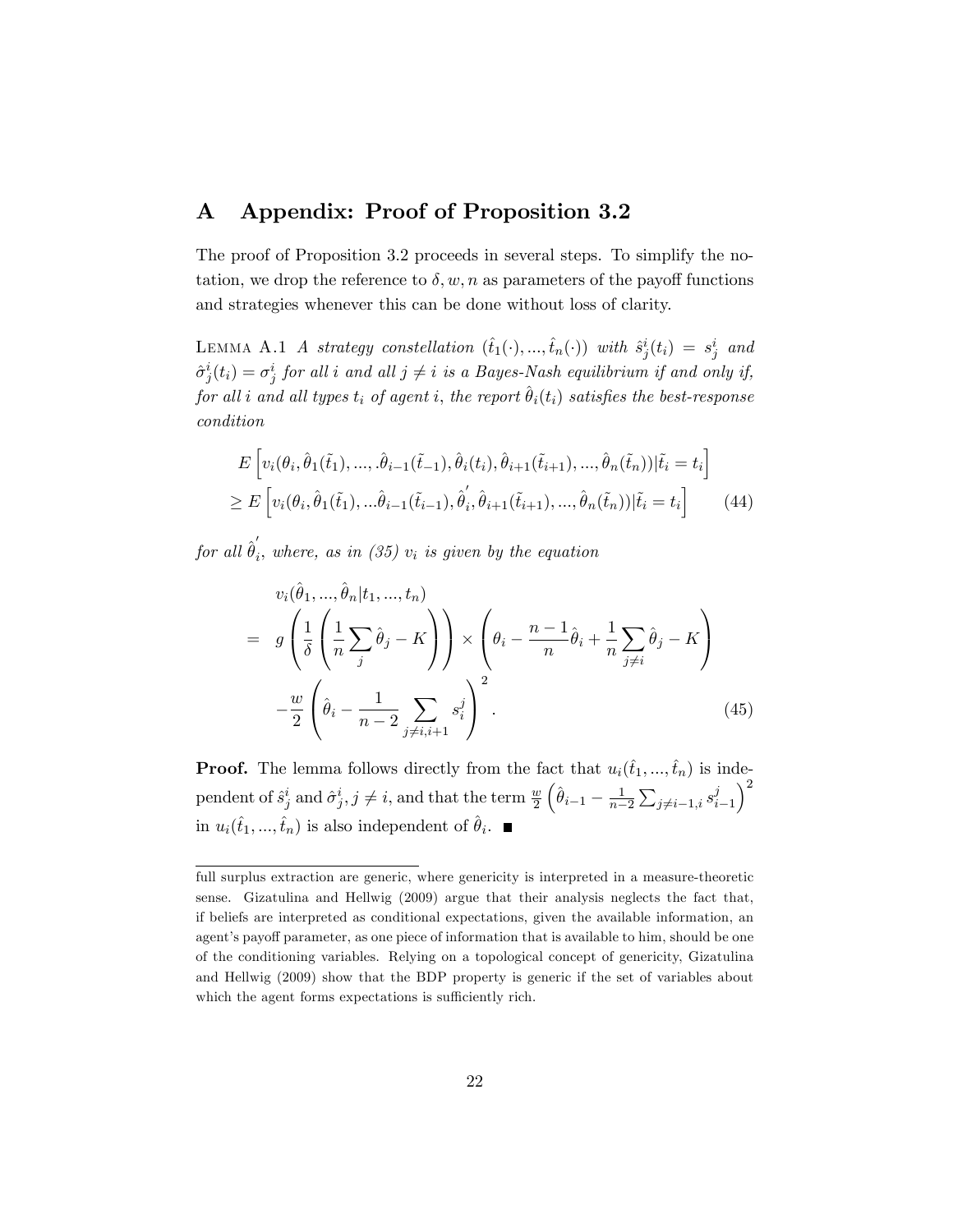LEMMA A.2 For any  $i$ , any type  $t_i$  of agent  $i$ , and any reporting strategies  $\hat{\theta}_j(\cdot)$  of agents  $j \neq i$ , the best-response condition (44) has a solution  $\hat{\theta}_i(t_t)$ . Moreover, this solution satisfies.

$$
\hat{\theta}_i(t_i) \in [y(t_i), z(t_i)],
$$

where

$$
y(t_i) := \min\left(\theta_i, \frac{1}{n-2}E\left[\sum_{j \neq i, i+1} s_i^j | \tilde{t}_i = t_i\right] - \frac{G^1}{w}\right)
$$
(46)

$$
z(t_i) := \max\left(\theta_i, \frac{1}{n-2}E\left[\sum_{j \neq i, i+1} s_i^j | \tilde{t}_i = t_i\right] + \frac{G^1}{w}\right). \tag{47}
$$

Proof. To prove this lemma, we compute the slope of the function

$$
\hat{\theta}_{i} \to E\left[v_{i}(\hat{\theta}_{1}(\tilde{t}_{1}),..., \hat{\theta}_{i-1}(\tilde{t}_{i-1}),\hat{\theta}_{i},\hat{\theta}_{i+1}(\tilde{t}_{i+1}),...,\hat{\theta}_{n}(\tilde{t}_{n})|\tilde{t}_{1},...,\tilde{t}_{n})|\ \tilde{t}_{i}=t_{i}\right].
$$
\n(48)

From (45), we obtain

$$
\frac{\partial E\left[v_i(\hat{\theta}_1(\tilde{t}_1),..., \hat{\theta}_n(\tilde{t}_n)|\tilde{t}_1,...,\tilde{t}_n)|\tilde{t}_i = t_i\right]}{\partial \hat{\theta}_i}
$$
\n
$$
= E\left[\frac{g'}{\delta n} \times \left(\theta_i - \frac{n-1}{n}\hat{\theta}_i + \frac{1}{n}\sum_{j \neq i} \hat{\theta}_j(\tilde{t}_j) - K\right) | \tilde{t}_i = t_i\right]
$$
\n
$$
-\frac{n-1}{n} E\left[g|\tilde{t}_i = t_i\right] - w\left(\hat{\theta}_i - \frac{1}{n-2}E\left[\sum_{j \neq i, i+1} s_i^j|\tilde{t}_i = t_i\right]\right) (49)
$$

where both  $g'$  and  $g$  are evaluated at  $\frac{1}{\delta}$  $\sqrt{1}$  $\frac{1}{n}(\hat{\theta}_i(t_i) + \sum_{k \neq i} \hat{\theta}_k(\tilde{t}_k)) - K$ .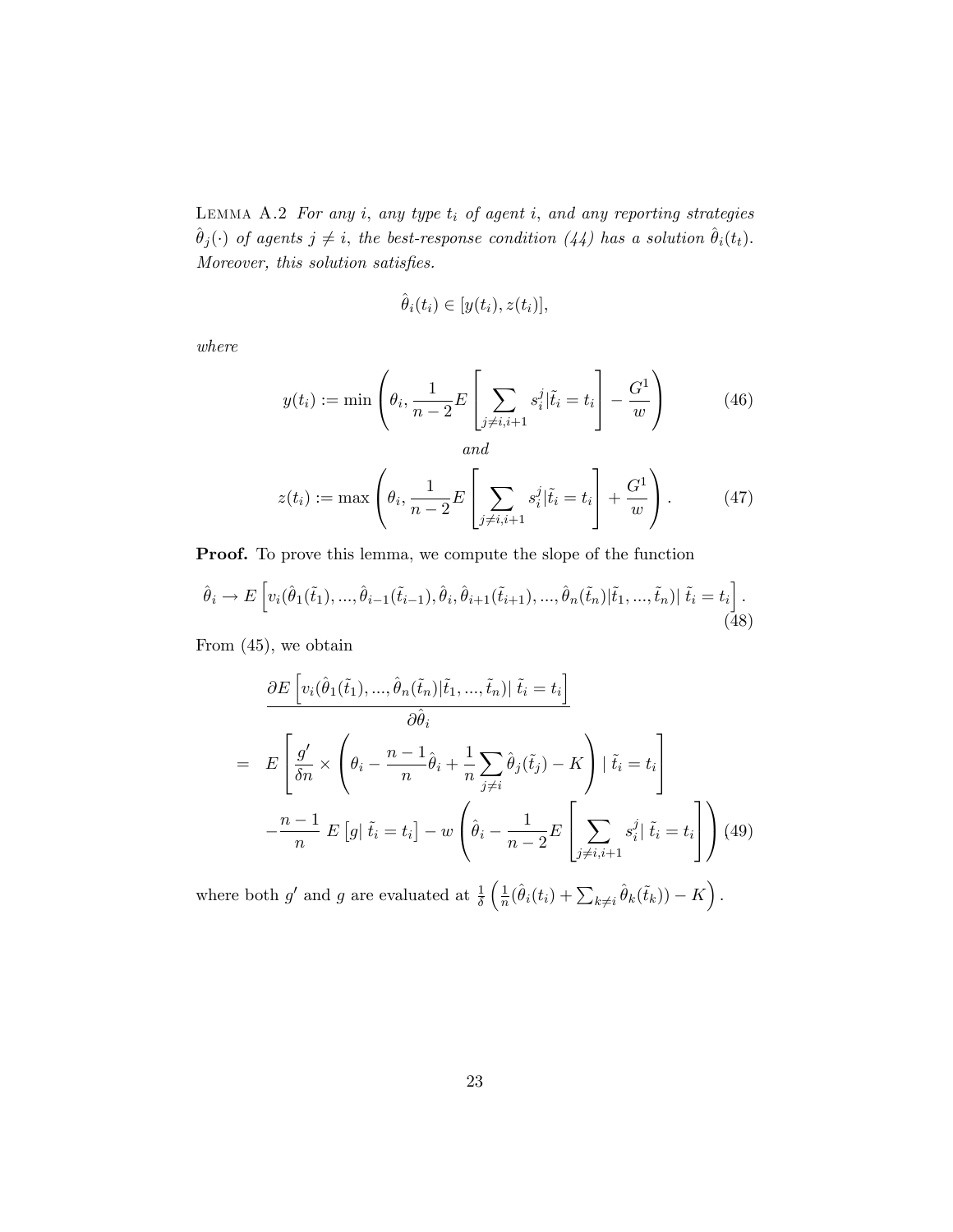By (11),  $g'(\frac{1}{\delta})$ δ  $\sqrt{1}$  $\frac{1}{n}(\hat{\theta}_i(t_i) + \sum_{k \neq i} \hat{\theta}_k(\tilde{t}_k)) - K\Big) = 0$  if  $\frac{1}{n}(\hat{\theta}_i(t_i) + \sum_{k \neq i} \hat{\theta}_k(\tilde{t}_k)) K > \delta$ . From (49) and (22), one therefore obtains

$$
\frac{\partial E\left[v_i(\hat{\theta}_1(\tilde{t}_1),..., \hat{\theta}_n(\tilde{t}_n)|\tilde{t}_1,...,\tilde{t}_n)| \tilde{t}_i = t_i\right]}{\partial \hat{\theta}_i}(\hat{\theta}_i)
$$
\n
$$
\leq E \frac{g'}{\delta n} \times \left(\theta_i - \hat{\theta}_i\right) + \frac{G^1}{n}
$$
\n
$$
-w\left(\hat{\theta}_i - \frac{1}{n-2}E\left[\sum_{j \neq i, i+1} s_i^j | \tilde{t}_i = t_i\right]\right).
$$

Thus,

$$
\frac{\partial E\left[v_i(\hat{\theta}_1(\tilde{t}_1),..., \hat{\theta}_n(\tilde{t}_n)|\tilde{t}_1,...,\tilde{t}_n)|\ \tilde{t}_i=t_i\right]}{\partial \hat{\theta}_i}(\hat{\theta}_i)<0
$$

if

$$
\hat{\theta}_i > \theta_i
$$
 and  $\hat{\theta}_i > \frac{1}{n-2} E\left[\sum_{j \neq i, i+1} s_i^j | \tilde{t}_i = t_i\right] + \frac{G^1}{wn}.$ 

In particular,  $E\left[v_i(\hat{\theta}_1(\tilde{t}_1),..., \hat{\theta}_n(\tilde{t}_n)|\tilde{t}_1,...,\tilde{t}_n)| \right]$  is decreasing in  $\hat{\theta}_i$  if  $\hat{\theta}_i > z(t_i)$  where  $z(t_i)$  is given by (47).

By (11), one also has  $g'(\frac{1}{\delta})$  $\delta$  $\sqrt{1}$  $\frac{1}{n}(\hat{\theta}_i(t_i) + \sum_{k \neq i} \hat{\theta}_k(\tilde{t}_k)) - K$  = 0 if  $\frac{1}{n}(\hat{\theta}_i(t_i) +$  $\sum_{k\neq i} \hat{\theta}_k(\tilde{t}_k)) - K < 0.$  From (49) and (22) and the fact that g takes values between zero and one, one therefore obtains

$$
\frac{\partial E\left[v_i(\hat{\theta}_1(\tilde{t}_1),..., \hat{\theta}_n(\tilde{t}_n)|\tilde{t}_1,...,\tilde{t}_n)| \tilde{t}_i = t_i\right]}{\partial \hat{\theta}_i}(\hat{\theta}_i)
$$
\n
$$
\geq E \frac{g'}{\delta n} \times \left(\theta_i - \hat{\theta}_i\right) - 1
$$
\n
$$
-w\left(\hat{\theta}_i - \frac{1}{n-1}E\left[\sum_{j \neq i} s_i^j | \tilde{t}_i = t_i\right]\right).
$$

It follows that

$$
\frac{\partial E\left[v_i(\hat{\theta}_1(\tilde{t}_1),..., \hat{\theta}_n(\tilde{t}_n)|\tilde{t}_1,...,\tilde{t}_n)| \tilde{t}_i = t_i\right]}{\partial \hat{\theta}_i}(\hat{\theta}_i) > 0
$$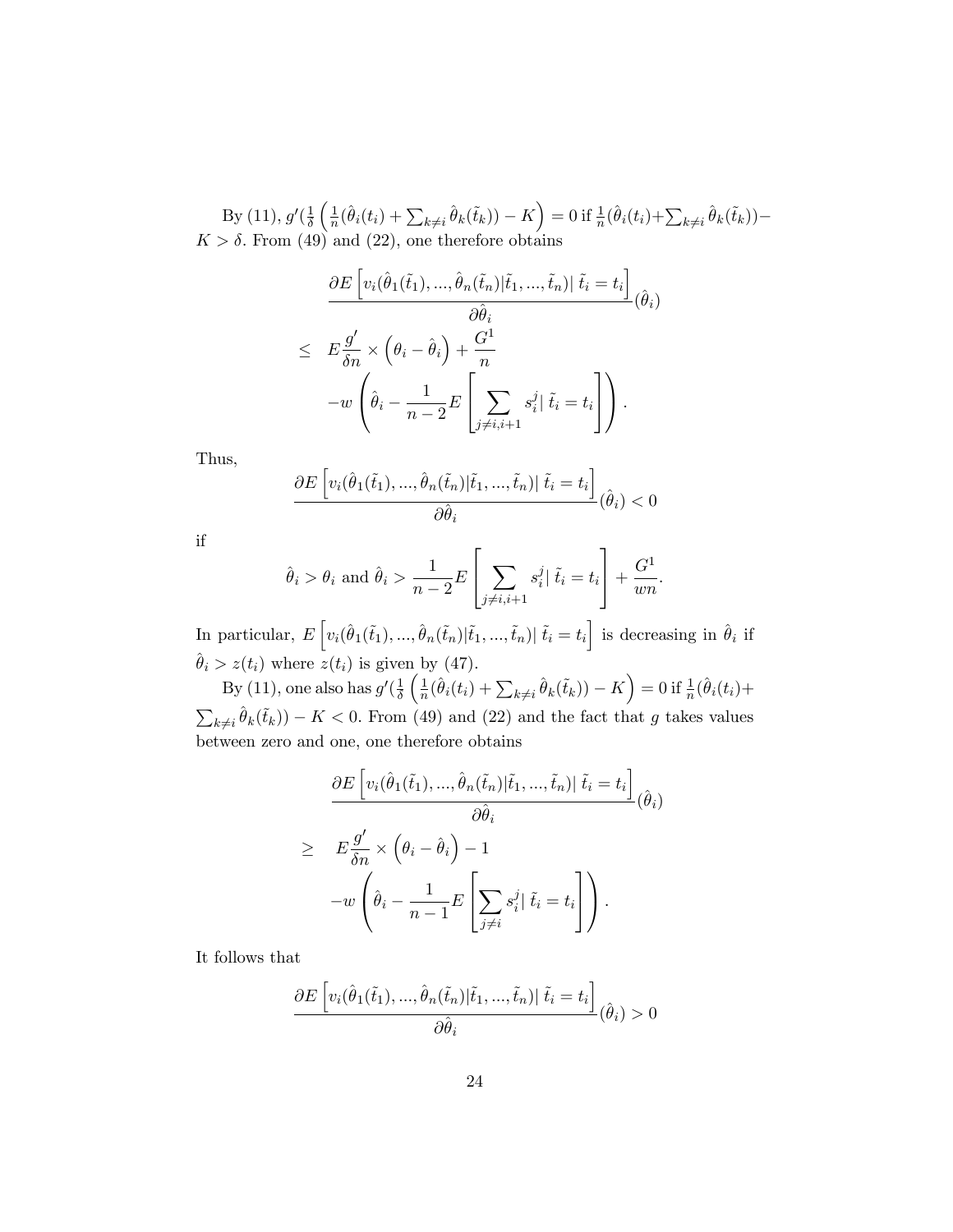if

$$
\hat{\theta}_i < \theta_i
$$
 and  $\hat{\theta}_i < \frac{1}{n-2}E\left[\sum_{j\neq i, i+1} s_i^j | \tilde{t}_i = t_i\right] - \frac{1}{w}.$ 

Since  $G^1 > 1$ , by (23), it follows, in particular, that  $E\left[v_i(\hat{\theta}_1(\tilde{t}_1),..., \hat{\theta}_n(\tilde{t}_n)|\tilde{t}_1,...,\tilde{t}_n)| \right] \tilde{t}_i = t_i$ is increasing in  $\hat{\theta}_i$  if  $\hat{\theta}_i < y(t_i)$ , where  $y(t_i)$  is given by (46).

Because the function

$$
\hat{\theta}_{i} \to E\left[v_{i}(\hat{\theta}_{1}(\tilde{t}_{1}),...,\ \hat{\theta}_{i-1}(\tilde{t}_{-1}),\hat{\theta}_{i},\hat{\theta}_{i+1}(\tilde{t}_{i+1}),\ ...,\hat{\theta}_{n}(\tilde{t}_{n})|\ \tilde{t}_{1},...,\tilde{t}_{n})|\tilde{t}_{i}=t_{i}\right]
$$

is continuous, it has a maximum on the compact interval  $[y(t_i), z(t_i)]$ . Because this function is increasing below  $y(t_i)$  and decreasing above  $z(t_i)$ , this maximum is actually a global maximum of the function (48). The proof of Lemma A.2 is thereby complete.

REMARK A.3 For  $\hat{\theta}_i$  belonging to the interval  $[y(t_i), z(t_i)]$  given by (46), (47),

$$
\left|\theta_i - \hat{\theta}_i\right| \le \bar{\theta} + \bar{s} + \frac{G^1}{w},\tag{50}
$$

where, again,  $\bar{\theta}$  and  $\bar{s}$  are such that  $|\theta| \leq \bar{\theta}$  for all  $\theta \in \Theta$  and  $|s| \leq \bar{s}$  for all  $s\in S.$ 

**Proof.** If  $\theta_i > \hat{\theta}_i$  and  $\hat{\theta}_i$  belongs to  $[y(t_i), z(t_i)]$ , one has  $\theta_i > \hat{\theta}_i >$  $\frac{1}{n-2}E\left[\sum_{j\neq i,i+1} s_i^j\right]$  $\left\vert \begin{smallmatrix} j \\ i \end{smallmatrix} \right\vert \tilde{t}_i = t_i \bigg\vert$  $-\frac{G^1}{w} \geq -\bar{s} - \frac{G^1}{w}$  $\left|\frac{G^1}{w}, \text{ hence } \left|\theta_i - \hat{\theta}_i\right| \leq \bar{\theta} + \bar{s} + \frac{G^1}{w}$  $\frac{x}{w}$ . If  $\hat{\theta}_i < \hat{\theta}_i$  and  $\hat{\theta}_i$  belongs to (50), a similar computation yields  $|\theta_i - \hat{\theta}_i| \leq \bar{\theta} + \bar{s} +$  $G^1$  $\frac{x^2}{w}$ .

LEMMA A.4 If condition  $(24)$  holds, then, for any i, any type  $t_i$  of agent i, and any reporting strategies  $\hat{\theta}_i(\cdot)$  of agents  $j \neq i$ , the best response  $\hat{\theta}_i(t_t)$  of agent i to the strategies  $\hat{\theta}_j(\cdot), j \neq i$ , is unique.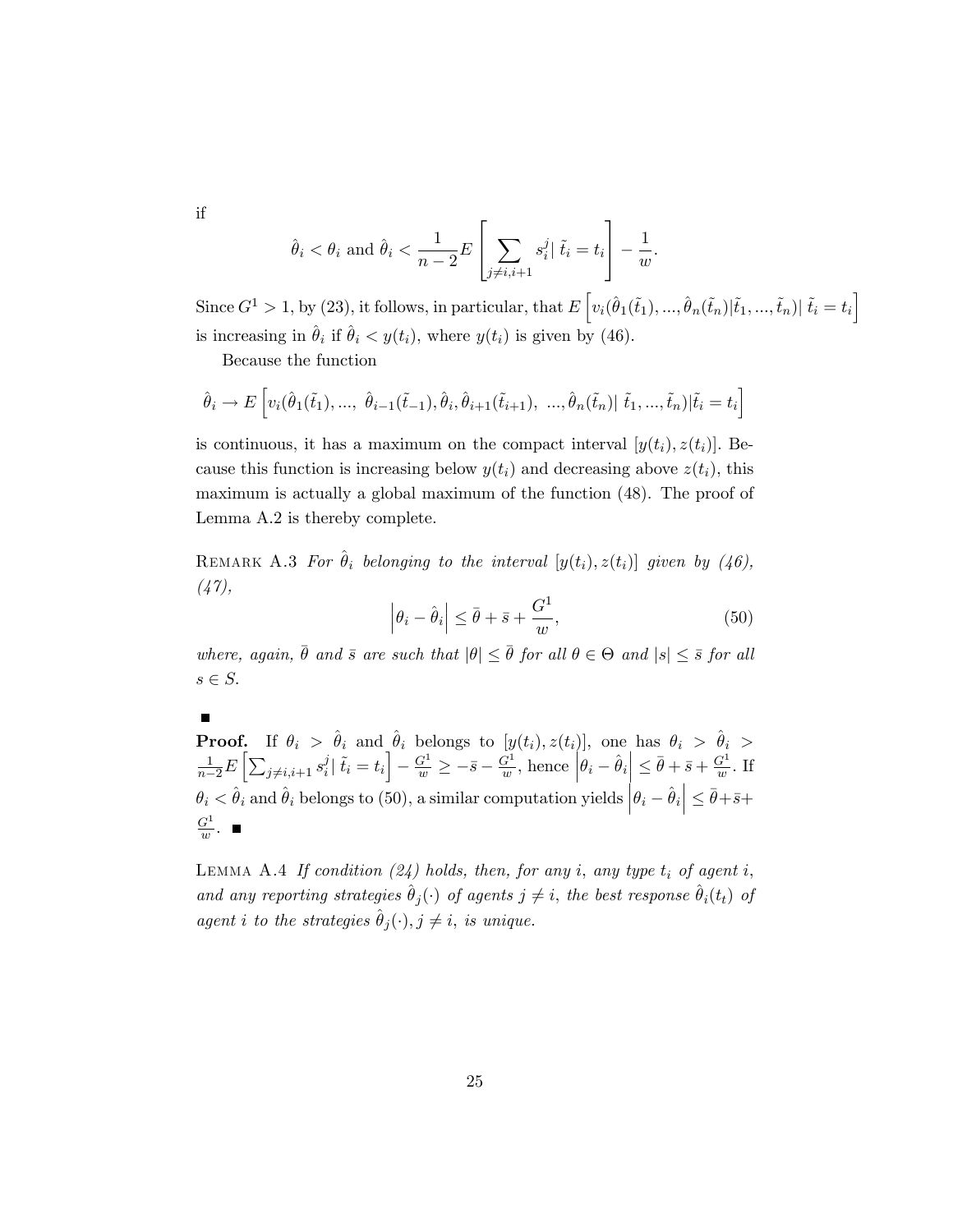Proof. To prove this assertion, we compute the second derivative

$$
\frac{\partial^2 E\left[v_i(\hat{\theta}_1(\tilde{t}_1),..., \hat{\theta}_n(\tilde{t}_n)|\tilde{t}_1,...,\tilde{t}_n)| \tilde{t}_i = t_i\right]}{\partial \hat{\theta}_i^2}
$$
\n
$$
= E\left[\frac{g''}{\delta^2 n^2} \times \left(\theta_i - \frac{n-1}{n}\hat{\theta}_i + \frac{1}{n}\sum_{j \neq i} \hat{\theta}_j(\tilde{t}_j) - K\right) | \tilde{t}_i = t_i\right]
$$
\n
$$
-2\frac{n-1}{\delta n^2} E\left[g' | \tilde{t}_i = t_i\right] - w,\tag{51}
$$

where  $g''$  and  $g'$  are evaluated at  $\frac{1}{\delta}$  $\sqrt{1}$  $\frac{1}{n}(\hat{\theta}_i(t_i) + \sum_{k \neq i} \hat{\theta}_k(\tilde{t}_k)) - K$ . By (11),  $g''(\frac{1}{\delta})$  $\delta$  $\sqrt{1}$  $\frac{1}{n}(\hat{\theta}_i(t_i) + \sum_{k \neq i} \hat{\theta}_k(\tilde{t}_k)) - K\right) = 0$  if  $\frac{1}{n}(\hat{\theta}_i(t_i) + \sum_{k \neq i} \hat{\theta}_k(\tilde{t}_k)) - K > \delta$ . From  $(51)$  and  $(22)$ , one therefore obtains

$$
\frac{\partial^2 E\left[v_i(\hat{\theta}_1(\tilde{t}_1),..., \hat{\theta}_n(\tilde{t}_n)|\tilde{t}_1,...,\tilde{t}_n)|\tilde{t}_i = t_i\right]}{\partial \hat{\theta}_i^2} \leq \frac{G^2}{\delta^2 n^2} (\left|\theta_i - \hat{\theta}_i\right| + \delta) - w. \tag{52}
$$

By Remark A.3, it follows that

$$
\frac{\partial^2 E\left[v_i(\hat{\theta}_1(\tilde{t}_1),..., \hat{\theta}_n(\tilde{t}_n)|\tilde{t}_1,...,\tilde{t}_n)|\tilde{t}_i = t_i\right]}{\partial \hat{\theta}_i^2} \leq \frac{G^2}{\delta^2}(\bar{\theta} + \bar{s} + \frac{G^1}{w} + \delta) - w. \tag{53}
$$

If condition (24) holds, the right-hand side of (53) is negative. In this case,  $\text{the function} \, \tilde{E}\left[v_i(\hat{\theta}_1(\tilde{t}_1),..., \tilde{\theta}_{i-1}(\tilde{t}_{-1}), ., \ \hat{\theta}_{i+1}(\tilde{t}_{i+1}),..., \tilde{\theta}_n(\tilde{t}_n)|\tilde{t}_1,...,\tilde{t}_n)|\tilde{t}_i=t_i\right]$ is strictly concave and has a unique maximum on the interval (50). By the argument given in the proof of Lemma A.2 this is also the unique global maximum.

LEMMA A.5 If condition (24) holds, then, for any i, any type  $t_i$  of agent i, and any reporting strategies  $\hat{\theta}_i(\cdot)$  of agents  $j \neq i$ ,  $\hat{\theta}_i(t_i)$  is a best response of agent i to the strategies  $\hat{\theta}_j(\cdot), j \neq i$ , if and only if condition (25) is satisfied.

**Proof.** By (49), (25) is just the first-order condition for  $\hat{\theta}_i(t_i)$ . Lemma A.4 implies that, if condition  $(24)$  holds, the first-order condition is sufficient as well as necessary for  $\hat{\theta}_i(t_i)$  to be a best response of agent i to the strategies  $\theta_j(\cdot), j \neq i$ .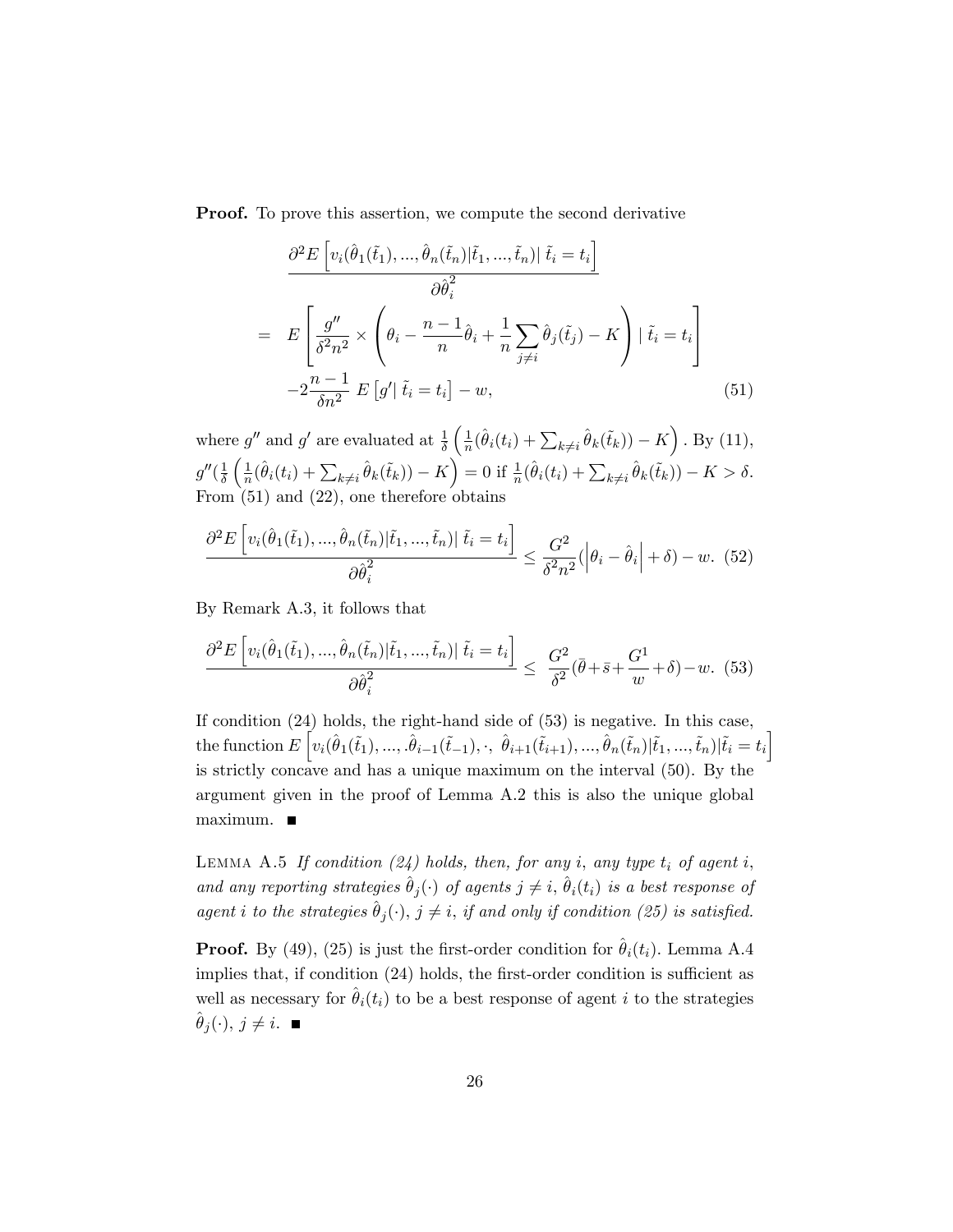LEMMA A.6 If condition  $(24)$  holds, there exists a unique vector of functions  $\hat{\theta}_k(\cdot), k = 1, ..., n$  such that condition (25) holds for all i and all types t<sub>i</sub> of agent i:

Proof. To prove this assertion, we use a contraction mapping argument. Rewrite (25) in the equivalent form

$$
\hat{\theta}_{i}(t_{i}) = \frac{1}{n-2} \sum_{j \neq i, i+1} E\left[s_{i}^{j} | \tilde{t}_{i} = t_{i}\right]
$$
\n
$$
+ \frac{1}{w} E\left[\frac{g'}{n\delta} \times \left(\theta_{i} - \frac{n-1}{n} \hat{\theta}_{i}(\tilde{t}_{i}) + \frac{1}{n} \sum_{k \neq i} \hat{\theta}_{k}(\tilde{t}_{k}) - K\right) | \tilde{t}_{i} = t_{i} \right]
$$
\n
$$
- \frac{1}{w} \frac{n-1}{n} E\left[g | \tilde{t}_{i} = t_{i}\right].
$$
\n(54)

Equations (54) for  $i = 1, \ldots, n$  can be treated as a system of functional equations for  $\hat{\theta}_i(\cdot), i = 1, ..., n$ . A solution  $\hat{\theta}_i(\cdot), i = 1, ..., n$  to this system of functional equations must be a fixed point of the mapping  $T$  that maps any vector  $\hat{\boldsymbol{\theta}} = (\hat{\theta}_1(\cdot), ..., \hat{\theta}_n(\cdot))$  of real-valued measurable functions on  $\Theta \times S^{n-1} \times \mathbb{R}^{n-1}$ into a vector  $T\hat{\boldsymbol{\theta}} = (T_1\hat{\boldsymbol{\theta}},..., T_n\hat{\boldsymbol{\theta}})$  of real-valued measurable functions on  $\Theta \times S^{n-1} \times \mathbb{R}^{n-1}$  such that, for any i and any  $t_i \in \Theta \times S^{n-1} \times \mathbb{R}^{n-1}$ ,

$$
(T_i\hat{\boldsymbol{\theta}})(t_i) = \frac{1}{n-2} \sum_{j \neq i, i+1} E\left[s_i^j | \tilde{t}_i = t_i\right]
$$
  
 
$$
+ \frac{1}{w} E\left[\frac{g'}{n\delta} \times \left(\theta_i - \hat{\theta}_i(\tilde{t}_i) + \frac{1}{n} \sum_k \hat{\theta}_k(\tilde{t}_k) - K\right) | \tilde{t}_i = t_i\right]
$$
  
 
$$
- \frac{1}{w} \frac{n-1}{n} E\left[g | \tilde{t}_i = t_i\right],
$$
 (55)

where, as before,  $g'$  and  $g$  are evaluated at  $\frac{1}{\delta}$  $\sqrt{1}$  $\frac{1}{n}(\hat{\theta}_i(t_i) + \sum_{k \neq i} \hat{\theta}_k(\tilde{t}_k)) - K$ .

By Lemma A.2, for any vector  $\hat{\boldsymbol{\theta}} = (\hat{\theta}_1(\cdot), ..., \hat{\theta}_n(\cdot))$  of real-valued measurable functions on  $\Theta \times S^{n-1} \times \mathbb{R}^{n-1}$  the functions  $(T_i \hat{\theta})(\cdot)$  take values in the interval  $(50)$ . We can therefore think of T as mapping vectors of bounded real-valued measurable functions on  $\Theta \times S^{n-1} \times \mathbb{R}^{n-1}$  into vectors of bounded real-valued measurable functions on  $\Theta \times S^{n-1} \times \mathbb{R}^{n-1}$ . When endowed with the metric

$$
\rho(\hat{\boldsymbol{\theta}}, \bar{\boldsymbol{\theta}}) = \max_{i} \sup_{t_i \in \Theta \times S^{n-1} \times \mathbb{R}^{n-1}} \left| \hat{\theta}_i(t_i) - \bar{\theta}_i(t_i) \right|, \tag{56}
$$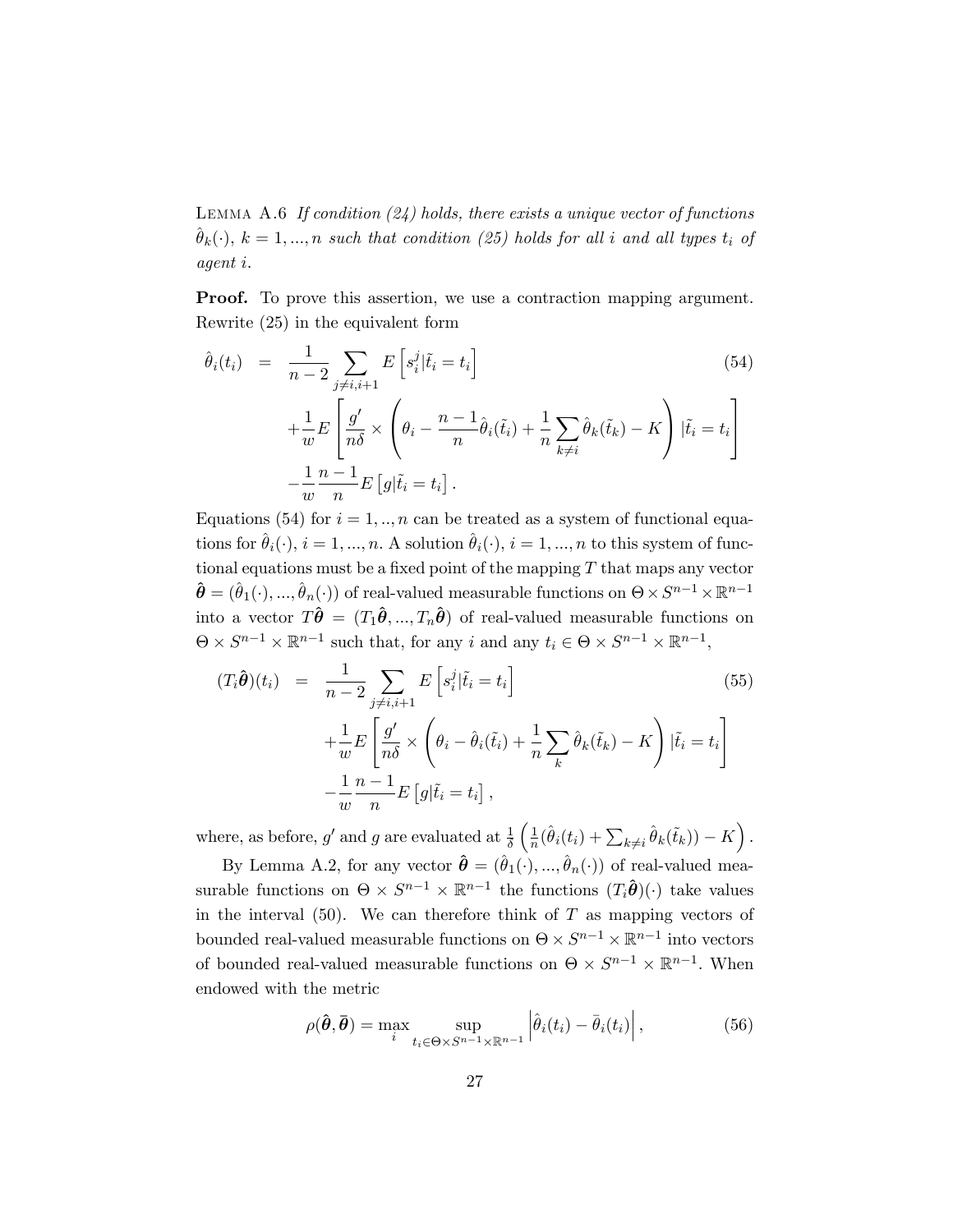the space of bounded real-valued measurable functions on  $\Theta \times S^{n-1} \times \mathbb{R}^{n-1}$ is a complete metric space (Dunford and Schwartz (1988), p.258).

We want to show that, for some  $\alpha < 1$ ,

$$
\rho(T\hat{\boldsymbol{\theta}},T\bar{\boldsymbol{\theta}}) \leq \alpha \rho(\hat{\boldsymbol{\theta}},\bar{\boldsymbol{\theta}})
$$

if w satisfies condition  $(24)$ . For this purpose, we use  $(55)$  to compute

$$
(T_i \hat{\boldsymbol{\theta}})(t_i) - (T_i \bar{\boldsymbol{\theta}})(t_i) = \frac{1}{w} E \left[ \frac{g'}{n\delta} \times \left( \theta_i - \hat{\theta}_i(\tilde{t}_i) + \frac{1}{n} \sum_k \hat{\theta}_k(\tilde{t}_k) - K \right) | \tilde{t}_i = t_i \right]
$$

$$
- \frac{1}{w} E \left[ \frac{\bar{g}'}{n\delta} \times \left( \theta_i - \bar{\theta}_i(\tilde{t}_i) + \frac{1}{n} \sum_k \bar{\theta}_k(\tilde{t}_k) - K \right) | \tilde{t}_i = t_i \right]
$$

$$
+ \frac{1}{w} \frac{n-1}{n} \left( E \left[ g | \tilde{t}_i = t_i \right] - E \left[ \bar{g} | \tilde{t}_i = t_i \right] \right), \tag{57}
$$

where, in the first and third terms,  $g'$  and  $g$  are evaluated at  $\frac{1}{\delta}$  $\sqrt{1}$  $\frac{1}{n}(\sum_{k} \hat{\theta}_{k}(\tilde{t}_{k})) - K\right),$ as before, and the symbols  $\bar{g}'$  and  $\bar{g}$  in the second and third terms refer to  $g'$  and  $g$  evaluated at  $\frac{1}{\delta} \left( \frac{1}{n} \right)$  $\frac{1}{n}(\sum_{k} \bar{\theta}_{k}(\tilde{t}_{k})) - K$ . For the third term in (57), the mean-value theorem yields

$$
\left| \frac{1}{w} \frac{n-1}{n} \left( E \left[ g | \tilde{t}_i = t_i \right] - E \left[ \bar{g} | \tilde{t}_i = t_i \right] \right) \right|
$$
  
= 
$$
\frac{1}{w} \frac{n-1}{n} E \left[ g'' \frac{1}{\delta n} \left[ \sum_k \hat{\theta}_k (\tilde{t}_k) - \sum_k \bar{\theta}_k (\tilde{t}_k) \right] | \tilde{t}_i = t_i \right]
$$

;

where  $g''$  is evaluated at some point between  $\frac{1}{\delta}$  $\sqrt{1}$  $\frac{1}{n} \left( \sum_{k} \hat{\theta}_{k}(\tilde{t}_{k}) \right) - K$  and 1  $\frac{1}{\delta}$   $\left(\frac{1}{n}\right)$  $\frac{1}{n}(\sum_{k} \bar{\theta}_{k}(\tilde{t}_{k})) - K$ . Therefore,

$$
\left| \frac{1}{w} \frac{n-1}{n} \left( E \left[ g | \tilde{t}_i = t_i \right] - E \left[ \bar{g} | \tilde{t}_i = t_i \right] \right) \right| \leq \frac{1}{w} \frac{n-1}{n} \frac{G^2}{\delta n} \left[ \sum_k \left| \hat{\theta}_k(\tilde{t}_k) - \bar{\theta}_k(\tilde{t}_k) \right| \right]
$$
  

$$
\leq \frac{1}{w} \frac{G^2}{\delta} \rho(\hat{\boldsymbol{\theta}}, \bar{\boldsymbol{\theta}}). \tag{58}
$$

As for the first and second terms in  $(57)$ , it is convenient to write them as

$$
\frac{1}{w}E\left[\frac{g'}{n\delta} \times \left(\theta_i - \hat{\theta}_i(\tilde{t}_i)\right) | \tilde{t}_i = t_i\right] - \frac{1}{w}E\left[\frac{\bar{g}'}{n\delta} \times \left(\theta_i - \bar{\theta}_i(\tilde{t}_i)\right) | \tilde{t}_i = t_i\right] \n+ \frac{1}{w}E\left[\frac{g'}{n\delta} \times \left(\frac{1}{n}\sum_k \hat{\theta}_k(\tilde{t}_k) - K\right) | \tilde{t}_i = t_i\right] - \frac{1}{w}E\left[\frac{\bar{g}'}{n\delta} \times \left(\frac{1}{n}\sum_k \bar{\theta}_k(\tilde{t}_k) - K\right) | \tilde{t}_i = t_i\right].
$$
\n(59)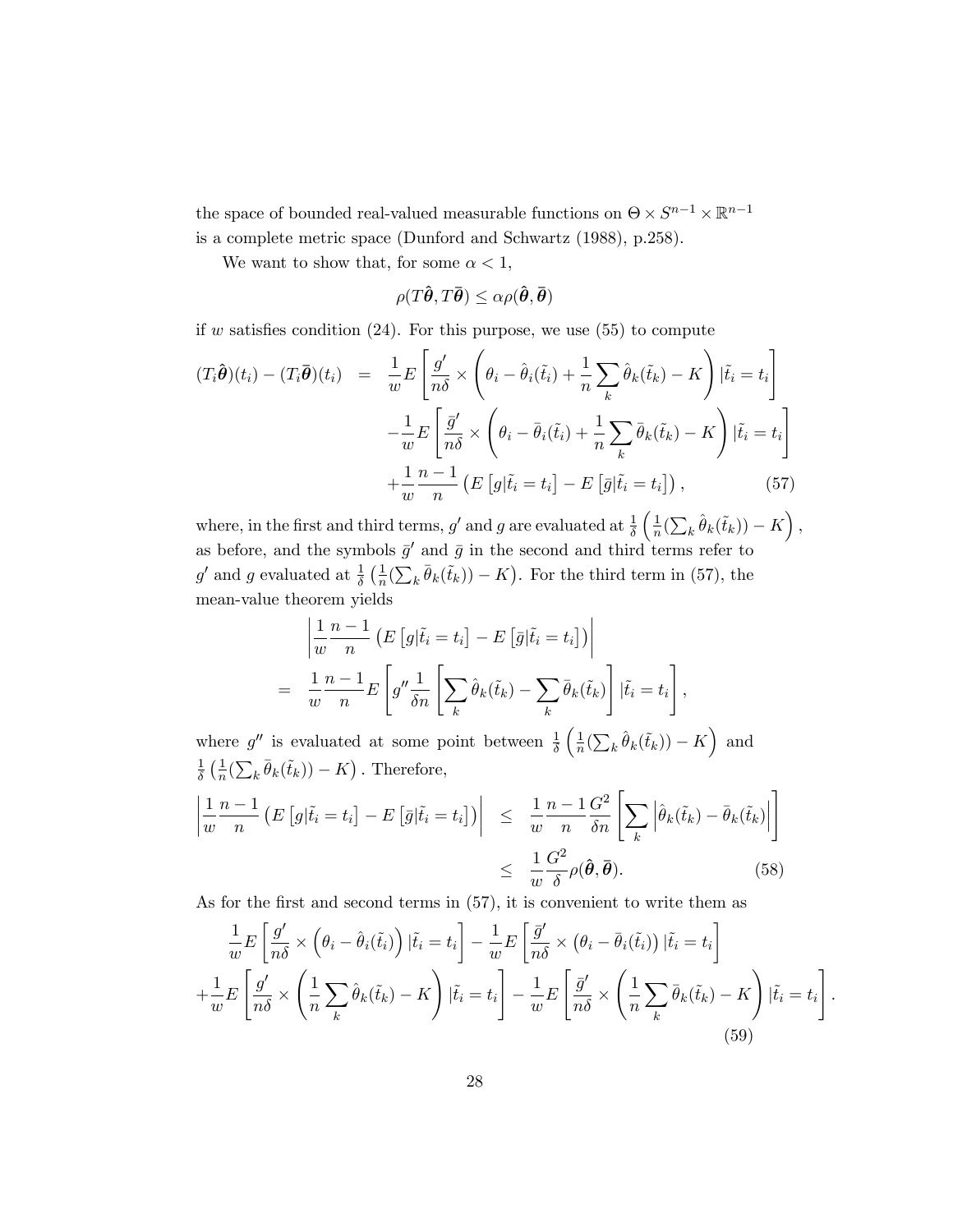For the first of these differences, we compute

$$
\left| \frac{1}{w} E\left[ \frac{g'}{n\delta} \times \left( \theta_i - \hat{\theta}_i(\tilde{t}_i) \right) | \tilde{t}_i = t_i \right] - \frac{1}{w} E\left[ \frac{\bar{g}'}{n\delta} \times \left( \theta_i - \bar{\theta}_i(\tilde{t}_i) \right) | \tilde{t}_i = t_i \right] \right|
$$
  

$$
\leq \frac{1}{w} E\left[ \frac{g' - \bar{g}'}{n\delta} \times \left( \theta_i - \hat{\theta}_i(\tilde{t}_i) \right) | \tilde{t}_i = t_i \right] + \frac{1}{w} \frac{G^1}{n\delta} \times \left| \bar{\theta}_i(\tilde{t}_i) - \hat{\theta}_i(\tilde{t}_i) \right|.
$$

By Lemma A.2 and Remark A.3, we may suppose that  $|\theta_i - \hat{\theta}_i(t_i)| \leq \bar{\theta} + \bar{s} + \frac{G^1}{2}$ . By the mean-value theorem and (22), we also have  $g' - \bar{g}' < \frac{G^2}{2} n \phi(\hat{\theta}, \bar{\theta})$ .  $\frac{G^1}{w}$ . By the mean-value theorem and (22), we also have  $g' - \bar{g}' \leq \frac{G^2}{n\delta}n\rho(\hat{\theta}, \bar{\theta})$ . Therefore we can write

$$
\left| \frac{1}{w} E\left[ \frac{g'}{n\delta} \times \left( \theta_i - \hat{\theta}_i(\tilde{t}_i) \right) | \tilde{t}_i = t_i \right] - \frac{1}{w} E\left[ \frac{\bar{g}'}{n\delta} \times \left( \theta_i - \bar{\theta}_i(\tilde{t}_i) \right) | \tilde{t}_i = t_i \right] \right|
$$
  

$$
\leq \frac{1}{w} \left[ (\bar{\theta} + \bar{s} + \frac{G^1}{w}) \frac{G^2}{n\delta^2} + \frac{G^1}{n\delta} \right] \rho(\hat{\theta}, \bar{\theta}). \tag{60}
$$

Turning to the second of the differences in  $(59)$ , we note that, if neither 1  $\frac{1}{n}\sum_{k}\hat{\theta}_{k}(\tilde{t}_{k})-K$  nor  $\frac{1}{n}\sum_{k}\bar{\theta}_{k}(\tilde{t}_{k})-K$  lies in the interval  $(0,\delta)$ , then, by (11), this difference is just zero. Suppose, therefore, that  $\frac{1}{n} \sum_{k} \hat{\theta}_{k}(\tilde{t}_{k}) - K \in (0, \delta)$ and write

$$
\frac{1}{w}E\left[\frac{g'}{n\delta} \times \left(\frac{1}{n}\sum_{k} \hat{\theta}_{k}(\tilde{t}_{k}) - K\right)|\tilde{t}_{i} = t_{i}\right] - \frac{1}{w}E\left[\frac{\bar{g}'}{n\delta} \times \left(\frac{1}{n}\sum_{k} \bar{\theta}_{k}(\tilde{t}_{k}) - K\right)|\tilde{t}_{i} = t_{i}\right]
$$
\n
$$
\leq \frac{1}{w}E\left[\frac{|g' - \bar{g}'|}{n\delta} \times \left(\frac{1}{n}\sum_{k} \hat{\theta}_{k}(\tilde{t}_{k}) - K\right)|\tilde{t}_{i} = t_{i}\right]
$$
\n
$$
+ \frac{1}{w}\frac{1}{n}E\left[\frac{\bar{g}'}{n\delta} \times \left|\sum_{k} \hat{\theta}_{k}(\tilde{t}_{k}) - \bar{\theta}_{k}(\tilde{t}_{k})\right||\tilde{t}_{i} = t_{i}\right]
$$
\n
$$
+ \frac{1}{w}\frac{1}{n}E\left[\frac{\bar{g}'}{n\delta} \times \left|\sum_{k} \hat{\theta}_{k}(\tilde{t}_{k}) - \bar{\theta}_{k}(\tilde{t}_{k})\right||\tilde{t}_{i} = t_{i}\right]
$$
\n(61)

$$
\leq \frac{1}{w} \delta \frac{G^2}{n^2 \delta^2} n \rho(\hat{\boldsymbol{\theta}}, \bar{\boldsymbol{\theta}}) + \frac{1}{w} \frac{1}{n} \frac{G^1}{n \delta} n \rho(\hat{\boldsymbol{\theta}}, \bar{\boldsymbol{\theta}}) = \frac{1}{w} \left[ \frac{G^2}{n \delta} + \frac{G^1}{n \delta} \right] \rho(\hat{\boldsymbol{\theta}}, \bar{\boldsymbol{\theta}}) \tag{62}
$$

From (57) - (62), we now find that, for any  $\hat{\boldsymbol{\theta}}$  and  $\bar{\boldsymbol{\theta}}$  and any i and  $t_i$ ,

$$
\left| (T_i \hat{\boldsymbol{\theta}})(t_i) - (T_i \bar{\boldsymbol{\theta}})(t_i) \right| \leq \frac{1}{w} \left[ (\bar{\theta} + \bar{s} + \frac{G^1}{w}) \frac{G^2}{n\delta^2} + \frac{G^1}{n\delta} + \frac{G^2}{n\delta} + \frac{G^1}{n\delta} + \frac{G^2}{\delta} \right] \rho(\hat{\boldsymbol{\theta}}, \bar{\boldsymbol{\theta}})
$$
  

$$
\leq \frac{1}{w} \left[ (\bar{\theta} + \bar{s} + \frac{G^1}{w} + 2\delta) \frac{G^2}{\delta^2} + 2\frac{G^1}{\delta} \right] \rho(\hat{\boldsymbol{\theta}}, \bar{\boldsymbol{\theta}}),
$$

hence

$$
\rho(T\hat{\boldsymbol{\theta}}, T\bar{\boldsymbol{\theta}}) \le \frac{1}{w} \left[ (\bar{\theta} + \bar{s} + \frac{G^1}{w} + 2\delta) \frac{G^2}{\delta^2} + 2\frac{G^1}{\delta} \right] \rho(\hat{\boldsymbol{\theta}}, \bar{\boldsymbol{\theta}}) \tag{63}
$$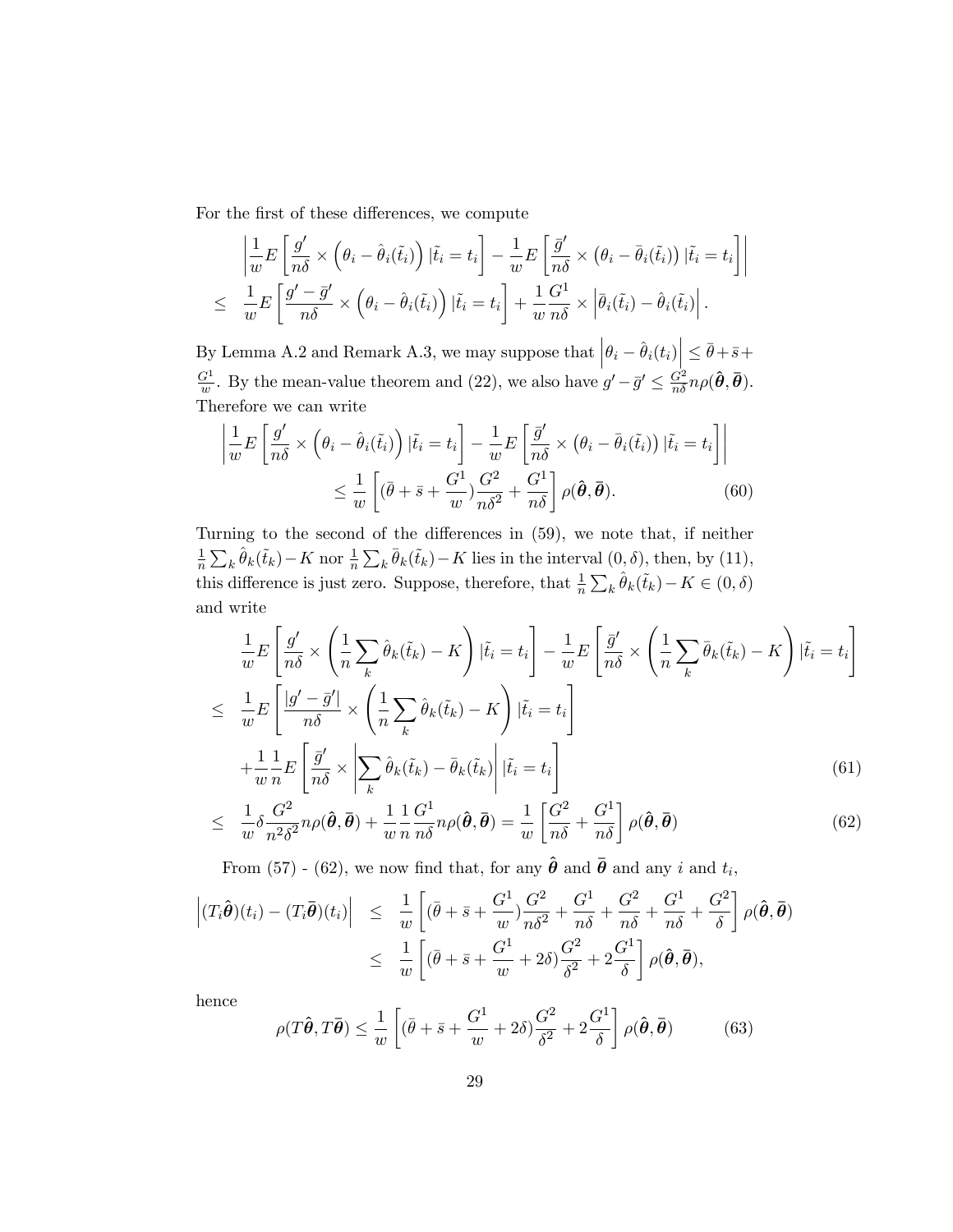If (24) holds, the factor  $\frac{1}{w}$  $\left[ (\bar{\theta} + \bar{s} + \frac{G^1}{w} + 2\delta) \frac{G^2}{\delta^2} \right]$  $\frac{G^2}{\delta^2}+2\frac{G^1}{\delta}$  $\left[ \text{in (63) is strictly} \right]$ less than one, which proves that, in this case,  $T$  is indeed a contraction mapping.

By Banach's fixed-point theorem (see, e.g., Kolmogorov and Fomin (1970), p.67), it follows that T has a unique fixed point  $\hat{\boldsymbol{\theta}} = (\hat{\theta}_1(\cdot), ..., \hat{\theta}_n(\cdot))$ . This fixed point provides the unique solution to the system of functional equations  $(54)$  or, equivalently,  $(25)$ . By Lemma A.5, for each i, the function  $\theta_i(\cdot)$  gives the best-response strategy of agent i to the strategies  $\theta_i(\cdot), j \neq i$ ; of agents other than i. This completes the proof of the proposition.  $\blacksquare$ 

## References

- CRÉMER, J., AND R. MCLEAN  $(1988)$ : "Full extraction of the surplus in Bayesian and dominant strategy auctions," Econometrica, 56, 1247–1257.
- DOOB, J. (1953): Stochastic Processes. Wiley Interscience, New York.
- DUNFORD, N., AND J. SCHWARTZ (1988): Linear Operators, General Theory. Wiley Interscience.
- GIZATULINA,  $A_{.}$ , and M. HELLWIG (2009): "Payoffs could be inferred from beliefs, generically, when beliefs are conditioned on information," Working paper, Max-Planck Institute for Research on Collective Goods.
- GUL, F., AND A. POSTLEWAITE (1992): "Asymptotic Efficiency in Large Exchange Economies with Asymmetric Information," Econometrica, 60, 1273-1292.
- HEIFETZ, A., AND Z. NEEMAN  $(2006)$ : "On the generic  $(im)$  possibility of full surplus extraction in mechanism design,"  $Econometrica$ , 117, 213–233.
- Kolmogorov, A., and S. Fomin (1970): Introductory Real Analysis. Prentice-Hall, Englewood Cliff.
- MAILATH, G., AND A. POSTLEWAITE (1990): "Asymmetric information bargaining problems with many agents," Review of Economic Studies, 57,  $351 - 367.$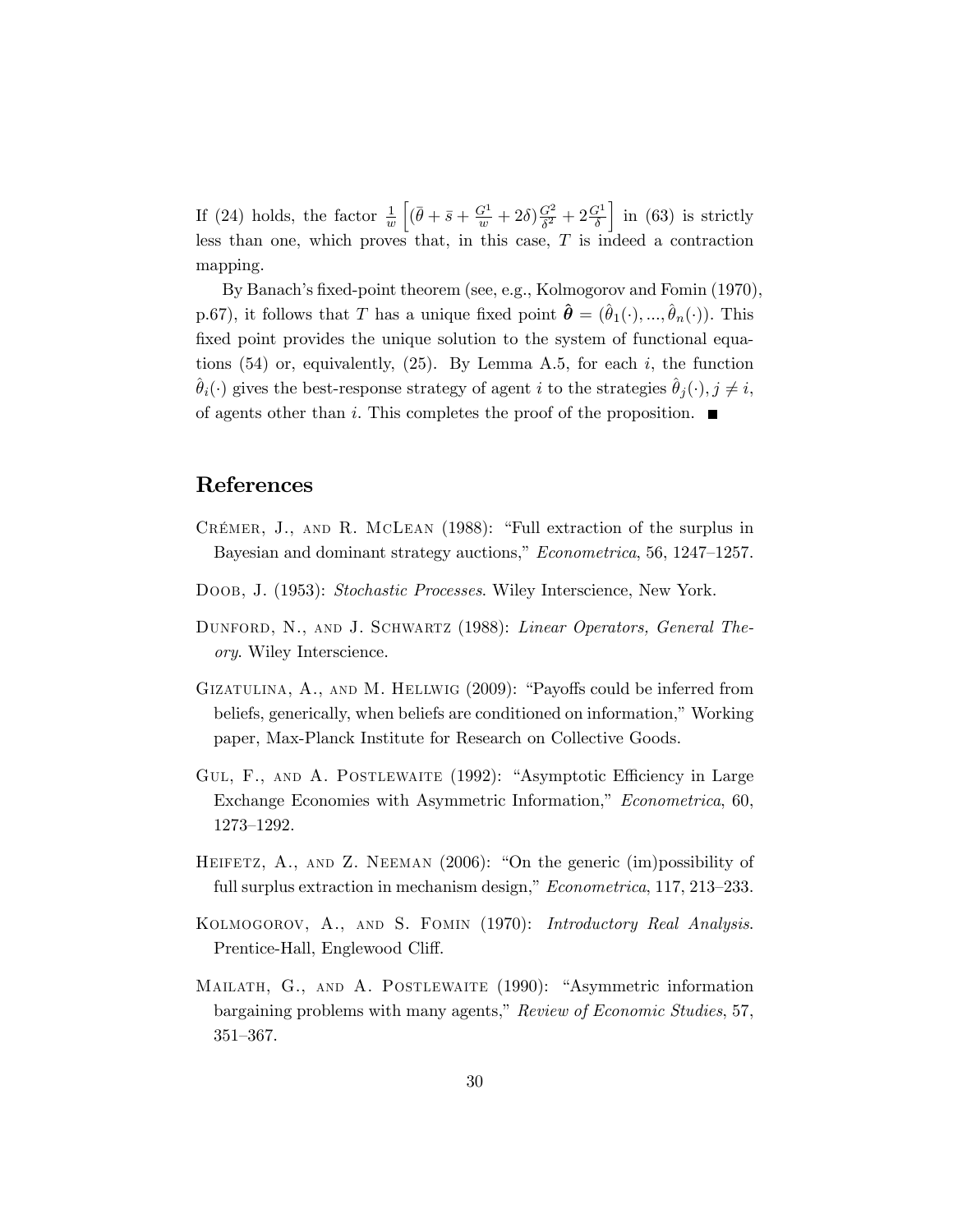- MCAFEE, P., AND P. RENY (1992): "Correlated information and mechnanism design," Econometrica, 60, 395-421.
- MCLEAN, R., AND A. POSTLEWAITE  $(2002)$ : "Informational size and incentive compatibility,"  $Econometrica$ , 70, 2421-2453.
- MILLER, N., J. PRATT, R. ZECKHAUSER, AND S. JOHNSON (2007): "Mechanism design with multidimensional, continuous types and interdependent valuations," Journal of Economic Theory, 136, 476-496.
- NEEMAN, Z. (2004): "The relevance of private information in mechanism design," Journal of Economic Theory, 117, 55-77.
- PALFREY, T., AND S. SRIVASTAVA (1986): "Private Information in Large Economies," Journal of Economic Theory,  $39, 34 - 58$ .
- POSTLEWAITE, A., AND D. SCHMEIDLER (1986): "Implementation in Differential Information Economies," Journal of Economic Theory, 39, 14  $-$ 33.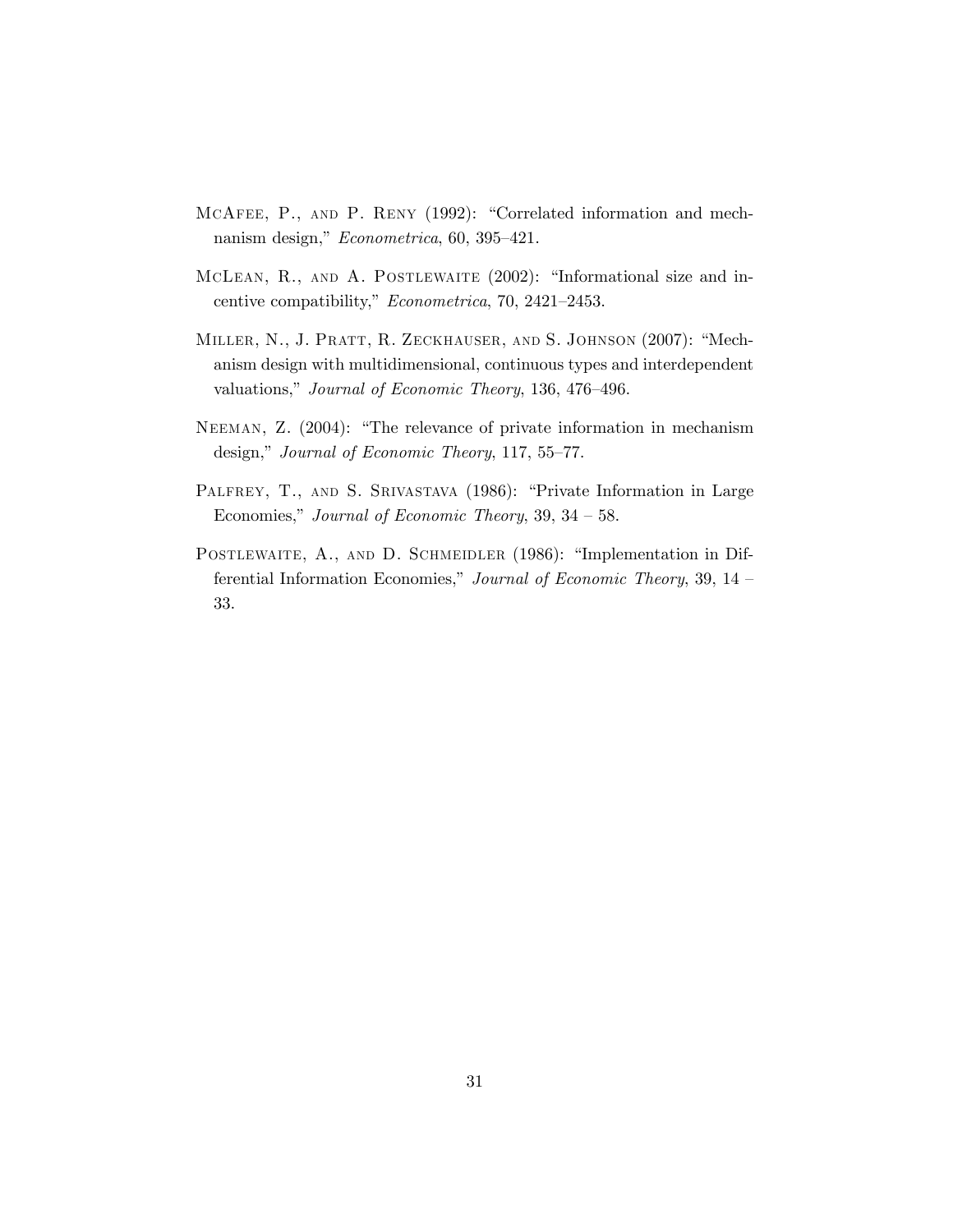# **Preprints 2009**

2009/27: Hahmeier M., Prices versus Quantities in Electricity Generation

- 2009/26: Burhop C., The Transfer of Patents in Imperial Germany
- 2009/25: Burhop C., Lübbers T., The Historical Market for Technology Licenses: Chemicals, Pharmaceuticals, and Electrical Engineering in Imperial Germany
- 2009/24: Engel C., Competition as a Socially Desirable Dilemma Theory vs. Experimental Evidence
- 2009/23: Morell A., Glöckner A., Towfigh E., Sticky Rebates: Rollback Rebates Induce Non-Rational Loyalty in Consumers Experimental Evidence
- 2009/22: Traxler C., Majority Voting and the Welfare Implications of Tax Avoidance
- 2009/21: Beckenkamp M., Engel C., Glöckner A., Irlenbusch B., Hennig-Schmidt H., Kube S., Kurschilgen M., Morell A., Nicklisch A., Normann H., Towfigh E., Beware of Broken Windows! First Impressions in Public-good Experiments
- 2009/20: Nikiforakis N., Normann H., Wallace B., Asymmetric Enforcement of Cooperation in a Social Dilemma

forthcoming in: Southern Economic Review, In Press.

- 2009/19: Magen S., Rechtliche und ökonomische Rationalität im Emissionshandelsrecht
- 2009/18: Broadberry S.N., Burhop C., Real Wages and Labour Productivity in Britain and Germany, 1871-1938: A Unified Approach to the International Comparison of Living Standards
- 2009/17: Glöckner A., Hodges S.D., Parallel Constraint Satisfaction in Memory-Based Decisions
- 2009/16: Petersen N., Review Essay: How Rational is International Law?

forthcoming in: European Journal of International Law, vol. 20, In Press.

- 2009/15: Bierbrauer F., On the legitimacy of coercion for the financing of public goods
- 2009/14: Feri F., Irlenbusch B., Sutter M., Efficiency Gains from Team-Based Coordination Large-Scale Experimental Evidence
- 2009/13: Jansen J., On Competition and the Strategic Management of Intellectual Property in Oligopoly
- 2009/12: Hellwig M., Utilitarian Mechanism Design for an Excludable Public Good

published in: Economic Theory, vol. 2009, no. July 14, Berlin/Heidelberg, Springer, 2009.

- 2009/11: Weinschenk P., Persistence of Monopoly and Research Specialization
- 2009/10: Horstmann N., Ahlgrimm A., Glöckner A., How Distinct are Intuition and Deliberation? An Eye-Tracking Analysis of Instruction-Induced Decision Modes
- 2009/09: Lübbers T., Is Cartelisation Profitable? A Case Study of the Rhenish Westphalian Coal Syndicate, 1893-1913
- 2009/08: Glöckner A., Irlenbusch B., Kube S., Nicklisch A., Normann H., Leading with(out) Sacrifice? A Public-Goods Experiment with a Super-Additive Player

forthcoming in: Economic Inquiry, In Press.

- 2009/07: von Weizsäcker C., Asymmetrie der Märkte und Wettbewerbsfreiheit
- 2009/06: Jansen J., Strategic Information Disclosure and Competition for an Imperfectly Protected Innovation forthcoming in: Journal of Industrial Economics, In Press.